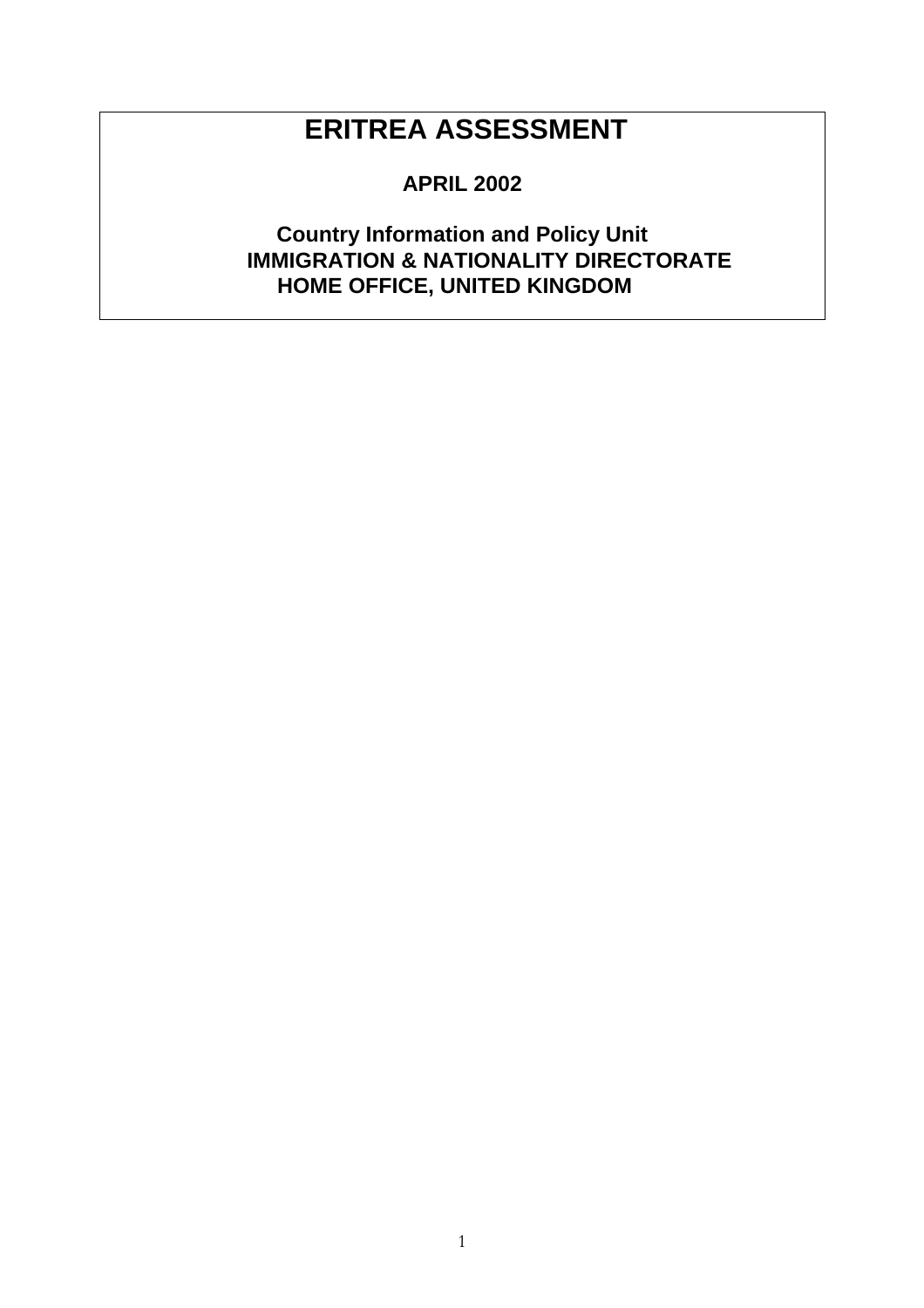| <b>Index</b>                                                        |                 |
|---------------------------------------------------------------------|-----------------|
| <b>I SCOPE OF DOCUMENT</b>                                          | $1.1 - 1.5$     |
| <b>II GEOGRAPHY</b>                                                 | 2.1             |
| <b>III HISTORY</b>                                                  | $3.1 - 3.23$    |
| <b>Foundations of Eritrea</b>                                       | 3.1             |
| Resistance to Ethiopian Rule 1952-1991                              | $3.2 - 3.3$     |
| Independence 1993 & Transitional Government                         | $3.4 - 3.6$     |
| The PFDJ and Constitutional Developments                            | $3.7 - 3.12$    |
| Border Conflict With Ethiopia 1998-2001                             | $3.13 - 3.19$   |
| <b>Recent Developments</b>                                          | $3.20 - 3.23$   |
| <b>IV STATE STRUCTURES</b>                                          | $4.1 - 4.35$    |
| <b>The Constitution</b>                                             | 4.1             |
| <b>The Political System</b>                                         | $4.2 - 4.3$     |
| <b>The Judiciary</b>                                                | $4.4 - 4.13$    |
| <b>The Military</b>                                                 | $4.14 - 4.17$   |
| <b>Military Service</b>                                             | $4.18 - 4.19$   |
| <b>Internal Security</b>                                            | 4.20            |
| <b>Legal Rights/Detention</b>                                       | $4.21 - 4.25$   |
| <b>Death Penalty</b>                                                | 4.26            |
| <b>Prisons</b>                                                      | $4.27 - 4.28$   |
| <b>Medical Services</b>                                             | $4.29 - 4.32$   |
| <b>Medical Overview</b><br>$\sim$                                   | $4.29 - 4.30$   |
| <b>HIV/AIDS</b><br>$\sim$                                           | 4.31            |
| <b>The Disabled</b>                                                 | 4.32            |
| <b>Educational System</b>                                           | $4.33 - 4.35$   |
|                                                                     |                 |
| <b>v</b> HUMAN RIGHTS                                               |                 |
| <b>V.A. HUMAN RIGHTS - ISSUES</b>                                   | $5.1 - 5.42$    |
| <b>Overview</b>                                                     | 5.1             |
| Freedom of Speech and the Media                                     | $5.2 - 5.11$    |
| <b>Freedom of Religion</b>                                          | $5.12 - 5.14$   |
| <b>Religious Groups</b><br>$\sim$                                   | $5.15 - 5.24$   |
| <b>Jehovah's Witnesses</b>                                          | $5.25 - 5.31$   |
| Freedom of Assembly and Association                                 | $5.32 - 5.34$   |
| <b>Employment Rights</b>                                            | $5.35 - 5.37$   |
| <b>People Trafficking</b>                                           | 5.38            |
| <b>Freedom of Movement</b>                                          | $5.39 - 5.42$   |
| <b>V.B. HUMAN RIGHTS - SPECIFIC GROUPS</b>                          | $5.43 - 5.68$   |
| Women                                                               | $5.43 - 5.48$   |
| <b>Children</b>                                                     | $5.49 - 5.51$   |
| <b>Ethnic Groups</b>                                                | $5.52 - 5.59$   |
| <b>Homosexuals</b>                                                  | 5.60            |
| <b>Political Activists</b>                                          | $5.61 - 5.68$   |
| <b>Political Opposition</b>                                         | $5.61 - 5.66$   |
| <b>Supporters of the Ethiopian Dergue Regime</b>                    | 5.67            |
| Supporters of the ELF and ELF-RC                                    | 5.68            |
|                                                                     |                 |
| <b>V.C. HUMAN RIGHTS - OTHER ISSUES</b>                             | $5.69 - 5.103$  |
| <b>Eritrean Nationality</b>                                         | $5.69 - 5.71$   |
| <b>Returning Eritreans</b>                                          | 5.72            |
| <b>Eritreans from Sudan</b><br>$\overline{\phantom{a}}$             | $5.73 - 5.75$   |
| <b>Eritreans from Ethiopia</b>                                      | $5.76 - 5.81$   |
| <b>Ethiopians in Eritrea</b>                                        | $5.82 - 5.100$  |
| General                                                             | $5.82 - 5.85$   |
|                                                                     | $5.86 - 5.94$   |
| <b>Treatment</b><br>$\overline{\phantom{a}}$<br><b>Deportations</b> | $5.95 - 5.100$  |
| Human Rights Organisations in Eritrea                               | $5.101 - 5.102$ |
|                                                                     |                 |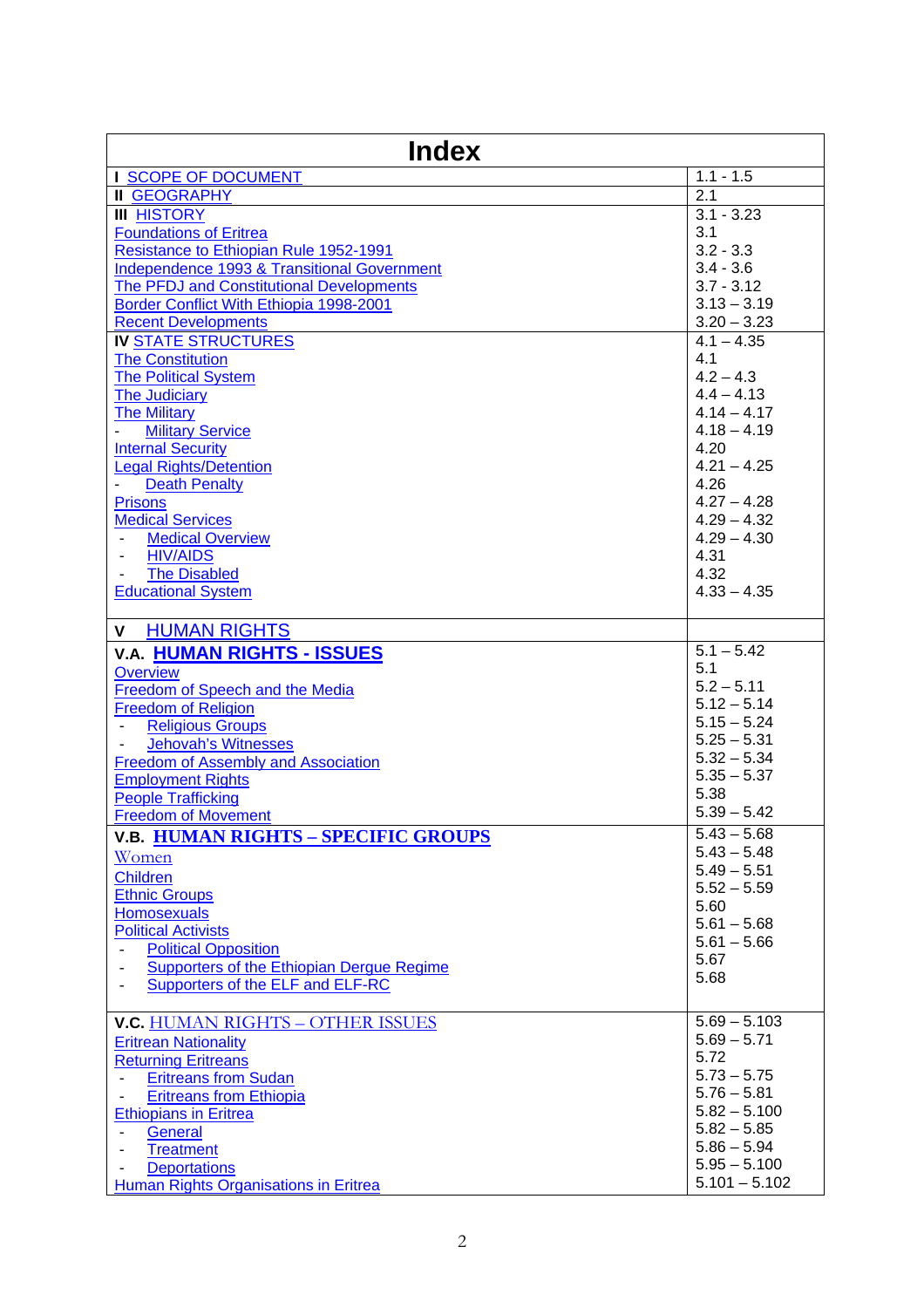<span id="page-2-0"></span>

| International Human Rights Organisations in Eritrea | 5.103 |
|-----------------------------------------------------|-------|
| <b>ANNEX A: MAIN POLITICAL ORGANISATIONS</b>        |       |
| <b>ANNEX B: PROMINENT PEOPLE PAST &amp; PRESENT</b> |       |
| <b>ANNEX C: CHRONOLOGY</b>                          |       |
| <b>REFERENCES TO SOURCE MATERIAL</b>                |       |

# **I. SCOPE OF DOCUMENT**

**1.1** This assessment has been produced by the Country Information & Policy Unit, Immigration & Nationality Directorate, Home Office, from information obtained from a variety of sources.

**1.2** The assessment has been prepared for background purposes for those involved in the asylum determination process. The information it contains is not exhaustive, nor is it intended to catalogue all human rights violations. It concentrates on the issues most commonly raised in asylum claims made in the United Kingdom.

**1.3** The assessment is sourced throughout. It is intended to be used by caseworkers as a signpost to the source material, which has been made available to them. The vast majority of the source material is readily available in the public domain.

**1.4** It is intended to revise the assessment on a 6-monthly basis while the country remains within the top 35 asylum producing countries in the United Kingdom.

**1.5** The assessment will be placed on the Internet (http://www.ind.homeoffice.gov.uk). An electronic copy of the assessment has been made available to the following organisations:

Amnesty International UK Immigration Advisory Service Immigration Appellate Authority Immigration Law Practitioners' Association Joint Council for the Welfare of Immigrants **JUSTICE** Medical Foundation for the care of Victims of Torture Refugee Council Refugee Legal Centre United Nations High Commissioner for Refugees

# **II. GEOGRAPHY**

**2.1** The State of Eritrea has an area of 121,144 sq km. It lies on the Red Sea coast of north-eastern Africa and is bordered by Sudan to the Northwest,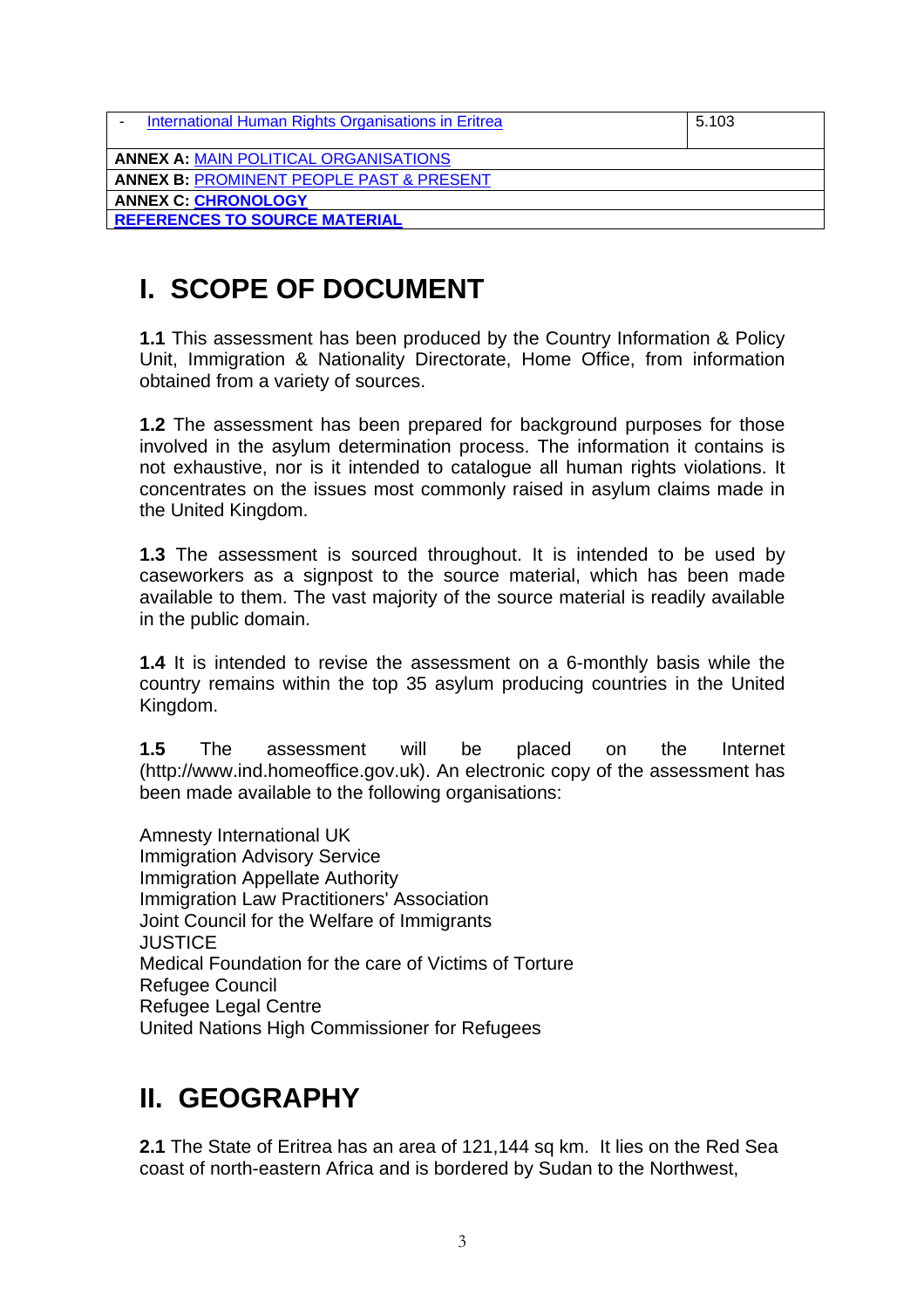<span id="page-3-0"></span>Ethiopia to the south and Djibouti to the Southeast. At mid 1998 Ertirea's population was estimated by the United Nations to be 3,577,000*.* The population is fairly evenly divided between Tigrinya-speaking Christians, traditional inhabitants of the highland areas, and the Muslim communities of the western lowlands, northern highlands and eastern coast. The capital is Asmara and the main port cities are Massawa and Assab. Several languages are spoken, including Tigrinya, Tigre and Amharic. Arabic and English are also widely spoken. **[1][2][3]** 

# **III. HISTORY**

*Refer to Africa South of the Sahara (source [1]) for more detailed history of events prior to 1991* 

## **FOUNDATIONS OF ERITREA**

**3.1** Italy ruled Eritrea from the late 19th century to 1941, when British forces captured the territory during the Second World War. The United Nations (UN) approved a federation between Eritrea and neighbouring Ethiopia in 1952, rather than outright independence. Under the autocratic rule of Ethiopian Emperor Haile Selassie, Eritrea's autonomy was eroded and in 1962 its status was reduced to that of an Ethiopian province. **[1][2]** 

## **RESISTANCE TO ETHIOPIAN RULE 1952-1991**

**3.2** The Eritrean Liberation Front (ELF) began an armed struggle to free Eritrea from Ethiopian control in 1961. Splits within the ELF in the mid-1960s led to the breaking away of the reformist Popular Liberation Forces faction, which was renamed the Eritrean People's Liberation Front (EPLF) in 1977. The ELF and the EPLF fought a civil war between 1972 and 1974. There were further splits within the ELF in 1977-78 and in 1985, following a second civil war. These defections to the EPLF destroyed the ELF as an effective military force. The most influential groups remaining outside the EPLF have been those associated with Ahmed Nasser, leader of the ELF-Revolutionary Council (ELF-RC), and an Islamist group that grew amongst Eritrean refugees in Sudan during the 1980s. The EPLF meanwhile emerged as a well disciplined political and military organisation. **[1][2]**

**3.3** Following the revolution in Ethiopia in 1974, which brought the hard-line Marxist 'Dergue' regime to power, thousands of people joined the Eritrean resistance groups. Resistance to Ethiopian rule increased significantly following the Dergue's 1977 'Red Terror' campaign of political repression. The EPLF fought Ethiopian forces from its bases in the highlands throughout the 1980s and successful campaigns saw the EPLF develop from a guerrilla force into a regular army. The EPLF captured Massawa in 1990 and Asmara in May 1991. **[1][2]**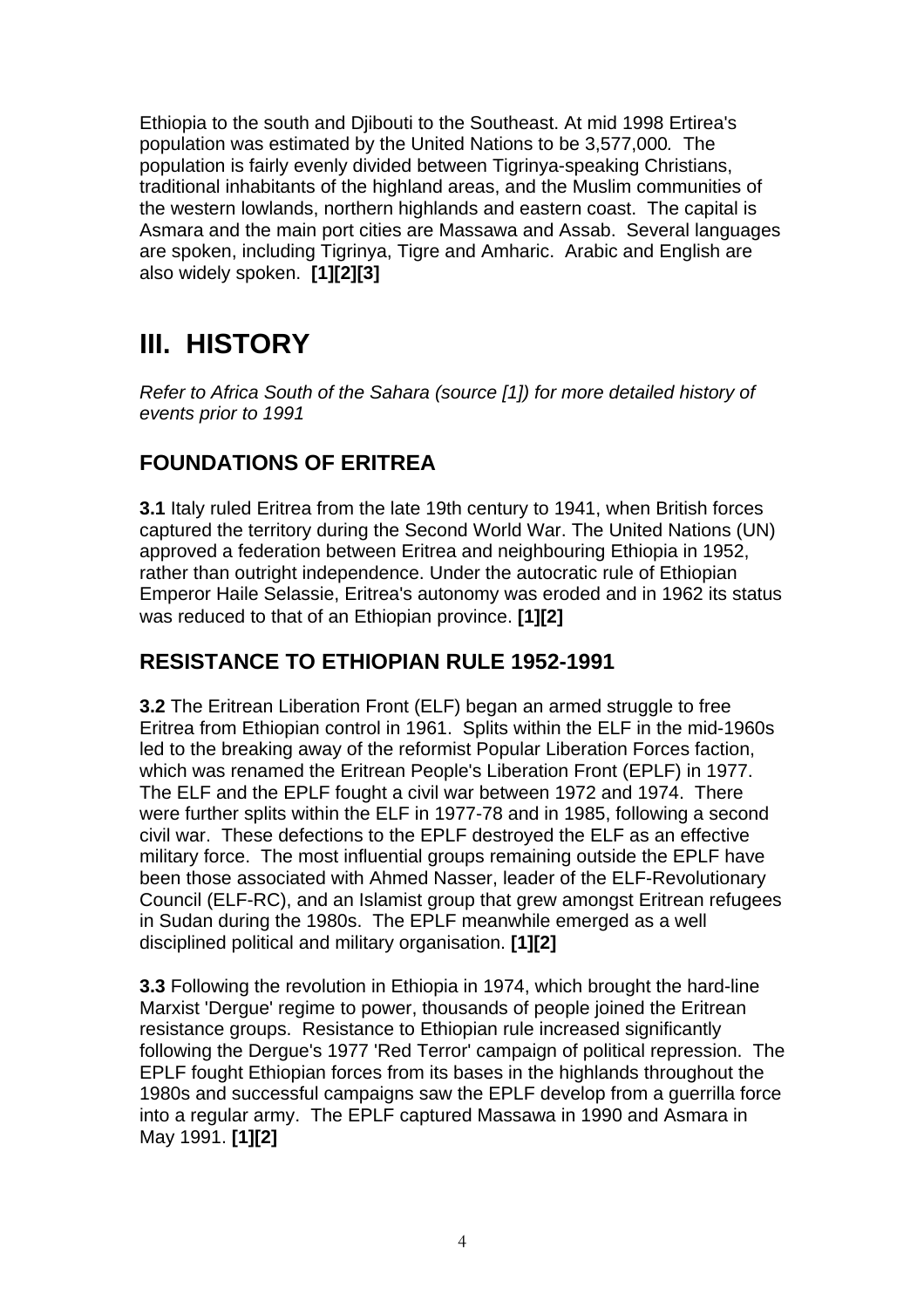## <span id="page-4-0"></span>**INDEPENDENCE 1993 & TRANSITIONAL GOVERNMENT**

**3.4** At the same time that the EPLF captured Asmara in 1991, the Ethiopian People's Revolutionary Democratic Front (EPRDF), an anti-Dergue alliance led by the Tigre People's Liberation Front (TPLF), captured the Ethiopian capital Addis Ababa and ousted the Dergue. The EPRDF was sympathetic to Eritrean independence, accepting the EPLF as the provisional government of Eritrea, and agreed to the holding of an independence referendum in Eritrea in 1993. **[1][2]**

**3.5** In advance of the 1993 referendum, the EPLF formed a government and established ministries, most of whose key personnel were EPLF members. Eritrea's economy was devastated from years of fighting and the EPLF undertook a programme of reconstruction. A UN-supervised referendum on independence from Ethiopia took place in April 1993. 1,102,410 Eritreans voted in the referendum with 99.8% of votes in favour of independence. Independence was proclaimed on 24 May 1993 with international recognition following on 28 May 1993. **[1][2]**

**3.6** Following formal independence, the EPLF declared a four-year transitional period, intended to pave the way for a constitutional and pluralistic political system. The transitional government consisted of three elements: the Consultative Council, an executive body formed from the ministers, provincial governors and heads of government commissions; the National Assembly, a legislative body formed from the EPLF's central committee and representatives from provincial assemblies and appointees of the central committee; and the judiciary. The National Assembly elected the EPLF's Secretary-General Issaias Afewerki first President of independent Eritrea on 8 June 1993. **[1][2]**

## **THE PFDJ AND CONSTITUTIONAL DEVELOPMENTS**

**3.7** President Afewerki appointed a Consultative Council of 14 ministers, all EPLF members, and ten regional governors in June 1993. At the EPLF congress in February 1994 the People's Front for Democracy and Justice (PFDJ) was formed, to transform the EPLF from a military front to a political movement for peace and democracy. The intention was to embrace all Eritreans, with the exception of people accused of collaborating with Ethiopia prior to independence. The EPLF/PFDJ espoused its support for a pluralistic political system. It was intended that a new constitution, which would be put to a national referendum, would establish a new political structure and regulate the formation of political parties. **[1][2]**

**3.8** In March 1994 the National Assembly resolved to replace the Consultative Council, the former executive body, with a new State Council. A Constitutional Commission was also created. The Assembly also resolved to reorganise itself, to henceforth comprise 75 members of the PFDJ's Central Committee and 75 directly elected members, although no mechanism for their election was announced. There was no provision made for participation by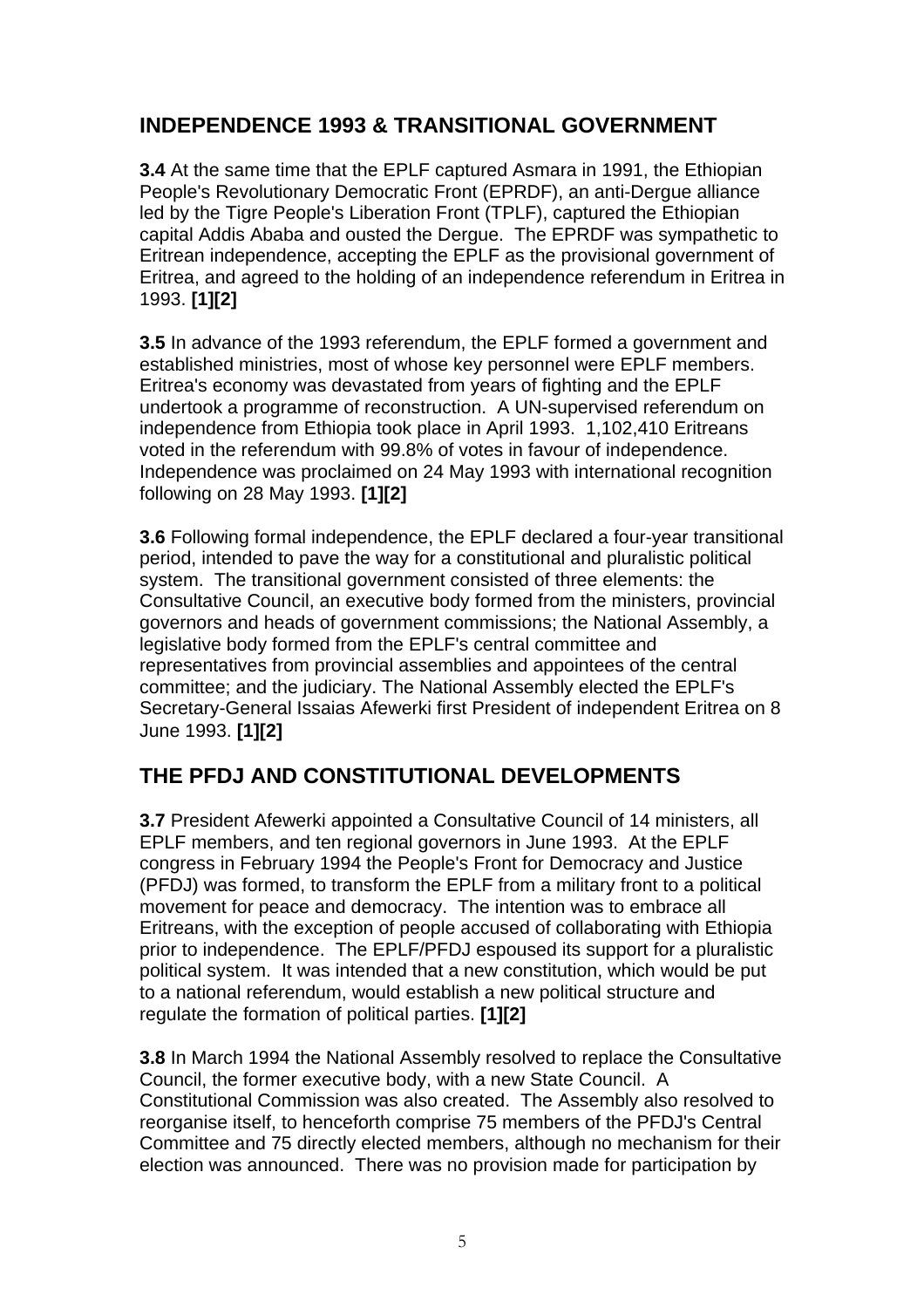<span id="page-5-0"></span>opposition parties in the interim system. Later in March 1994, Afewerki reshuffled government ministries in what was seen as an attempt to formalise the separation of government functions and the PFDJ executive. **[1][2]**

**3.9** Conferences on reforming the constitution took place in 1994 and 1995. There was extensive popular consultation with more than 1,000 meetings throughout the country attended by half a million people. However, no opponents of the Government were invited to contribute. **[1][2]**

**3.10** In May 1995 Afewerki announced a government rationalisation programme. The 30,000 strong civil service was to be reduced by one third and 6,500 civil servants that had not been combatant members of the EPLF were made redundant immediately. Eritrea's ten administrative regions were reduced to six. New names for these regions were approved in November 1995 that are unrelated to the ethnic groups that inhabited them. **[1][2]**

**3.11** A Constituent Assembly was established in 1997 to discuss and ratify the draft Constitution. The Assembly comprised 527 members, of whom 150 were selected from the National Assembly and the remainder from representatives of Eritreans resident abroad or elected by regional assemblies. A 30% quota for women was adhered to. A new Constitution was adopted by the Constituent Assembly in May 1997. Under the terms of the Constitution, the President would be elected for a maximum of two fiveyear terms. The President would have the power to appoint the ministers and Supreme Court judges. A two-thirds majority in the National Assembly could revoke the President's mandate. **[1][2][4]**

**3.12** The new Constitution provided for 'conditional' political pluralism. With the adoption of the new Constitution, the Constituent Assembly was disbanded, having empowered a Transitional National Assembly to act as the legislative body until the holding of national elections. The Transitional National Assembly comprises 75 PFDJ Central Committee members, 60 members of the former Constituent Assembly and 15 representatives of Eritreans resident abroad. It was intended that elections to the new assembly would be held in 1998 but these have been postponed indefinitely since border hostilities with Ethiopia began in mid-1998. In October 2000 it was announced that elections would take place in December 2001 although this did not come to pass. **[1][2][4]**

## **BORDER CONFLICT WITH ETHIOPIA 1998-2001**

**3.13** Relations with Ethiopia, which were good following independence in 1993, deteriorated in 1997 as disagreements arose following Eritrea's introduction of a new currency, the Nafka. Fighting erupted in May 1998 in the disputed border area around Badme and spread in June 1998, with both sides carrying out air raids against towns in each other's territory. A ceasefire in aerial warfare was agreed to in June 1998. A lull in fighting after June 1998 was ended in February 1999 when further heavy fighting took place, both on the ground and in the air. Observers estimated that up to 30,000 combatants died in the fighting. The fighting diminished significantly in April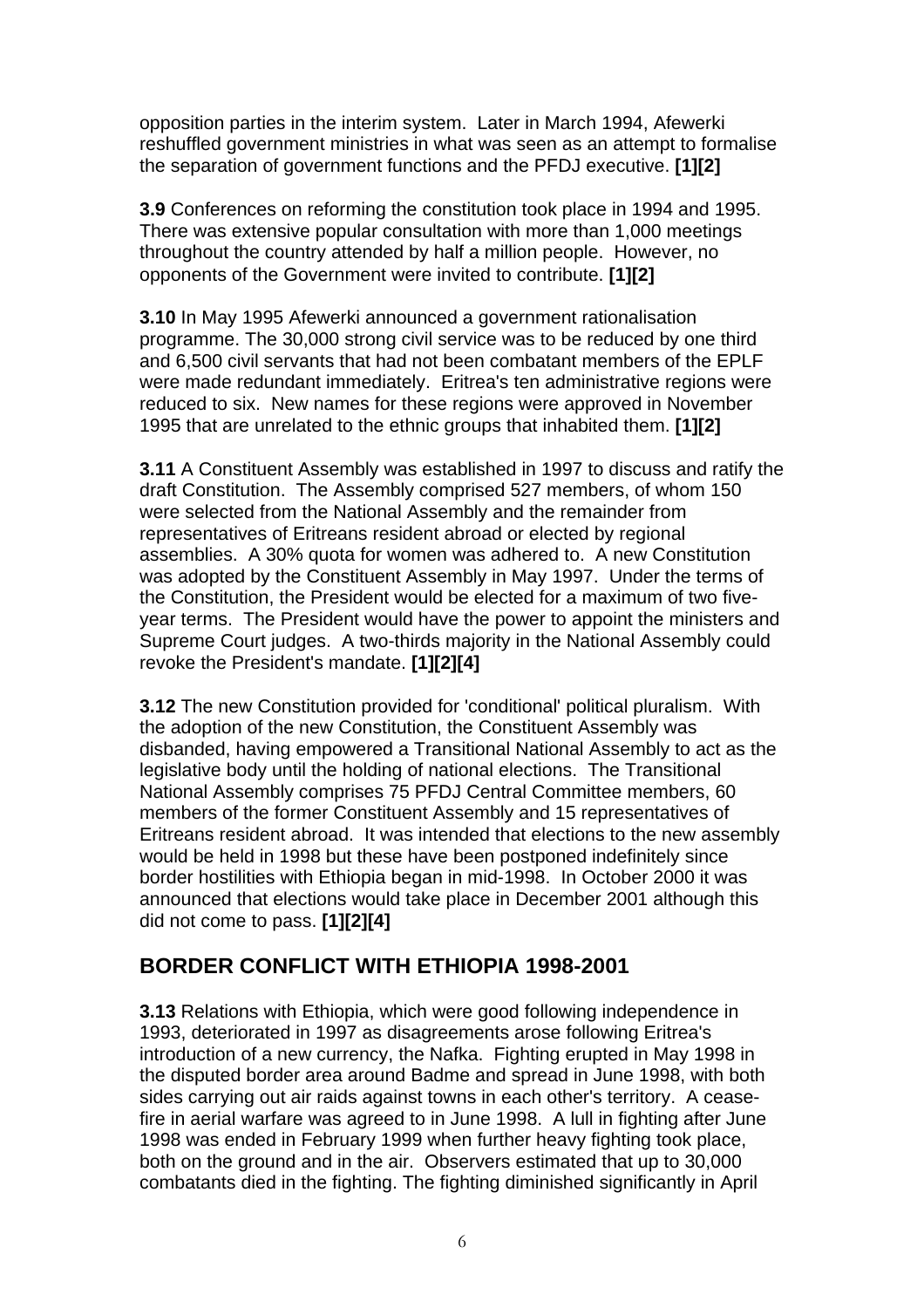1999, with both sides declaring their commitment to Organisation of African Unity (OAU) peace plans*.* **[1][2][5]**

**3.14** There were numerous clashes between Eritrean and Ethiopian troops throughout late 1999 and early 2000. In April 2000 delegations from Ethiopia and Eritrea agreed to attend OAU sponsored talks in Algiers although the delegations would not agree to meet face to face, and the talks collapsed after 6 days. **[1]**

**3.15** In mid May 2000 hostilities resumed with Ethiopia launching a major offensive. It was estimated that between 500,000 and one million Eritreans had fled as fighting increased and that about 850,000 Eritreans and an estimated eight million Ethiopians were in need of emergency assistance. Hostilities continued into mid June 2000 but following extensive negotiations both sides expressed their readiness to accept the OAU cease-fire agreement and finally on 18 June 2000 the agreement was signed**. [1][6a]**

**3.16** This agreement provided for an immediate cease-fire and the deployment of a UN peacekeeping force in a 24-kilometre buffer zone inside Eritrea. At a meeting in Washington, DC, USA in July 2000 to discuss, outstanding technical issues, the demarcation of the border and compensation for damages during the conflict, it was estimated that some 100,000 people had been killed and more than 1 million had been displaced. **[1]**

**3.17** In mid-September 2000 the UN Security Council approved the deployment of a force of 4,200 peace keepers, the UN Mission in Ethiopia and Eritrea (UNMEE). It was given an initial mandate of 6 months and charged with monitoring and ensuring that both sides complied with the agreement on the cessation of hostilities including the redeployment of forces to agreed positions. **[1]**

**3.18** On 12 December 2000 in Algiers Ethiopia and Eritrea signed a comprehensive peace agreement ending the border conflict. The agreement provides for a permanent end to hostilities, the release and repatriation of POWs and civilian detainees, and an investigation into the origins of the conflict. It establishes two neutral commissions. One to delimit and demarcate the boundary and the second to resolve compensation claims. On 18 April 2001 the UN declared that a 25km buffer zone, separating the forces of the 2 countries, had been established. **[2][10c][10i]**

**3.19** On 9 March 2001 the UN Security Council voted to extend the UN Mission until 15 September 2001. Problems continued in the Temporary Security Zone (TSZ) with complaints about its operation from Ethiopia, Eritrea and the peacekeepers. At the  $8<sup>th</sup>$  meeting of the UNMEE Military Coordination Committee (MCC) the return of those displaced during the war and the reduction of tensions on the southern boundary of the TSZ were identified as priorities and both parties confirmed continued support for UNMEE and a commitment to establish peace. The 9<sup>th</sup> meeting of MCC scheduled for 3 October 2001 did not take place because discussion with the parties on a venue could not be completed in time. The return of prisoners of war, which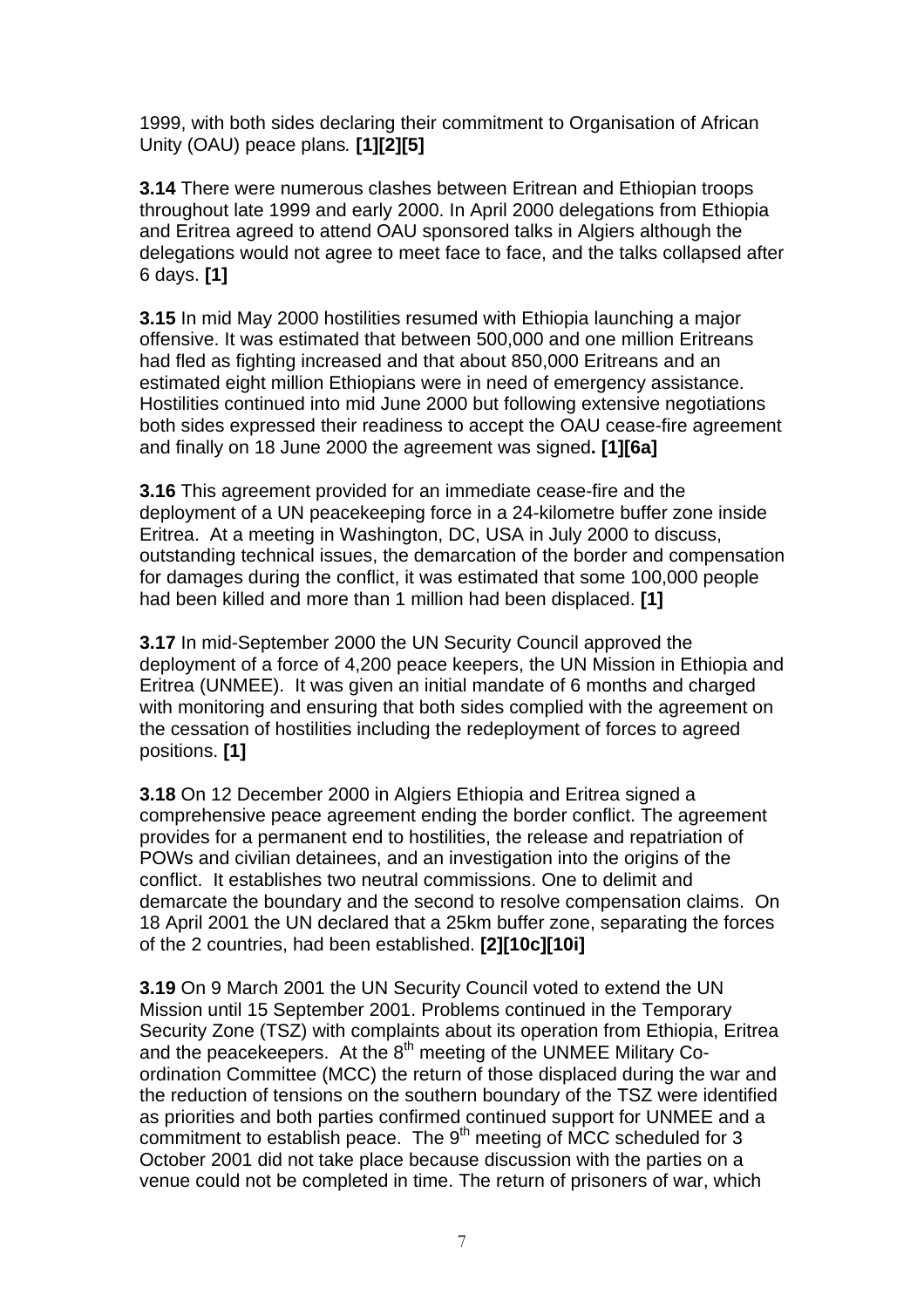<span id="page-7-0"></span>had commenced, stopped in late July following Ethiopian concerns over the whereabouts of a missing pilot. On 14 September 2001 the UN Security Council voted to extend the UN Mission until 15 March 2002. On 23 September 2001 UNMEE expressed growing concern about the situation in the buffer zone between the two countries. In October 2001 Eritrea repatriated 24 mostly sick Ethiopian prisoners of war. **[10a]** 

# **[10b][18][21a][21b][21c][21d][21k][22a][22b]**

#### **RECENT DEVELOPMENTS**

**3.20** In 2001 dissent within the ruling PFDJ began to surface. In April 2001 a former Eritrean Government minister Mahmud Sherifo who had been sacked two months earlier openly criticised the government saying that the president did not support the creation of political parties. Sherifo, who had been local government minister and was involved in a committee drafting a law on political parties, said that he had been sacked after the President stopped publication of the draft laws. In late May 2001 reports surfaced of an internal letter signed by 15 senior members of the party accusing the President of working in an illegal and unconstitutional manner. In June 2001 two of the signatories of the letter, Petros Solomon and Haile Woldensae respectively ministers for fisheries and trade and industry were sacked and replaced. The 15 dissenters became known as the G-15 group. **[10d][10e][10f][21f]** 

**3.21** On 18 September 2001 the Eritrean Government arrested six members of the G-15 group and closed down eight privately run newspapers. An Eritrean official stated that the six had been arrested "for putting the country in danger and causing confusion". On 19 September a further five members of G-15 were arrested and later in the month the diplomatic passports of three of the members were revoked. **[21f][10g][21g]** 

**3.22** Elections for the new National Assembly were scheduled for 1998 but were postponed indefinitely after the outbreak of the war with Ethiopia. As a result, President Issayas governed by proclamation, unrestrained by a transitional national assembly that met infrequently. In mid-2001, the government circulated a draft Proclamation on the Formation of Political Parties and Organisations and an Eritrean Electoral Law Proclamation. No electoral politics were permitted and presidential rule was essentially unfettered pending adoption of both measures. **[32]** 

**3.23** On 13<sup>th</sup> April 2002 the long awaited border decision was announced by the International Tribunal at the Hague. Although confusion continued with regards to who had in fact gained/retained what, both governments welcomed the ruling and declared victory and there were reports of celebration in both capitals. Eritrean President Isayas Afewerki said that he was "completely satisfied" with the ruling. For his part, Ethiopia's Prime Minister Meles Zenawi has said that "the ruling vindicates Ethiopia's land claims". Internationally the outcome and reaction from the two governments has been lauded. A significant endorsement coming from the Arab League on 18 April 2002. The boundary was decided by a fivemember panel of judges, treaty experts and international jurists. **[10m][34]**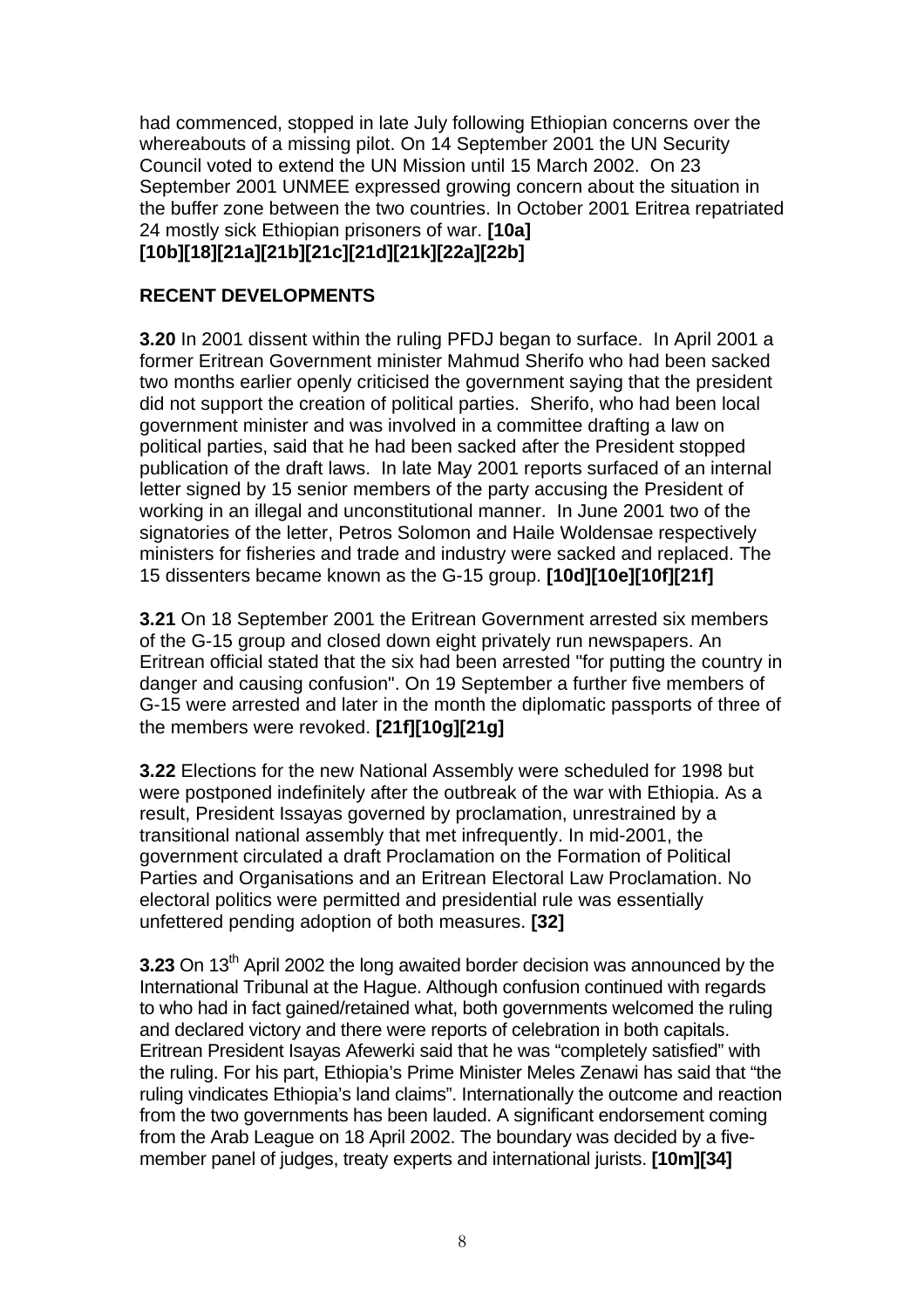# <span id="page-8-0"></span>**IV. STATE STRUCTURES**

# **THE CONSTITUTION**

**4.1** A Transitional Constitution was decreed on 19 May 1993. It has been replaced since by a Constitution that was adopted on 23 May 1997, but has not been ratified. Some areas of the constitution are acted upon nevertheless. This Constitution provides for democratic freedoms but the government of President Issayas says that the provisions of the Constitution have not been implemented fully, and elections have not taken place (last due in December 2001 but did not occur) because of the outbreak of the border conflict with Ethiopia in 1998 and the resulting chaos caused to the Eritrean society including the problems concerned with de-militarising. **[1][2][4][6a][31][32]** 

# **POLITICAL SYSTEM**

**4.2** Since independence Eritrean politics has been in a transitional stage. Following the referendum of 1993, a National Assembly consisting entirely of People's Front for Democracy and Justice (PFDJ) members was established as a transitional legislature; a Constitutional Commission was also established to draft a Constitution. Isayas Afewerki was then elected President by the transitional legislature. **[31]**

**4.3** The PFDJ still has not fulfilled the ambitious program that it initially outlined for a transition to a democratically elected government by 1997. Elections, originally scheduled for 1997, never have been held. The only authorised political party is the PFDJ, and there are no (official) opposition parties active domestically. In 2000, the Government established two committees to develop guidelines and rules for new elections and the formation of political parties, and these committees completed their work in March and April; however, the drafts later were modified. The draft electoral law and the draft law regulating the formation and activities of political parties were the subject of ongoing public discussions under the Government's auspices during the year. National Assembly elections were scheduled for December; however, the elections did not take place by year's end. Government officials stated that the elections were delayed because of continuing tensions with Ethiopia and problems caused by dissidents and the private press. **[2][6a][32]** 

# **THE JUDICIARY**

**4.4** The judiciary is formally independent but is weak and subject to interference by the executive. The judiciary is administered as part of the Ministry of Justice and relies on the Ministry for logistical and salary support. which further limits the judiciary's independence. At a conference in Asmara on 23 July 2001 Chief Justice of the Supreme Court, Teame Beyene, criticised the President's Office for intruding in the affairs of the court. Justice Teame was sacked within a week. **[6a][27]**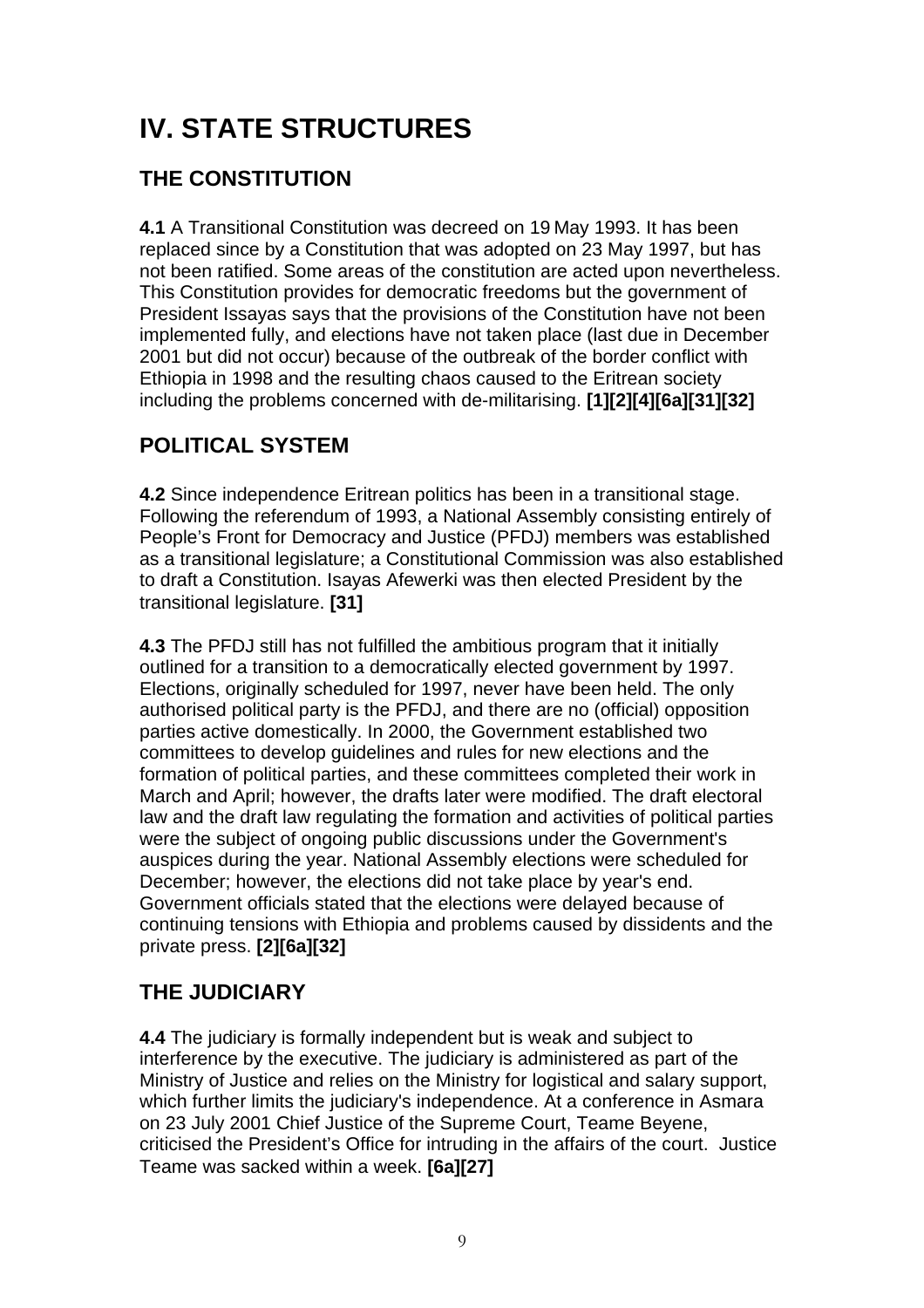**4.5** The judiciary has three parts: civilian, military and special courts. The civilian court system consists of village, sub-regional and regional courts and a High Court that serves as an appellate court. The judicial system is still developing but suffers from a lack of trained staff and poor funding, which in practice limits the right of accused people to a speedy trial. Sixteen new courthouses were completed in 1998 but the conflict with Ethiopia has since limited development of the judicial infrastructure. **[6a]**

**4.6** At independence, the Government decided to retain the Ethiopian legal system. Village courts hear simple crime cases. Regional courts hear more serious cases and the High Court hears cases involving murder, rape and other serious charges. A panel of three judges hears cases before the High Court. A single judge hears cases in lower courts. The Government has developed new commercial, penal and criminal codes, which were ready for ratification by the National Assembly at the end of 2000 although these were not ratified by the end of the year. **[6a]**

**4.7** Defendants have access to legal counsel, usually at their own expense. While there is no formal public defender's office, the Government has requested successfully that defence attorneys work without fee to represent defendants accused of crimes punishable by more than ten years imprisonment who are unable to afford legal representation. Verdicts may be appealed against to the High Court, which comprises a president and five judges. **[6a]** 

**4.8** As the population is largely rural, most people only have contact with the legal system through village courts, which deal mainly with civil matters. Criminal cases are transferred to magistrates. Many local issues, such as property disputes and petty crimes, are adjudicated by local elders according to custom, or, in the case of Muslims, Shari'a law. Traditional courts cannot impose sentences involving physical punishment. **[6a]** 

**4.9** To tackle the growing backlog in the civilian court system, the Defence Minister created the special court system in 1997. Judges in the special courts are senior military officers, most of whom have little if any legal experience. The special courts have jurisdiction over criminal cases, including capital offences, and cases of corruption by senior officials. The special courts may also re-try civilian court cases including those decided by the High Court. **[6a]**

**4.10** The special courts also handle cases of alleged corruption during the independence war by former members of the EPLF. Senior former EPLF fighters are often held to a stringent unwritten code of conduct and violations of this code are handled by special courts outside the normal judicial process. Former fighters accused of violating this code have been arrested and held without formal charge. **[6a]**

**4.11** In the special courts there are no defence lawyers and no right of appeal. The continued handling of civilian cases by the special courts raised problems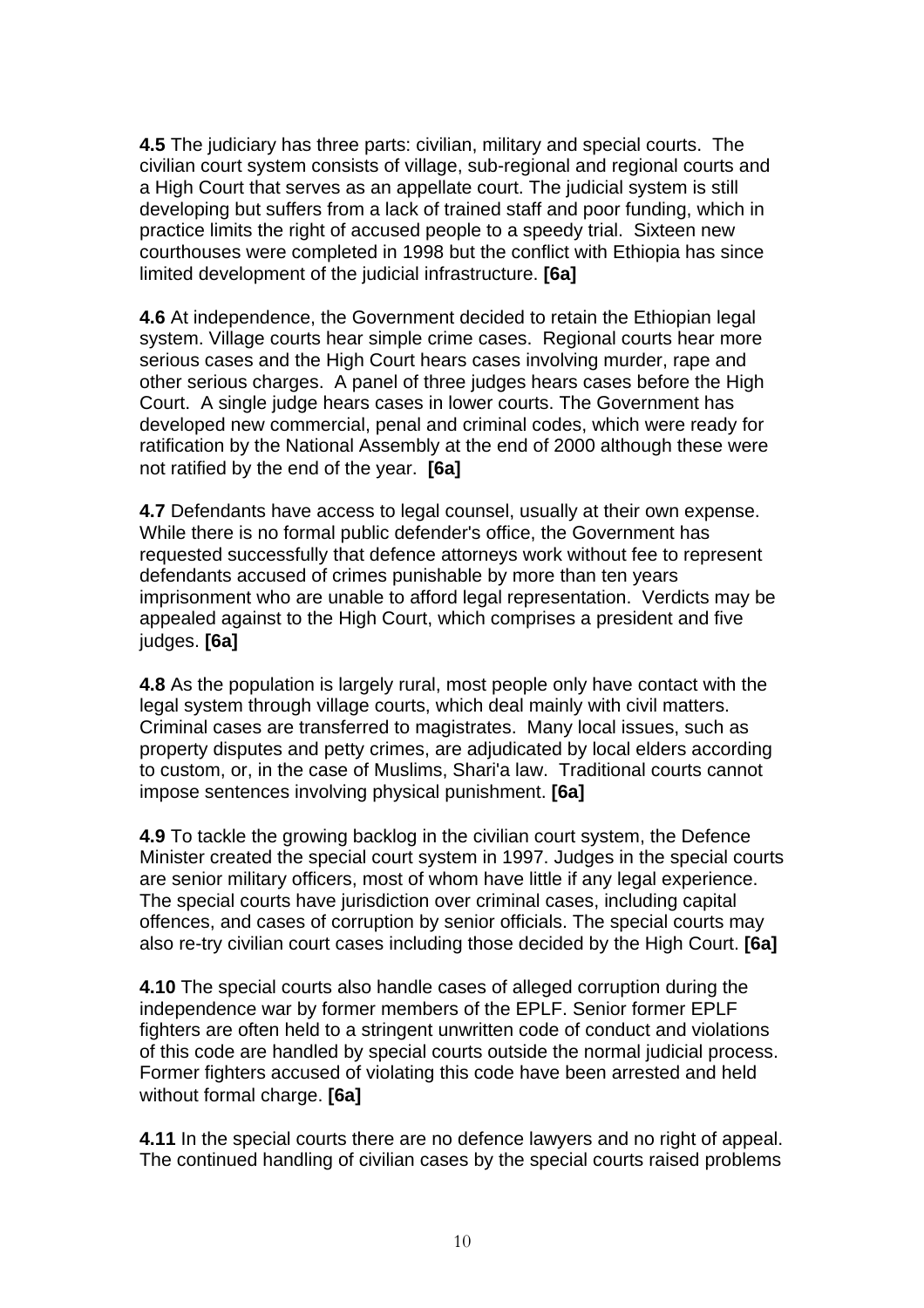<span id="page-10-0"></span>of due process because of the absence of defence counsel and denial of appeal rights. **[6a]**

**4.12** The drafting of many civilians, including judges, defendants, lawyers and court officials, into the military because of the border conflict with Ethiopia that began in 1998 has had a significant negative impact on the judiciary. The High Court was reduced from seven to three benches and regional and village court personnel were reduced by 40%. There have consequently been lengthy delays in the processing of cases. During 2000 some of these personnel were permitted to return to work. **[6a]**

**4.13** Arbitrary arrest and detention remain a problem. The Penal Code limits the period a detainee may be held without charge to 30 days. In practice, however, the authorities sometimes hold suspects for much longer periods. **[6a]** 

## **THE MILITARY**

**4.14** All citizens (men and women) between the ages of 18 and 40 are required to participate in the National Service Program, which includes military training as well as civic action programs. In addition some national service inductees have been released back to their civilian jobs, while nominally kept in the military, because their skills are deemed critical to the functioning of the Government or the economy. These individuals are required to forfeit to the Government earnings in excess of the national service salary and also are required to perform farm labour. The maximum penalty for refusing to do national service is three years. The government does not excuse those individuals that object to military service for reasons of religion or conscience, nor does the government allow alternative service. **[6a][6b]** 

**4.15** Major demobilisation of freedom fighters began following formal independence in 1993 referendum, however compulsory military service was introduced in 1994 to compensate for the contraction of the armed forces. National service was made compulsory for all Eritreans aged between 18 and 40 years, with certain exceptions, and consists of six months' military training and 12 months' service. Observers at the time suggested that the Government wanted to reduce the influence of potentially troublesome veteran freedom fighters while introducing a malleable younger element into the forces. High-ranking officers were also re-organised to remove political agitators and non-PFDJ members from the forces. Clashes occurred in 1995 and 1996 between Government troops and groups of young men unwilling to perform national service. **[1][25]** 

**4.16** During 2001, the Government deployed military police periodically in Asmara and other cities to find deserters and draft evaders. The military police detained persons who had not completed the national service requirement. This was however reduced significantly from the previous year. Unlike in the previous year, there were no known reports that military police detained persons with physical or mental disabilities during the year. Those who were deemed unfit for military training by a military medical board were released;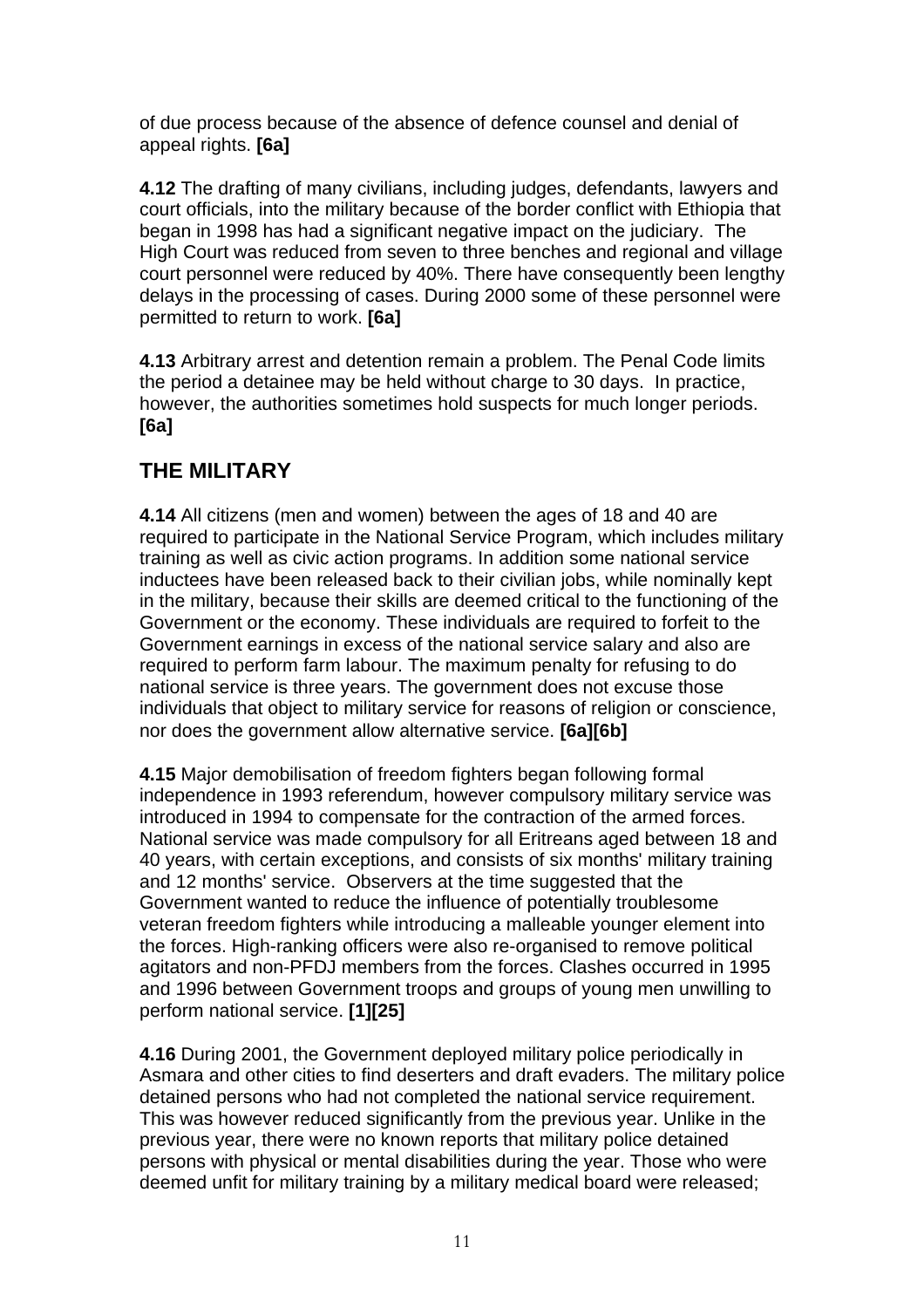<span id="page-11-0"></span>the others were required to fulfil their national service obligations. In some instances, authorities reportedly arrested and detained for hours individuals who had proper documentation showing they had completed or were exempt from national service while the military police checked their stories. **[6a]**

**4.17** In August 1999 Eritrea's active armed forces were estimated to number 200,000 of who up to 150,000 were conscripts, including an army of about 180,000, and a navy of 1,100. In addition there were some 120,000 reservists. **[1]**

### **MILITARY SERVICE**

**4.18** People who object to military service on religious grounds are not excused from it and there is no provision for any form of alternative service. The maximum penalty for refusing to perform national service is three years imprisonment. Members of the Jehovah's Witnesses religious group have experienced harassment and restrictions because of their refusal to undertake military service. Some Muslims have objected to universal military service with regard to the requirement that women perform military duty. **[6a]**

**4.19** The University of Asmara refused to give diplomas to students who completed their studies unless they undertook their national service; additionally new graduates were occasionally pressured to work for government bodies. The army resorted to various forms of extreme physical punishment to force objectors, including some Jehovah's Witnesses, to undertake military service. **[6a]**

## **INTERNAL SECURITY**

**4.20** The police are responsible for maintaining internal security, although the Government may call on the armed forces, the reserves, and demobilised soldiers in response to both domestic and external security requirements. These forces were under the full control of, and responsive to, the Government. In 1998 fighting broke out between the armed forces and Ethiopian militia along the border, which led to a 2-year war with Ethiopia. The Government responded to an escalating military conflict by calling up reserves and increasing its armed forces to approximately 300,000 soldiers. In addition to the border conflict, the army has had to deal with the Eritrean Islamic Salvation (EIS), a small, Sudan-based insurgent group that has mounted terrorist attacks in the north and west since 1993. Some members of the security forces committed human rights abuses. **[6a]** 

# **LEGAL RIGHTS/DETENTION**

**4.21** The Penal Code stipulates that detainees may be held for a maximum of 30 days without being charged with a crime. In practice the authorities sometimes detain persons suspected of crimes for much longer periods. The Government held a number of pre-trial detainees during the year. The Government continued to detain a small number of Ethiopians during the year;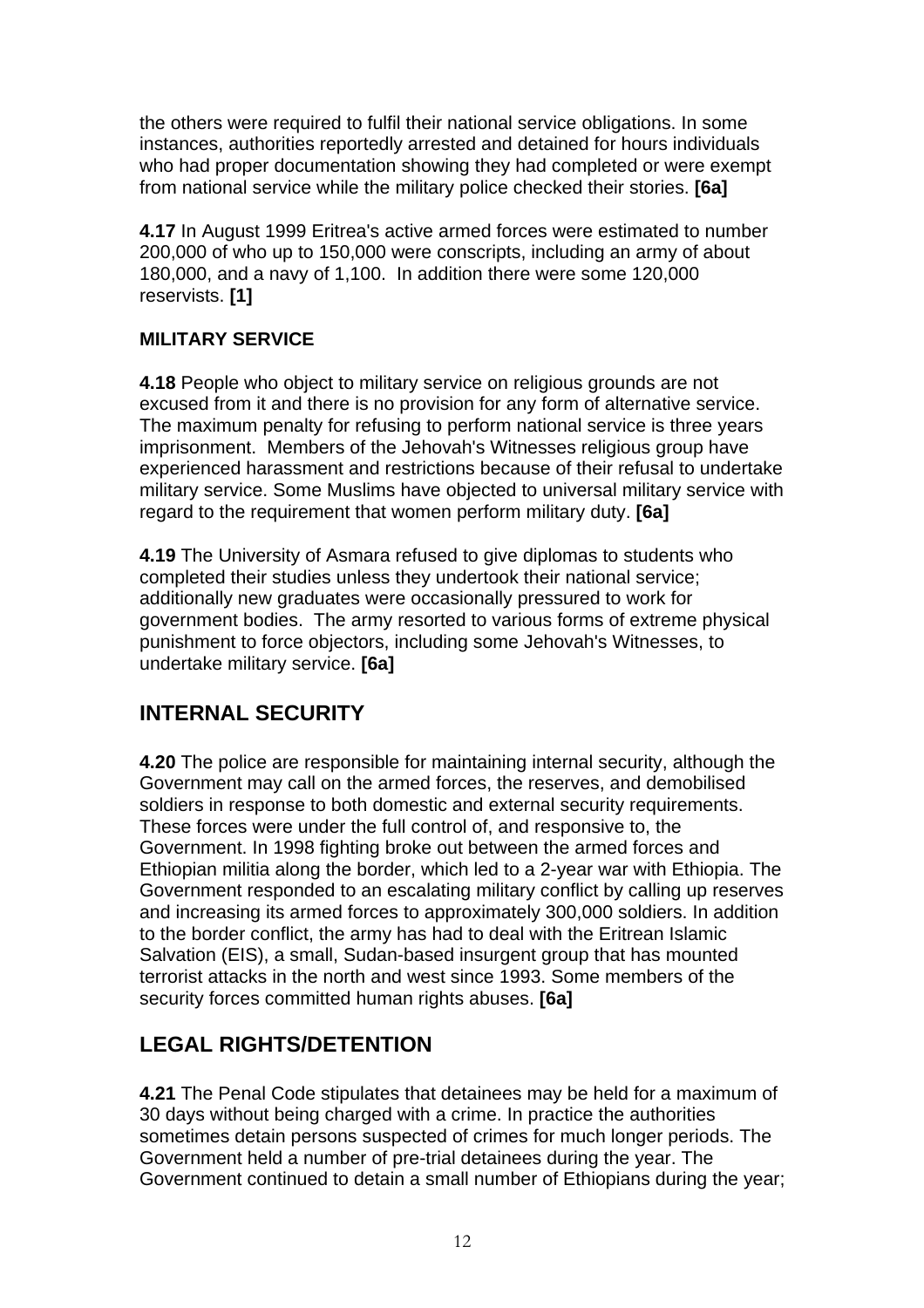<span id="page-12-0"></span>however, the majority were prisoners who were convicted of common crimes. **[6a]**

**4.22** In September the Government arrested and detained incommunicado 11 senior PFDJ and National Assembly members, including former Cabinet ministers and army generals, who were part of the "Group of 15," after they expressed political opinions critical of the Government. The detainees were not charged; however, their whereabouts remained unknown at year's end. In addition to these arrests, in September the Government began arresting other individuals, most of them with known ties to political dissidents, and detained them without charge and without access to visitors. The Government continued to make such arrests sporadically through the end of 2001. It was estimated that a total of 80 political detainees had been arrested by year's end. **[6a]**

**4.23** There were unconfirmed reports that the Government continued to hold numerous members of the Eritrean Liberation Front (ELF), an armed opposition group. Authorities sometimes arbitrarily arrested and detained former combatants or members of the PFDJ who violated an unwritten code of conduct. **[6a]** 

**4.24** Approximately four members of Jehovah's Witnesses remained in detention without charge for failing to participate in national service. Some have been detained for more than 5 years without charge. **[6a]** 

**4.25** An estimated 14 Sudanese remained in detention at year's end. Officials from the Government of Sudan reportedly were denied access to these prisoners. There was no additional information available on the detainees at year's end. **[6a]** 

## **DEATH PENALTY**

**4.26** The death penalty continues to be retained for ordinary crimes, however Amnesty International has no reports of the death penalty having been imposed or carried out in 2000**. [7d][7c]**

## **PRISONS**

**4.27** Conditions in Eritrean prisons are spartan according to the US State Department. Family members are permitted to visit prisoners three times a week. There are no juvenile detention centres and young offenders are often imprisoned with adults. There were no confirmed reports in 2000 or 2001 of prisoners dying through a lack of proper medical care, although many observers believe that the police at least occasionally resort to torture and physical beatings of prisoners particularly during interrogations. **[6a]**

**4.28** Prior to 8 August 2000 the Government did not generally permit prison visits by local or international human rights groups. However, in 1998 the Government began to allow independent monitoring of conditions in detention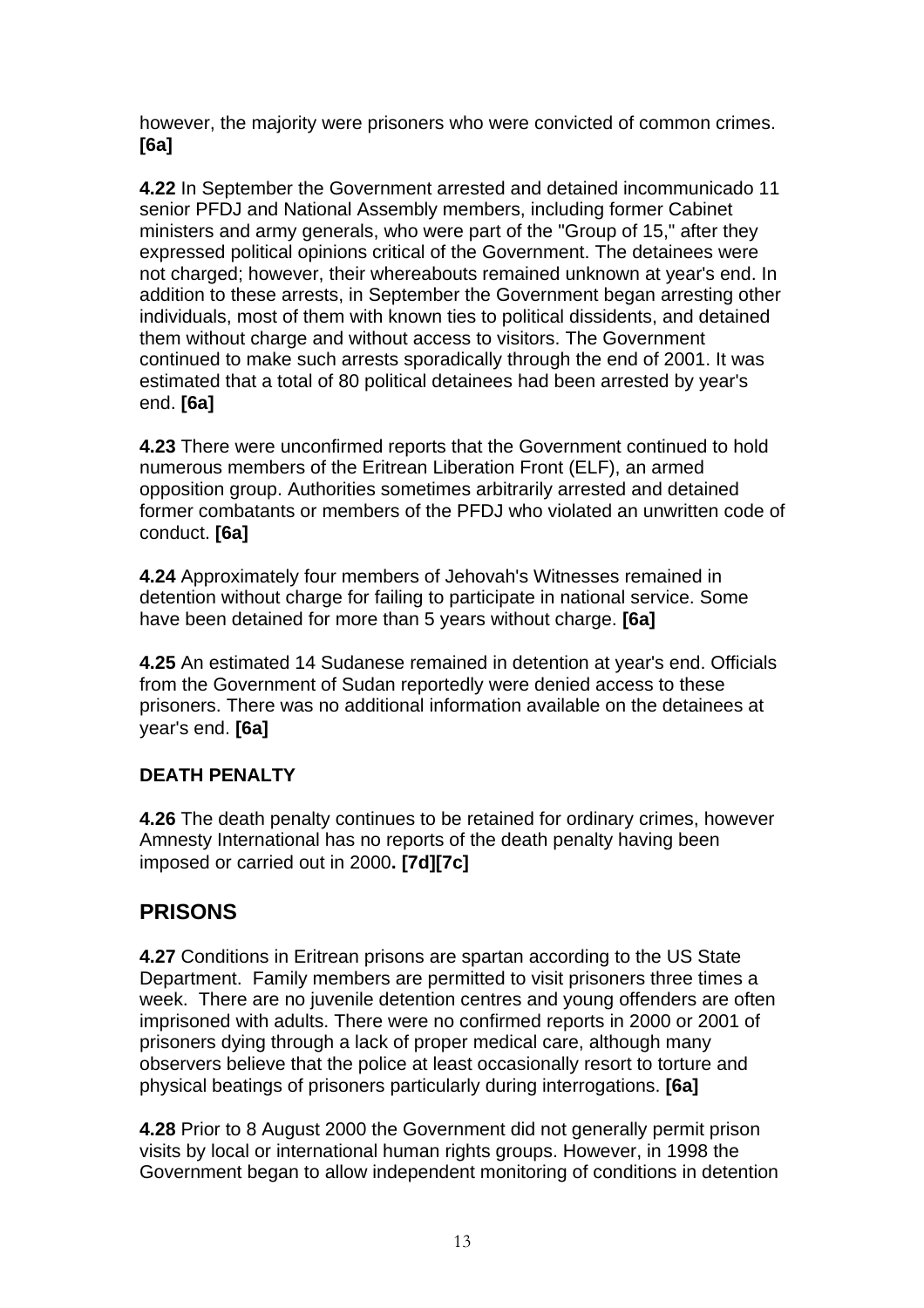<span id="page-13-0"></span>facilities after the border conflict with Ethiopia began. As from 8 August 2000 the Government allowed the ICRC to visit and register civilian detainees in internment camps and prisons and as from 30 August 2000 the ICRC was permitted to visit Ethiopian POWs. In November 2000 for the first time, the ICRC was permitted to visit several police stations in Asmara where Ethiopians were reportedly being held. **[5][6a]** 

## **MEDICAL SERVICES**

## **MEDICAL OVERVIEW**

**4.29** In the period 1990-1995 the infant mortality rate was estimated to be 101 per 1,000 live births. In 1991 there were 8 hospitals, 4 health centres and 8 health stations under the administration of the Government; these had increased to 17, 32 and 120 respectively by 1994. A statistical survey produced in 1997 by the World Health Organisation on the level of medical services ranked Eritrea 169 out of a total of 191 countries. **[2][15a][15b]**

**4.30** Immunisation and vaccination in Eritrea has improved greatly since independence. The Eritrean Ministry of Health (MOH) reports that immunisation and vaccination have greatly reduced the number of reported cases of Polio and Measles each year since the immunisation programmes started in 1995. This has been achieved by the continued use of static sites (such as small clinics), outreach sites and the development of a mobile strategy in order to reach the more remote of Eritrea's citizens. Two rounds of immunisation day exercises are held every year for Polio and one round for measles. These are to increase education on the diseases and to vaccinate. Vitamin supplements are included in this scheme. The figures however will always wax and wane, increased detection being a pre-requisite of prevention. In addition the MOH reports that access to health services has increased since 1995. In 1995 an estimated 50% of the population had physical access to health services while in 2000 the figure was estimated to be closer to 75%. **[2][28]**

## **HIV/AIDS**

**4.31** The situation with HIV/AIDS in Eritrea is much better than that witnessed in neighbouring Ethiopia. Information provided by the World Health Organisation indicated in 1999 that 2.87% of the adult population live with HIV infection. **[15a][15b]** 

## **THE DISABLED**

**4.32** The Constitution and the transitional civil code prohibit discrimination against persons with disabilities, and the Government enforces these provisions. The long war for independence and the conflict with Ethiopia left thousands of men and women with physical disabilities from injuries they received as guerrillas, soldiers, and civilian victims. The Government spends a large share of its resources to support and train these fighters, who are regarded as heroes, and does not discriminate against them in training,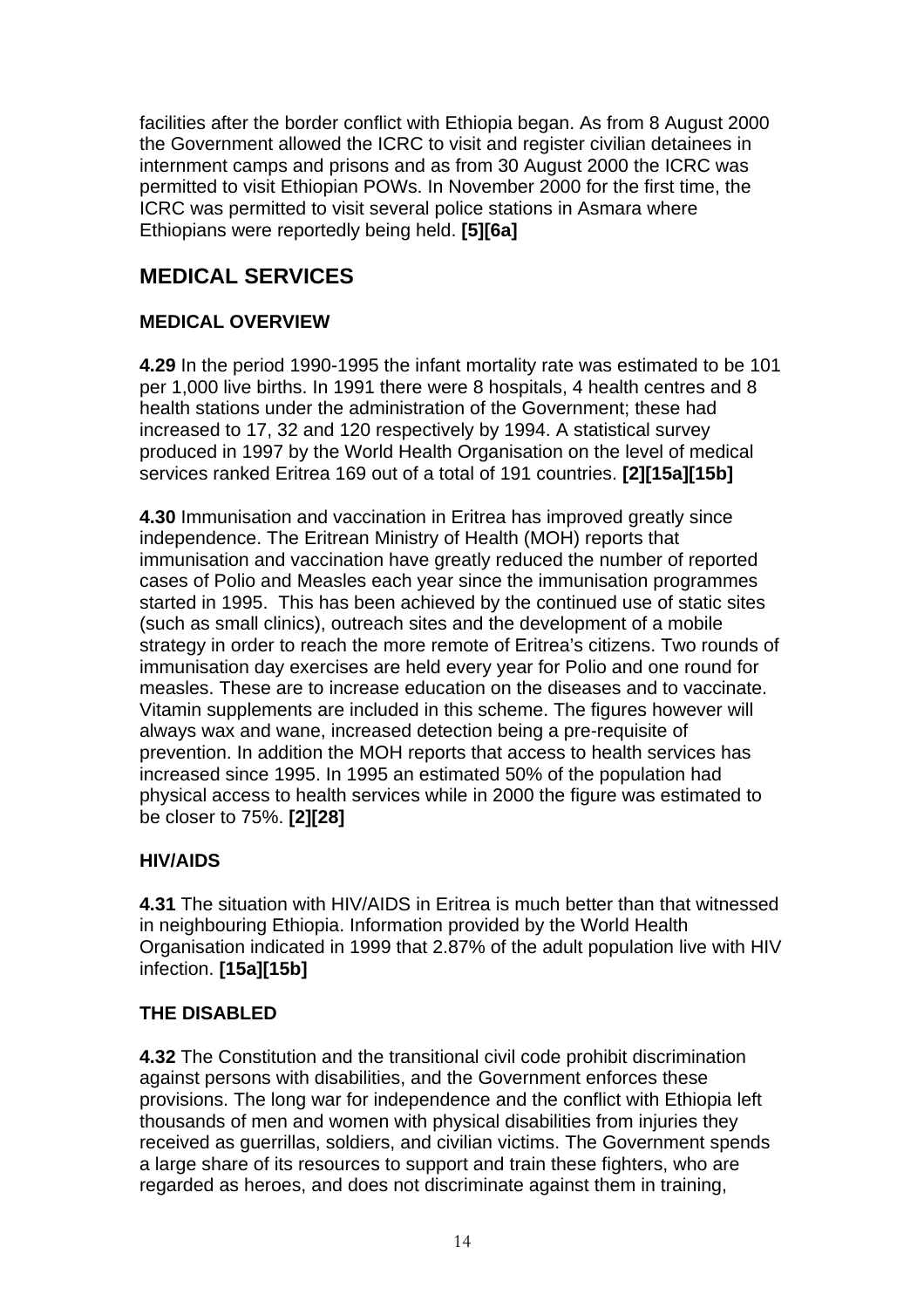<span id="page-14-0"></span>education, or employment. There are no laws mandating access for persons with disabilities to public thoroughfares or public or private buildings; however, many newly constructed buildings provide access for persons with disabilities. **[6b]** 

## **EDUCATION**

**4.33** Primary education is free but there is a shortage of schools and teachers and only about 60% of primary age children attend school. Education is officially compulsory from ages seven to thirteen. Secondary education is neither free nor compulsory and attendance is 53%. High school students are required to participate in summer work programmes, for which they are paid. Seventy-five percent of Eritrea's population is illiterate. English is used as the language of instruction in secondary schools and university. The University of Asmara is the only University in the country. **[2][6a][10j]** 

**4.34** Although the Government claims that there are no restrictions on academic freedom the University of Asmara has refused to give diplomas to students who completed their studies unless they did military service. In August 2001 following the arrest of a student union president it was reported that some 2,000 students were being held in detention in Wia.Reports suggested that the students had been detained for refusing to take part in a mandatory summer work programme. Two students died while at Wia. The Government stated that the students had not been detained but had been sent to Wia while a new summer programme was organised and the deaths were caused by climatic conditions in the makeshift camp at Wia. In late September following the return on many of the students to Asmara, it was announced that the University had reopened to allow for registration for the new term due to start on 8 October 2001. **[19][21h][21i][21j]** 

**4.35** In July 2001 the Government arrested without charge Semere Kessete, the president of the independent Asmara University Students' Association; he remained in detention at year's end. Some observers believe he was arrested for leading student opposition against the Government's requirement that university students participate in a summer work program. Many university students subsequently refused to participate in the summer work program to protest the arrest. The Government retaliated by detaining approximately 450 university students and ordering the others to report for the work program. Approximately 2,000 students of a university student population of approximately 3,3000 students complied with the Government's order. The detained students were sent to a work program under harsher conditions than the original program. The students were taken to Wia where temperatures routinely exceed 113 degrees Fahrenheit. There were reports that the student detainees were not given adequate food, water, or shelter at Wia. The male students were held at a military facility with no shelter from the sun. At least two students died from heat-related causes. The students completed the work program in late September and early October and were permitted to return to classes. However, the president of the student association remained in detention without charge at year's end. **[6a]**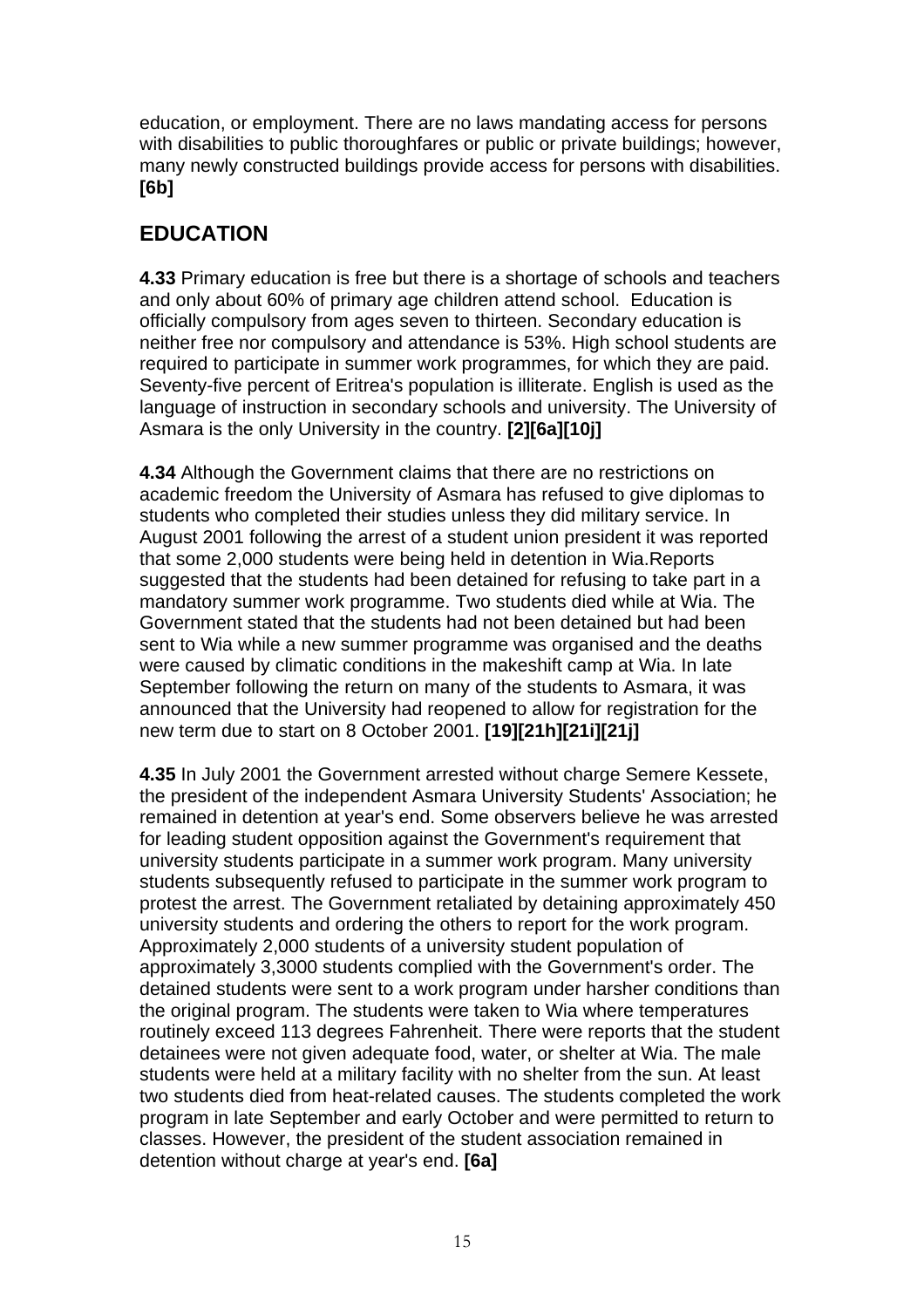# <span id="page-15-0"></span>**V. HUMAN RIGHTS**

## **HUMAN RIGHTS: ISSUES**

## **OVERVIEW**

**5.1** The US State Department reports that the Eritrean Government has a poor human rights record. Although serious problems remain there were improvements in some areas in 2001. The Penal Code of Eritrea, a modified version of the Ethiopian Penal Code, and the Constitution prohibit torture or cruel, inhuman or degrading treatment or punishment. However, many observers believe that the police at least occasionally resort to torture and physical beatings of prisoners, particularly during interrogations. Arbitrary arrest and detention remain a problem and an unknown number of people suspected of association with the Ethiopian Mengistu regime, radical Islamic groups and terrorist groups remain in prolonged detention without charge. In August 2000 the Government allowed the International Committee of the Red Cross (ICRC) access to Ethiopian civilian detainees and prisoners of war. Freedom of the Press remains limited although independent newspapers were flourishing until their closure in September 2001. **[4][6a][26a]** 

## **FREEDOM OF SPEECH & OF THE MEDIA**

**5.2** The Constitution provides for freedom of speech and of the Press but the Government in practice, restricts these rights. The 1996-press proclamation forbids local reprinting of articles from banned publications. The Government continues to restrict the right of the religious media to comment on politics or Government policies. In theory, non-religious media are free to criticise the Government but criticism is limited and the media practices self-censorship. **[4][6a]**

**5.3** The Government controls much of the media, including three newspapers, a radio and television station and one of only two newspaper printing presses in the country. There are no independent radio or television stations. Four independent newspapers closed during the year when all their reporters were called up for military service. At the end of 2000 there were nine independent papers and magazines. Three independent newspapers - Setit, Kastedebana and Tsighenai - each have a circulation of 15,000. The pro-Government publication Trgta has the widest circulation of 20,000. Private ownership of broadcast media and foreign ownership of any media are not permitted. The Government has the authority to ban the import of foreign publications but has yet to use this power. **[6a]**

**5.4** All newspapers must obtain a licence from the Ministry of Information (MOL) before publication. All reporters must register with the MOL. The Government has the authority to punish those who publish material that it considers insults or abuses the Government or that contravenes public morality. **[6a]**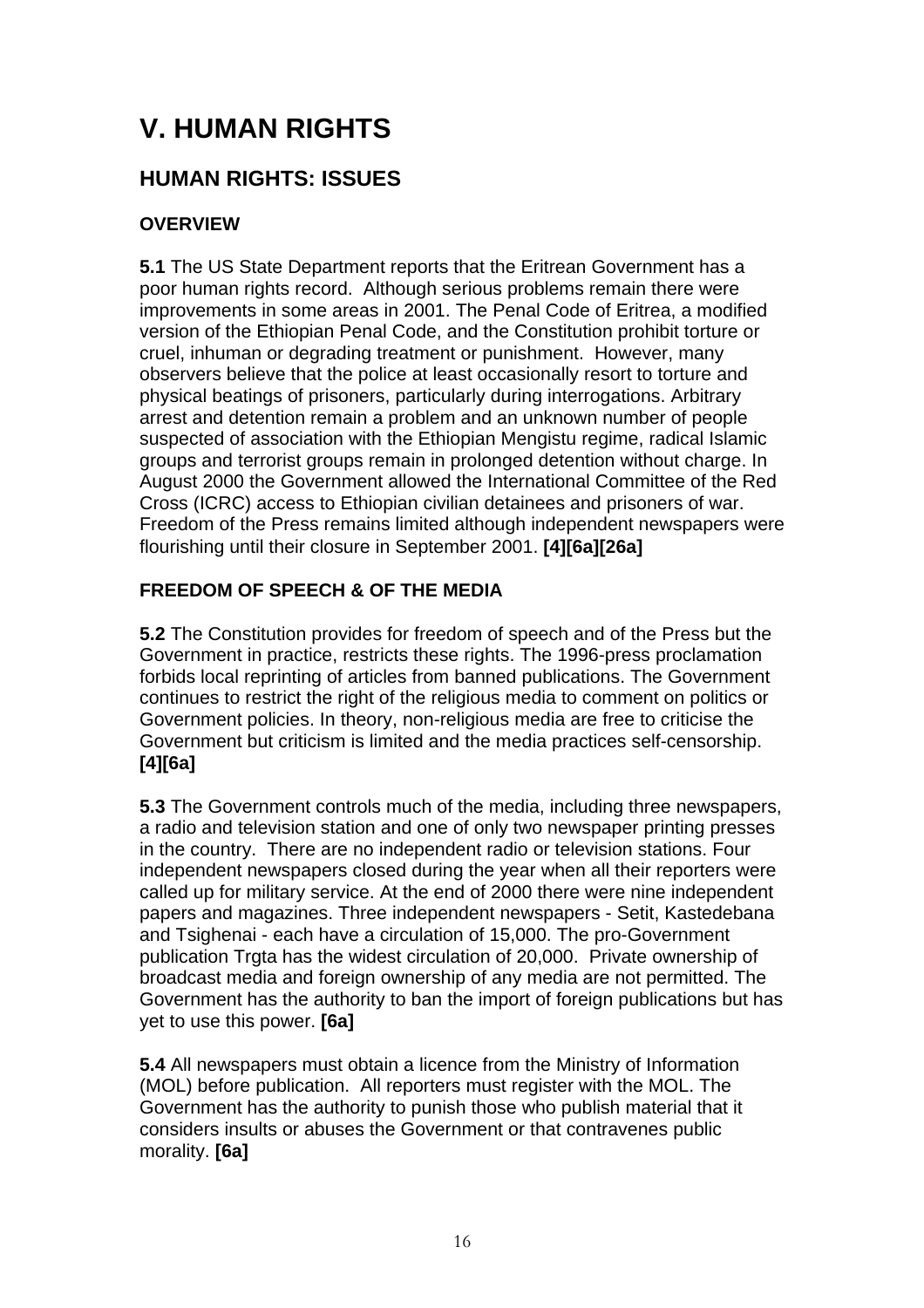**5.5** Journalists from Eritrea's eleven independent newspapers formed an establishing committee in late 1999 to form an independent journalists' organisation. They applied to the Ministry of Local Government for a licence but the Government refused a licence and the group had not been formed to date. **[6a]**

**5.6** The Government is thought by many to use the libel law to intimidate journalists. In 1999 a newspaper editor was arrested for refusing to divulge the source of an article. He has since been rearrested and further charges made and dropped. Some charges remain pending but the trial has been indefinitely suspended as the editor has been inducted into the army. The editor in chief of the independent newspaper Kastedebana has been charged in seven libel cases, but the cases were suspended pending the editor's return from a sentence for hard labour on another matter. In August 2000 the Government arrested and detained for a day the editor of an independent newspaper allegedly for having expired leave papers. In October 2000 officials from the Ministry of Defence detained eight journalists apparently to check their draft status. However observers believe they were detained because their newspaper had been calling for access to National Assembly elections. Six were reported to have been released and two others inducted into the military to fulfil national service obligations. **[6a]**

**5.7** Some journalists have alleged they were targeted unfairly for the draft. Some have complained of routine harassment by individuals they believe work for the Government, claiming to have received threatening telephone calls and alleging that unidentified individuals showed up at their offices and threatened them. **[6a]**

**5.8** In 2000 a journalist for the independent newspaper Tsigenai was arrested and detained without charge. He reportedly remained in detention at year's end. In September the Government shut down the independent press and arrested a number of journalist, editors, and publishers. Approximately nine journalists and editors from independent newspapers, who were not able to flee the country, were arrested. At year's end, they remained in detention without charge and were denied access to visitors. **[6a]** 

**5.9** In September 2001 the Government closed eight privately run newspapers stating that they had been "suspended temporarily" and would be allowed to reopen "once they learned to abide by Eritrean press laws". It was also reported that journalists working for independent newspapers had been arrested**. [21f][10h]** 

**5.10** The ten journalists, arrested and detained since September, went on hunger strike in April 2002 in protest at the delay in being brought before a fair and independent tribunal. The journalists insist that they had only been interrogated once in the last six months – when they were questioned about their links to 11 top government officials, who were also detained in September. Officials for the Eritrean Government insist that the journalists are traitors and defeatists, but say that the delay in the trial was a matter for the legal system. Before closure the private press had published interviews with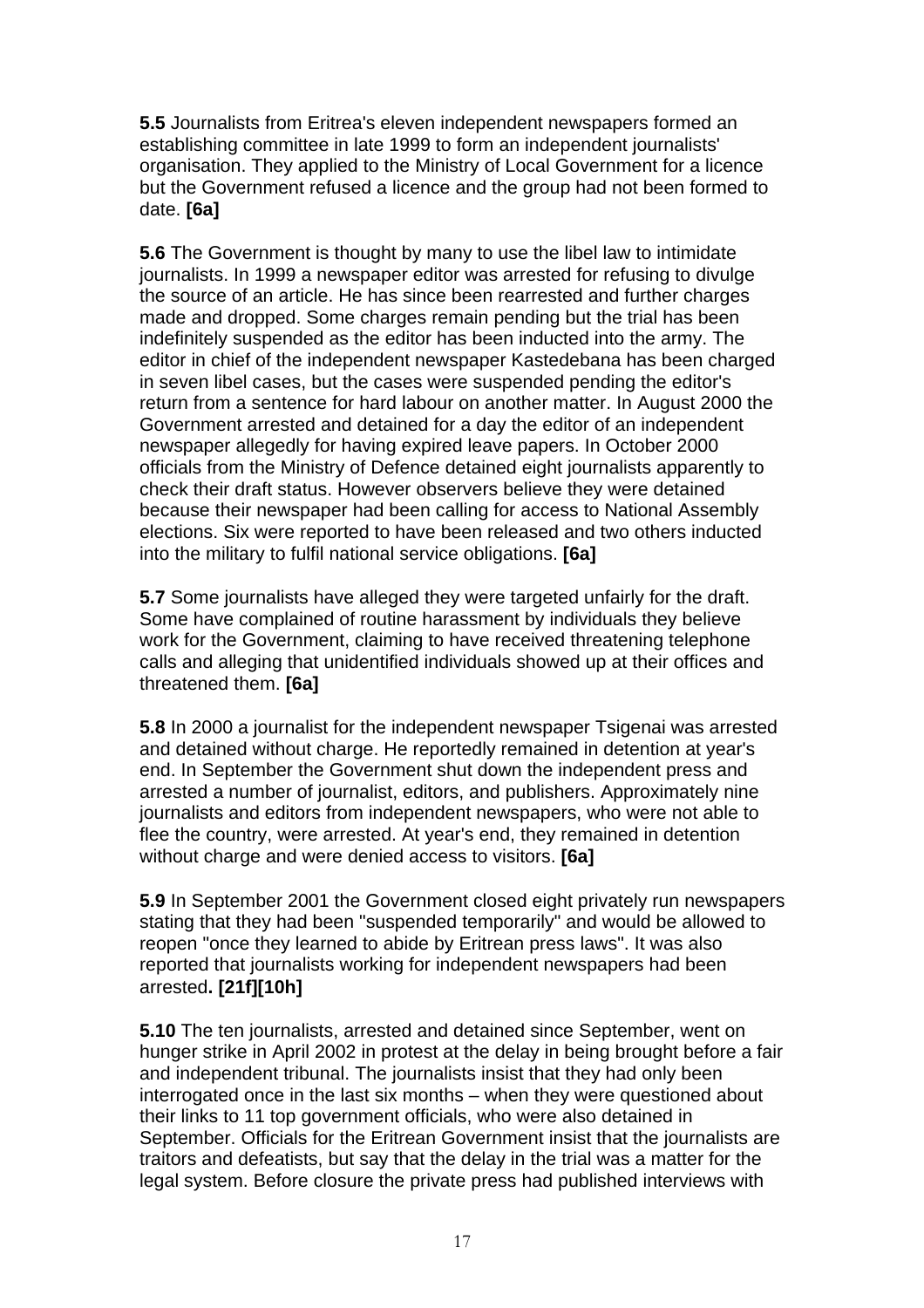<span id="page-17-0"></span>dissidents, and before being closed down it was seen by many as a forum for public debate on the state of the nation. Bank accounts and other assets of those arrested have been reportedly frozen in a move that the Committee to Protect Journalists (CPJ) considered to be motivated by political anxiety ahead of the (later postponed) December 2001 elections. **[10l][26b]**

**5.11** At the National Assembly meeting in early 2002 (the first since September 2000), it was decided to create a special committee to consider the future of the press. The Assembly agreed that the press had to be closed down because they had received "foreign financing" and the law states that "the capital of any newspaper should be 100% Eritrean". Further, according to a report from the Assembly's discussion on the website of the ruling (and sole party), the PFDJ (People's Front for Democracy and Justice), the press had been used by dissidents or "capitulationists" and therefore had discarded its independence, freedom and responsibility. **[33]**

### **FREEDOM OF RELIGION**

**5.12** The Constitution provides for freedom of religion, but the Government restricts this right in practice. Unlike in some previous years, in 2001 there was no evidence that the Government discouraged proselytising by members of one faith amongst members of another. **[4][6a][6b]** 

**5.13** The PFDJ administration has stated its opposition to the formation of any religious or ethnic-based political party. A 1995 proclamation bans religious organisations from involvement in politics and restricts the religious media from commenting on political matters. **[6a][8]** 

**5.14** The Government informed religious organisations in 1998 that religiously funded schools providing general education would be incorporated into the state education system. No action has been taken to implement this decision because of the outbreak of border hostilities with Ethiopia in mid-1998. According to officials in the Religious Affairs Office the Government is expected to allow religious schools to operate independently provided they follow a standard curriculum. **[6a][6b]** 

## **RELIGIOUS GROUPS**

**5.15** The Constitution provides for freedom of religion, but the Government has restricted this right in practice with regards to members of the Jehovah's Witness faith. There is no requirement to register a religious group with the state, however the state owns all land, so all religious organisations that seek facilities for worship other than homes must seek the approval of the government to gain such premises or land. There are however no reports of the government refusing such an application. **[6b]** 

**5.16** The government prohibits political activity by religious groups, and the Government's Directorate of Religious Affairs in the Ministry of Local Government monitors religious compliance with this proscription against political activity. **[6a]**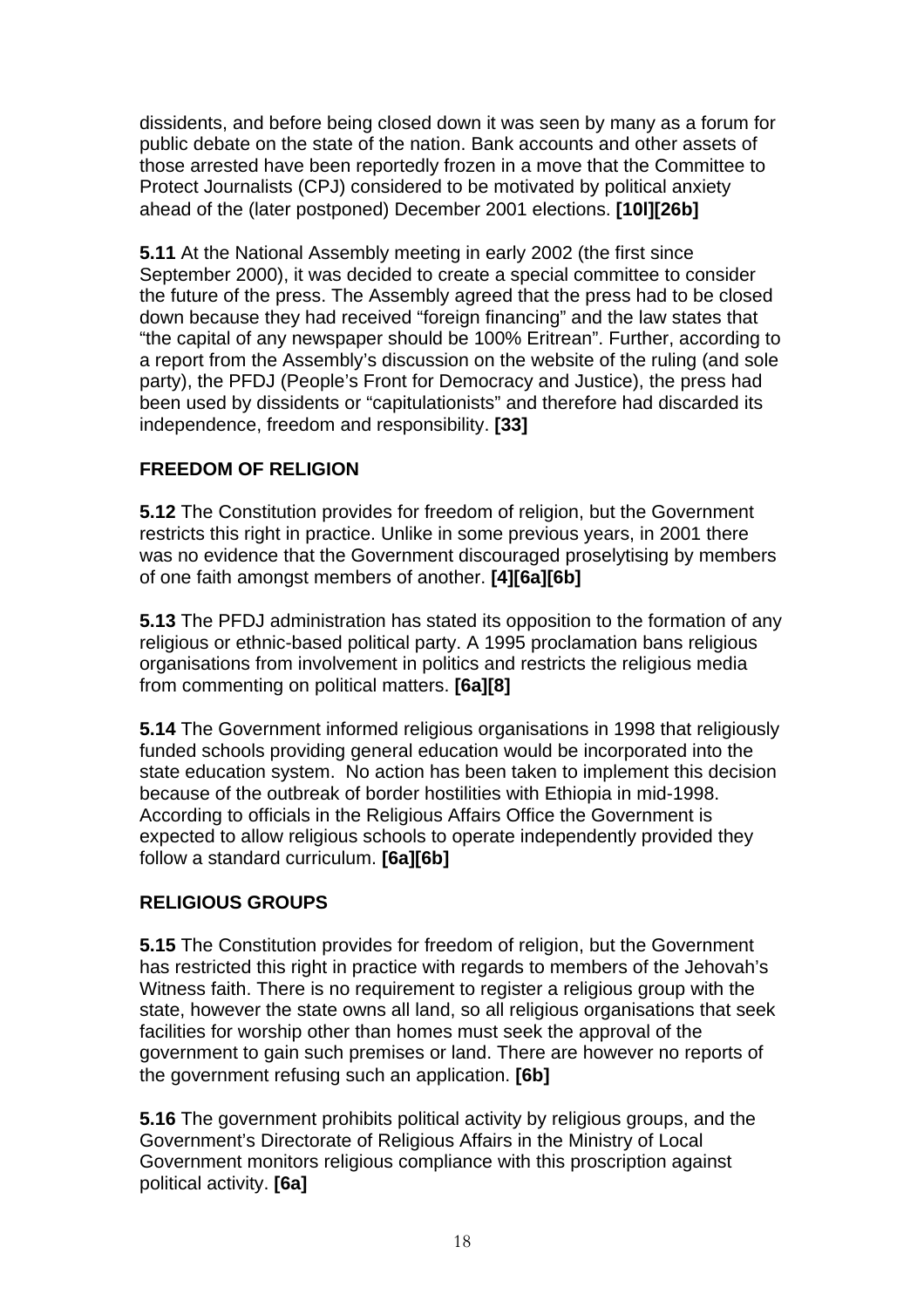**5.17** Christianity and Islam are practised and tolerated widely with people free to worship at the church or mosque of their choice. Although reliable statistics are not available, approximately 50 percent of the population are Sunni Muslim and approximately 40 percent are Orthodox Christian. The population also includes a small number of Eastern Rite and Roman Catholics (5 percent), Protestants (2 percent), smaller numbers of Seventh-Day Adventists, and less than 1,500 members of Jehovah's Witnesses. A small minority, perhaps 2 percent, practices traditional indigenous religions. Also present in very small numbers are practicing Buddhists, Hindus, and Baha'is. Generally the population in eastern and western lowlands predominantly is Muslim, and in the highlands the population predominantly is Christian. There are very few atheists. Religious participation is high among all groups. **[4][6a][6b]** 

**5.18** Most Christians adhere to the Orthodox Church but there are also Roman Catholic and Protestant communities. At the end of 1997 there were an estimated 130,889 adherents of the Roman Catholic Church in Eritrea**. [1][2][6b]** 

**5.19** Within the country's geographic, ethnic, and political concentrations, the majority of members of the Tigrinya ethnic group are Orthodox Christian, with the exception of the Djiberti Tigrinya, who are Muslim. The majority of the Tigre, Saho, Nara, Afar, Rashaida, Beja, and Blen ethnic groups are Muslim. A majority of the Kunama are Roman Catholics or Muslims, and some are practitioners of traditional indigenous religions. Approximately 40 percent of the Blen are Christian, the majority of whom are Catholic. The majority of members of the Kunama ethnic group are Catholic, Muslim, and practitioners of traditional indigenous religions. **(see [ETHNIC GROUPS](#page-24-0) for more information) [6b]** 

**5.20** The central and southern highland areas, which generally are more economically developed than the lowlands, predominantly are populated by Christian Tigrinyas, and also some Muslim Djiberti and Saho. The Afar and Rashaida ethnic groups, and some of the Saho and Tigre ethnic groups live in the eastern lowlands. The Blen live on the border between the western lowlands and the central highlands and are concentrated in the Keren area, which also includes a significant minority of Tigre and Tigrinya speakers. The Beja, Kunama, Nara, and the majority of Tigre live in the western lowlands. **[6b]** 

**5.21** Co-operation between the faiths in Eritrea is high and reflects what is generally a cordial relationship between religious beliefs. Church leaders routinely meet and engage in continual efforts to foster understanding and cooperation between the religions. Leaders of the main four religions in Eritrea, Orthodox Christian, Catholic, Islamic and Protestant are widely perceived to enjoy excellent inter-faith relations. **[6b]** 

**5.22** In 1999 the leaders of these main four faiths created an organisation to help Eritrean expellees, Eritrean displaced by the war, and other needy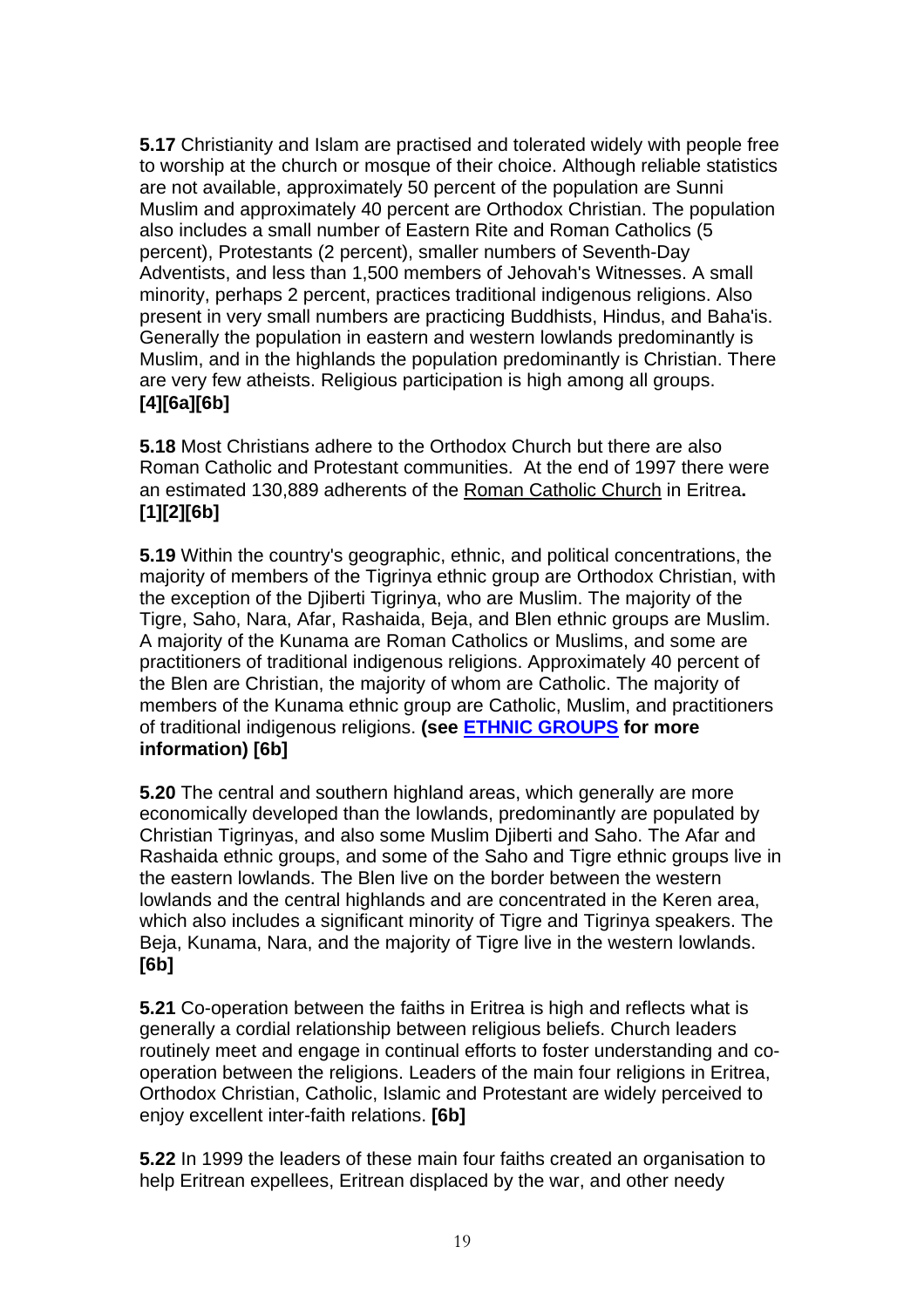<span id="page-19-0"></span>persons in the country. This organisation called Good Deeds in Unity works with the government relief agency the Eritrean Relief and Refugee Affairs Commission on many projects. **[6b]**

**5.23** The separation of the Eritrean Orthodox Church from the Ethiopian Orthodox Church was agreed in September 1993, shortly after Eritrea formally achieved independence from Ethiopia. **[1][2][3]**

**5.24** Clashes between Government forces and Muslim fighters of the Sudanbased military wing of the Eritrean Islamic Salvation (EIS) have taken place along the border with Sudan since 1993, which have led the Government to restrict travel along much of the border. The EIS occasionally lays mines, leading to additional travel restrictions. **[1][2][6a]**

### **JEHOVAH'S WITNESSES**

**5.25** Jehovah's Witnesses have several churches and members are not barred from meeting in private homes; however, the Government has continued to harass, detain, and discriminate against members of the small community (estimated 1,500) of Jehovah's Witnesses in Eritrea. Societal attitudes toward Jehovah's Witnesses are the exception to the widespread religious tolerance seen in Eritrea. Members of Jehovah's Witnesses generally are disliked and face some societal discrimination because of their refusal to participate in the independence referendum in 1993 and to perform national service, a refusal that is seen widely as unpatriotic. Since 1993 things have deteriorated further. **[1][6a][6b]** 

**5.26** In 1994 in accordance with a presidential decree, the Government revoked the trading licenses of some members of Jehovah's Witnesses and dismissed most of those of the faith that worked in the civil service. This governmental action resulted in economic, employment, and travel difficulties for many members of Jehovah's Witnesses, especially former civil servants and businessmen. **[6b]**

**5.27** In April 1997, the Government labour office issued a form to all employers in Asmara and the surrounding area requesting information on any government personnel who were members of Jehovah's Witnesses. In addition to these measures, members of Jehovah's Witnesses also often are denied identification cards, passports, exit visas, trading licenses, and government housing unless they hide their religion. **[6b]** 

**5.28** In 1998 several members of Jehovah's Witnesses were arrested for failure to comply with national service laws and some were tried, although there is no information available regarding the verdicts or sentences in these cases. At the end of 2001, four members of Jehovah's Witnesses remained in detention without charge and without being tried for failing to participate in national service. These individuals have been detained for varying periods of time, some for more than 5 years, without charge. **[6b]**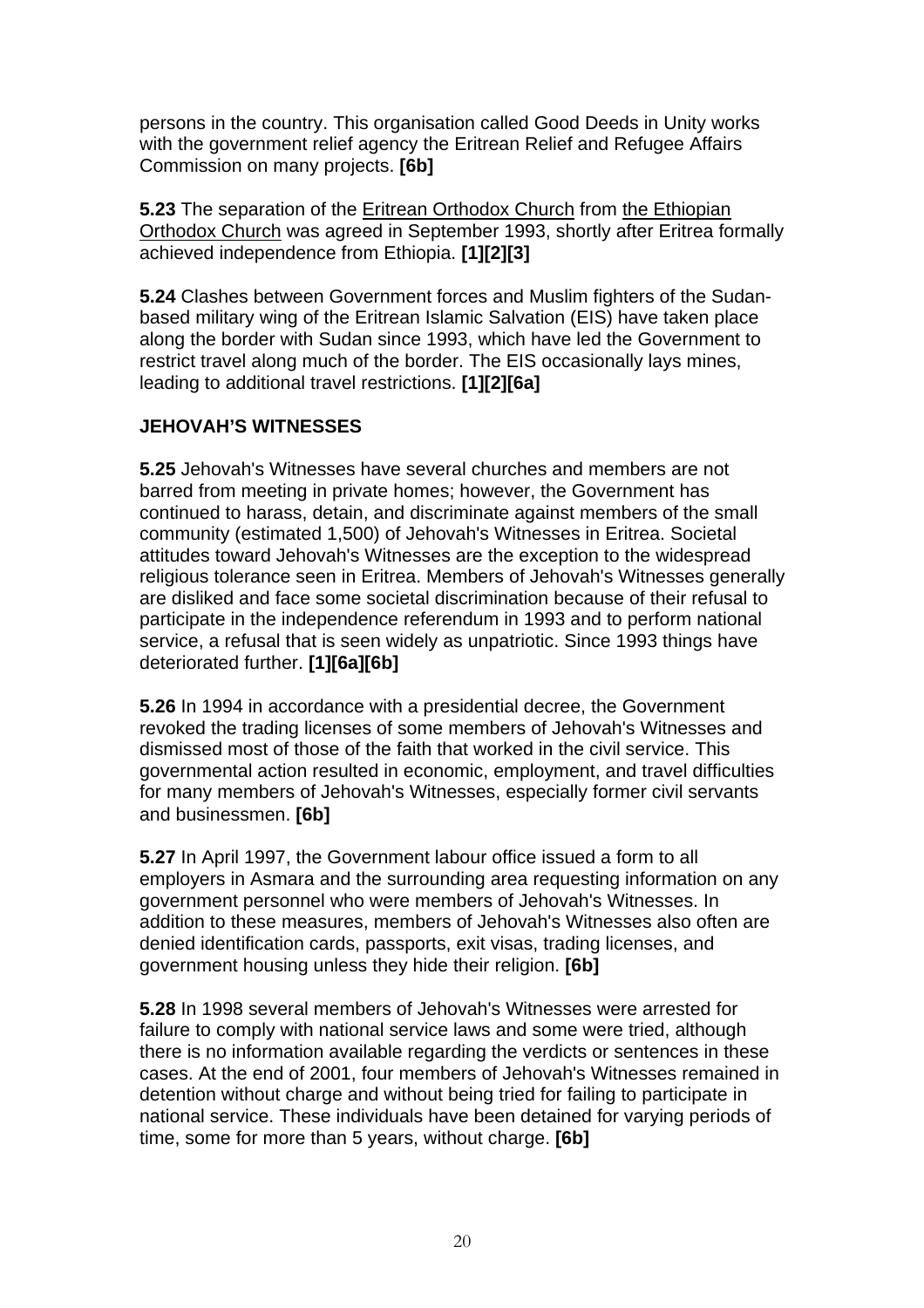<span id="page-20-0"></span>**5.29** The Ministry of Justice denies that any Jehovah's Witnesses were held without charge but acknowledges that some are in jail for convictions on charges of evading national service. In 1998 several members of the Jehovah's Witnesses were arrested for failing to comply with the National Service Law and some were tried. There is no information available on the verdicts or sentences in these cases. At the end of 2001 approximately five Jehovah's Witnesses remained in detention without being tried or charged some for more than five years for failing to perform national service. The maximum penalty for refusing to perform national service is three years. Officials have denied that any members of Jehovah's Witnesses are being held without charge whilst admitting that some (in addition to some Muslims) are in jail following conviction for evading national service. The army has resorted to various forms of extreme physical punishment to force objectors to undertake military service. **[1][6a]** 

**5.30** There have not been any reports that Jehovah's Witnesses who performed national service and participated in the national independence referendum were subject to discrimination. There is no indication that any persons are detained or imprisoned solely because of their religious beliefs or practices; however, the Government has singled out members of Jehovah's Witnesses for harsher treatment than that received by members of other faiths for similar actions.There were no confirmed reports of Jehovah's Witness arrests during 2001. **[2][6a][6b]** 

**5.31** While there are only around 1,500 Jehovah's Witnesses in Eritrea, there are more than 6,000 members of Jehovah's Witnesses in Ethiopia. The Ethiopian Government has continually maintained its policy of not deporting members of Jehovah's Witnesses of Eritrean origin, who might face religious repression in Eritrea. **[6c]** 

### **FREEDOM OF ASSEMBLY & ASSOCIATION**

**5.32** The Eritrean administration is dominated by the PFDJ, the sole legal political party. There are no legal opposition political parties. The Government has stated its belief that public education, demobilisation of the armed forces and institutional structures are needed before multi-party democracy can be established. Although the new Constitution came into force in May 1998 the Government has still not fulfilled its commitment in the Constitution to move towards a democratically elected government. Elections that should have been held in 1997 were postponed to 1998 and then, with the outbreak of the border conflict with Ethiopia in 1998, postponed indefinitely. During 2000 the Government established two committees to develop guidelines and rules for new elections and the formation of political parties. National Assembly elections are scheduled to take place in 2001. **[4][6a]**

**5.33** The Constitution provides for freedom of assembly and the Government respects this right in practice. A permit from the Ministry of Local Government is required for a public meeting or demonstration. Permits are, in general, granted freely for non-political meetings or gatherings and there were no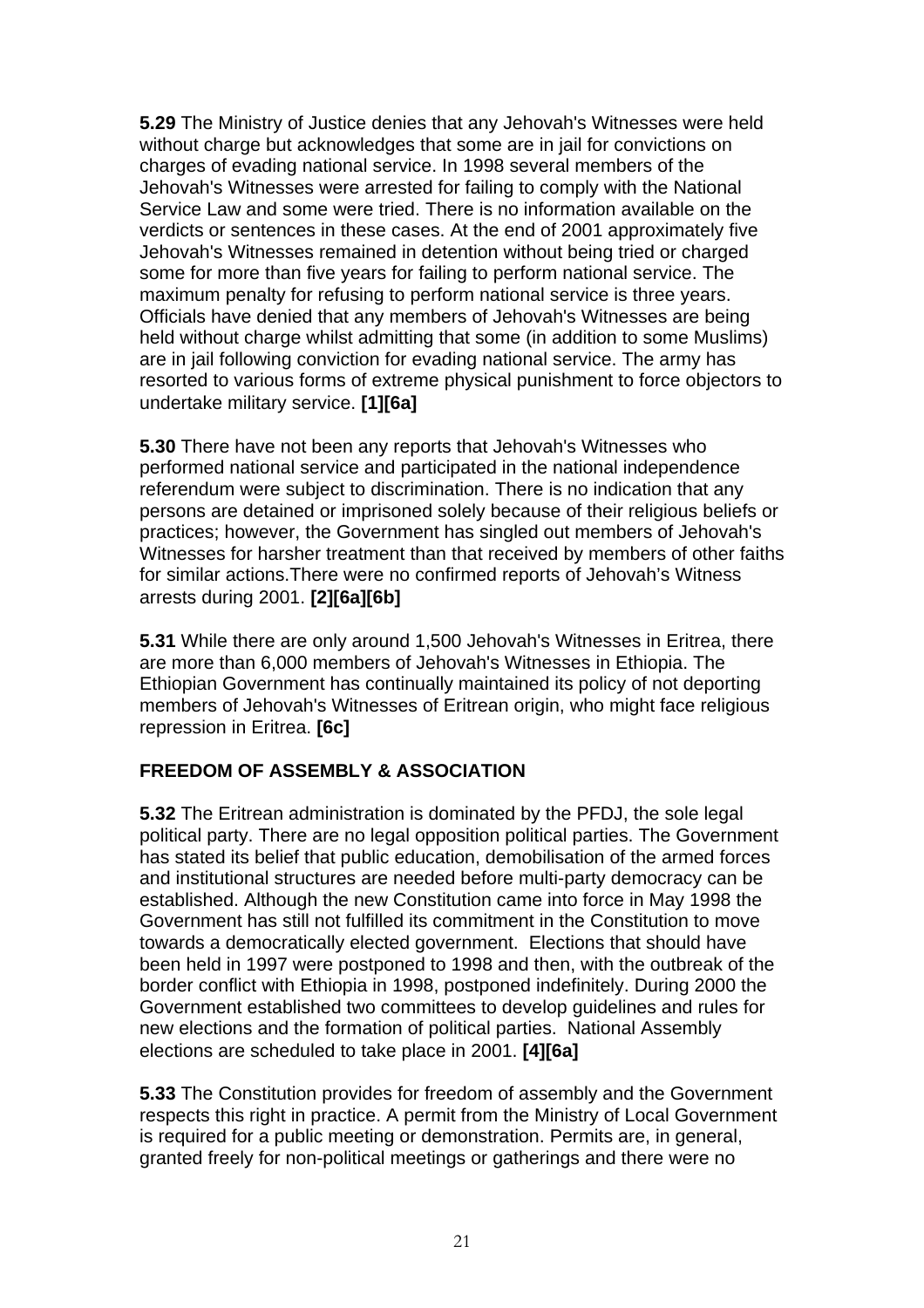<span id="page-21-0"></span>reports in 2000 or 2001 that permits for political demonstrations were denied. **[4][6a]**

**5.34** The Constitution also provides for freedom of association and states that every citizen has the right to form organisations for political ends. The Government has still not allowed the formation of any legal opposition parties although in 2000 it established two committees to set this in motion. It has also stated its opposition to the formation of religious or ethnic-based parties on the grounds that their formation may exacerbate religious and ethnic differences. **[4][6a]** 

# **EMPLOYMENT RIGHTS**

**5.35** Some government policies restrict free association or prevent the formation of unions, including within the civil service, the military, the police, and other essential services. The Ministry of Labour must grant special approval for groups of 20 or fewer persons seeking to form a union. There were no reports that the Government opposed the formation of any labour associations during the year. **[6a]**

**5.36** Proclamation 8 provides workers with the legal right to form unions and to strike to protect their interests. The National Confederation of Eritrean Workers (NCEW), which was part of the EPLF during the war, maintains a close affiliation with the Government, and its leadership consists of highranking PFDJ members. The NCEW represents more than 25,000 workers from 250 unions and receives some assistance from the International Labour Organisation (ILO) and foreign labour organisations. The largest union within the NCEW is the Textile, Leather, and Shoe Federation. There were no strikes reported during the year. **[6a]**

**5.37** Unions may affiliate internationally, and all five workers' federations within the NCEW maintained affiliations with international unions during the year. **[6a]**

## **PEOPLE TRAFFICKING**

**5.38** The law does not specifically prohibit trafficking in persons; however, there were no reports that such trafficking occurred to, from, or within the country. **[6a]** 

## **FREEDOM OF MOVEMENT**

**5.39** The Constitution provides for the rights of free movement and emigration. Citizens may, in general, choose where they live and travel freely. Citizens are generally free to travel outside Eritrea, although there have been cases in which Jehovah's Witnesses, officials of the former Ethiopian Mengistu regime and those who have not completed national service have been denied passports or visas. Also, since the border conflict with Ethiopia began in 1998 the Government has increasingly denied exit visas to young people,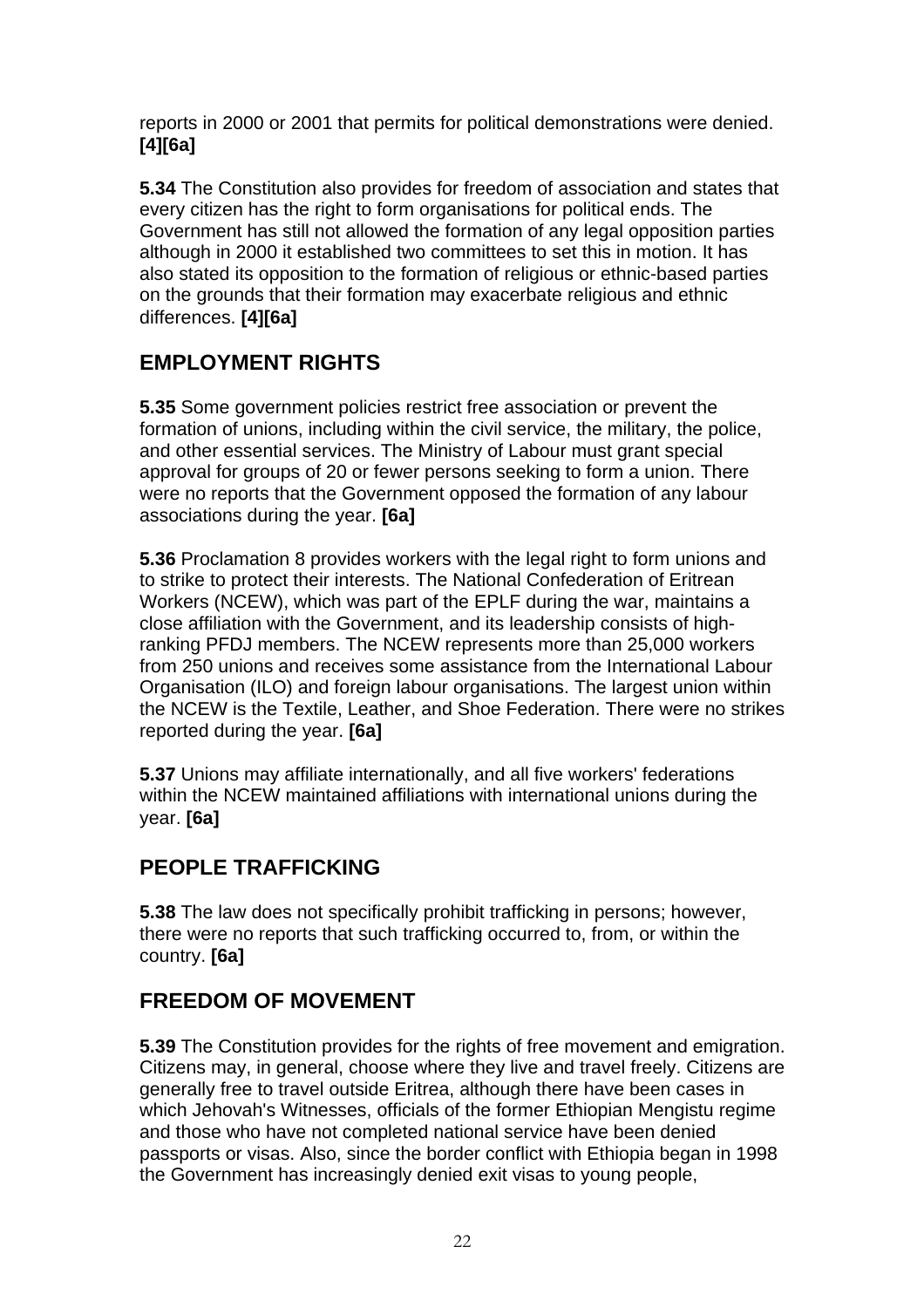<span id="page-22-0"></span>apparently because they have been approaching the age of eligibility for national service. Citizens, in general, have the right of return although instances in which citizens living abroad have been declared ineligible for asylum in other countries are considered on a case-by-case basis. In addition returning Eritreans may be required to show proof that they have paid a two percent tax on their annual income while abroad to the Government of Eritrea in order to receive government services on their return. **[4][6a]**

**5.40** As many as 75,000 ethnic Eritreans have been deported from Ethiopia since the border conflict began in 1998. The Eritrean Relief and Refugee Commission gives deportees resettlement grants. The deportees were placed with relatives or temporarily in camps with other internally displaced persons. Deportees are initially given temporary documentation, which is converted to full citizenship documentation, if the deportees can find three witnesses to testify to their Eritrean ties. The small minority of citizens who cannot demonstrate Eritrean ties are allowed to stay but are given documentation which identifies them as deportees. At times these deportees have been subject to harassment and detention by military authorities. Deportees of military age who acknowledged Eritrean citizenship were ordered to report for military service. **[6a]** 

**5.41** While citizens can travel freely within the country and change their place of residence and work, authorities restrict freedom of movement and emigration in practice. The Government requires all citizens to carry national identification cards, which they must present on demand at security checkpoints. The Government restricted travel to some areas within the country for security reasons. **[6a]**

**5.42** It is estimated that about 1.1 million citizens have been displaced internally as a result of the conflict with Ethiopia. At the end of 2000 approximately 243,000 remained inside camps and 100,000 outside camps. Camp conditions are basic but generally adequate. **[6a]**

## **HUMAN RIGHTS: SPECIFIC GROUPS**

### **WOMEN**

**5.43** The Government has consistently advocated improving the status of women, many of whom played a major role as independence fighters. Since independence, women have had the legal right to equal educational opportunities, equal pay for equal work and legal sanctions against domestic violence. The Constitution and the transitional Civil Code prohibit discrimination against women and the Government generally enforces these provisions. **[4][6a][16]**

**5.44** Much of Eritrean society remains traditional and patriarchal and most women have an inferior status to men in the home and society. In practice, men retain privileged access to education, employment and control of economic resources with more disparities in rural than urban areas. **[6a]**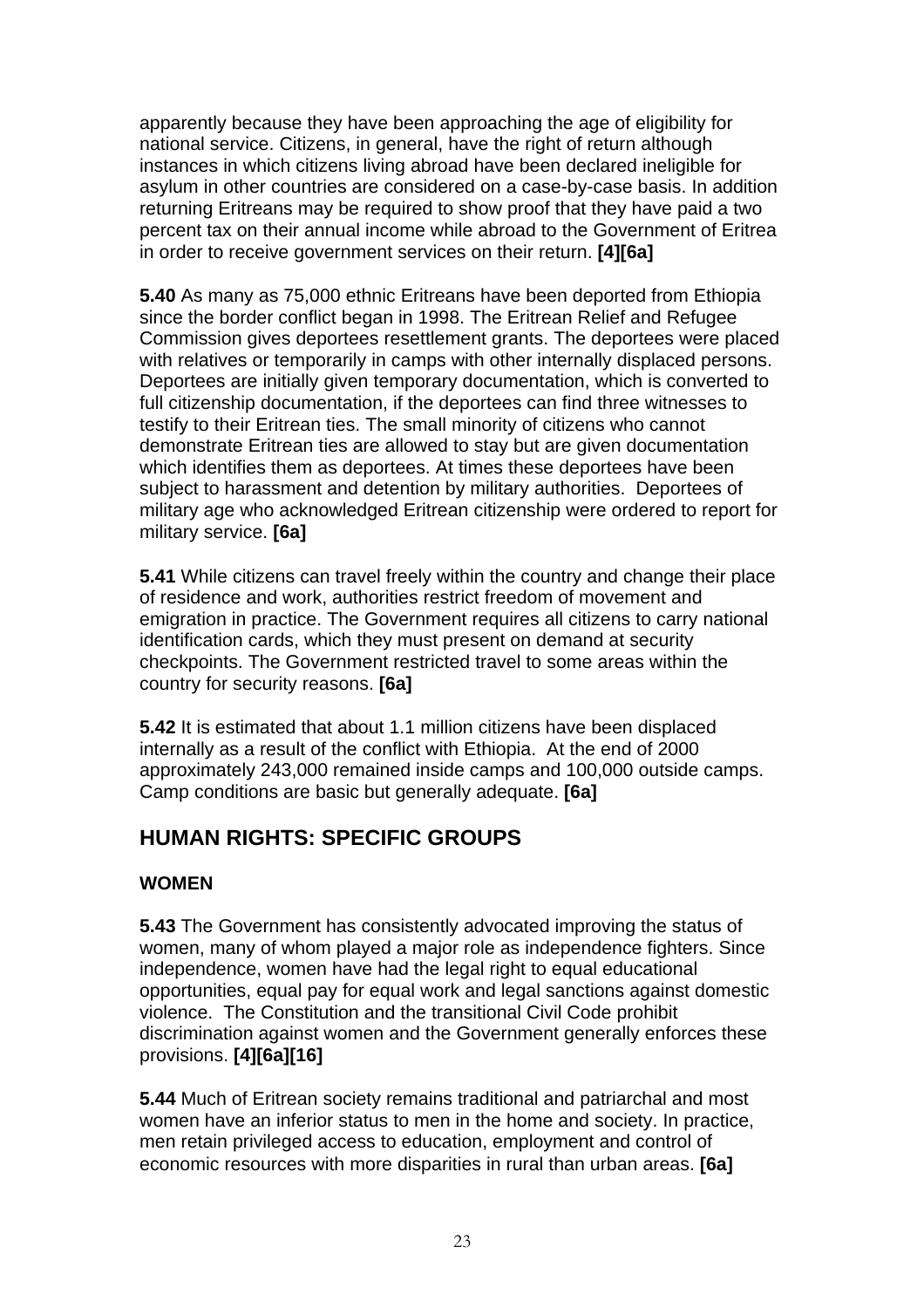<span id="page-23-0"></span>**5.45** The Government takes a firm public stance against domestic violence but observers believe that violence against women, particularly in highland areas, is pervasive. Spousal abuse, particularly wife beating is common, although domestic violence is seldom discussed openly by women. If any action is taken it is likely to be within the family or by religious clergy. **[6a]**

**5.46** Women between the ages of 18 and 40 are required to perform national service and women have been involved in fighting in the border conflict with Ethiopia that began in mid-1998. However, during 1999 the Government began removing women from direct combat and reassigning them to other duties, such as training. **[6a][16]**

**5.47** To encourage greater participation of women in politics the PFDJ named three women to the party's 19 member Executive Council and 11 women to its 75 member Central Council at the last party congress held in 1994. Women filled almost half the positions in the constitutional Commission and hold senior government positions, including the posts of Minister of Justice and Minister of Labour. The Law reserves a third of regional National Assembly seats for women, and women are also able to compete for the non-reserved seats. **[6a]** 

**5.48** Female genital mutilation (FGM) is widespread with an estimated 95% of women and girls having been subjected to it. Most ethnic and religious groups practice FGM. There is no law prohibiting FGM although the Government has worked officially to combat the practice of FGM. The Government and other organisations including the National Union of Eritrean Women sponsored education programmes that discourage the practice. In addition the UN Population Fund sponsors reproductive health projects which focus on the negative physical and psychological effects of FGM. **[6a]** 

### **CHILDREN**

**5.49** The Ministry of Labour and Human Welfare is responsible for policies concerning the rights and welfare of children. The Children's Affairs Division, a part of this ministry covers childcare, counselling and probation. Child prostitution, pornography and sexual exploitation are criminal offences under the law. **[6a]**

**5.50** The legal minimum age for employment is 18 years although apprentices may be hired at 14. Labour inspectors in the Ministry of Labour and Human Welfare are responsible for enforcing employment laws pertaining to children. The Constitution prohibits forced or bonded labour, including that performed by children, and there have been no reports that it occurs. However, it is common for children in rural areas who do not attend to school to work on family farms and in urban areas some children work as street vendors. The government has not yet ratified the International Labour Organisation (ILO) Convention 182 on the worst forms of child labour. The Constitution prohibits forced or bonded labour including that performed by children and there were no reports in 2000 that it occurred. **[6a]**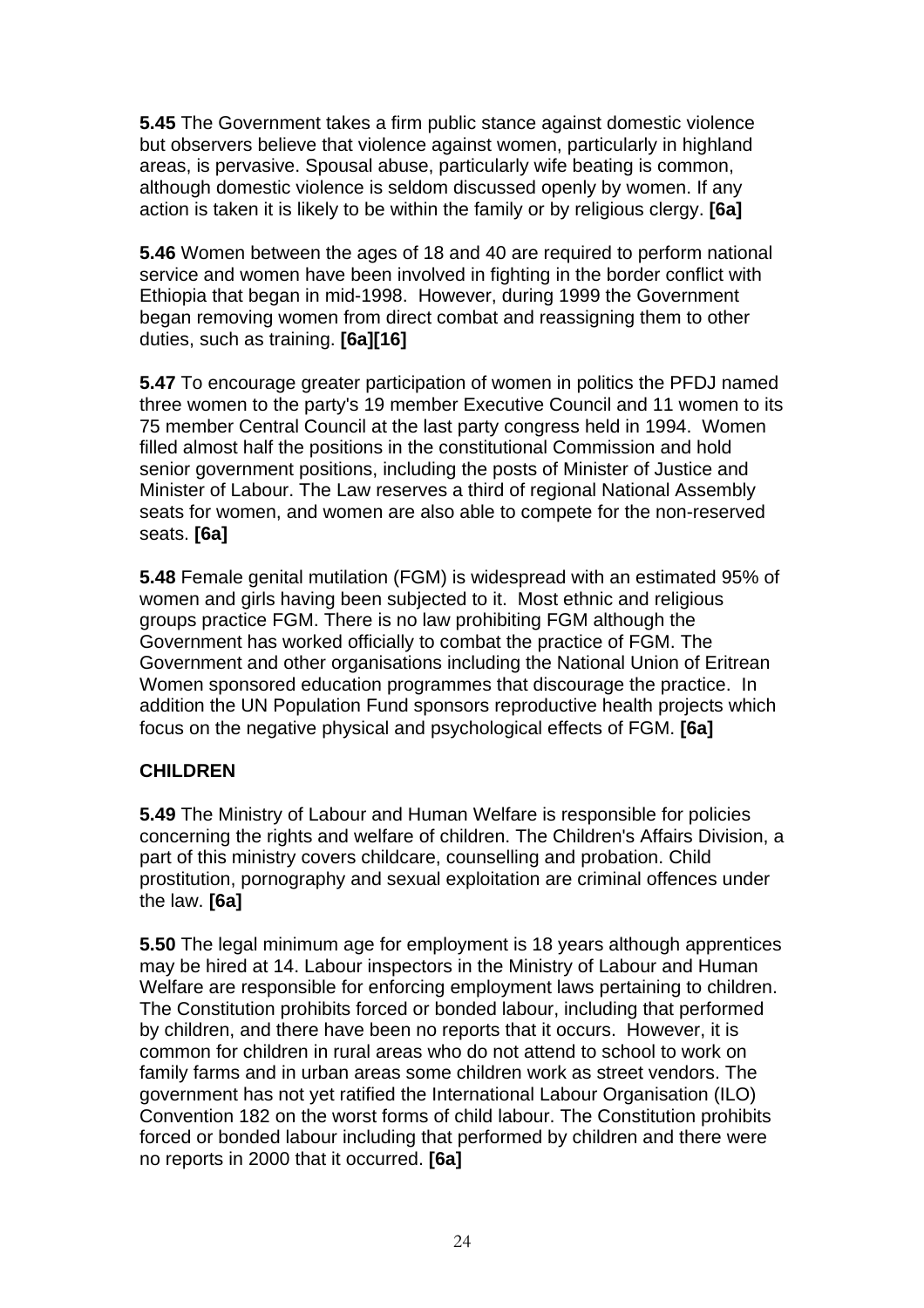<span id="page-24-0"></span>**5.51** A small number of children under the age of 18 have reportedly entered military service, usually as a result of inadequate identification documents. When soldiers have been found to be below 18 they have been removed from service. **[6a]**

## **ETHNIC GROUPS**

*[A map of Eritrea showing distribution of ethnic groups is annexed as source document 11]* 

**5.52** The Constitution prohibits discrimination on the grounds of race, ethnic origin, colour or language. The PFDJ discourages political movements based on ethnic or religious groups as it fears that they could exacerbate ethnic and religious differences. The population is divided fairly evenly divided between Tigrinya speaking Christians who traditionally occupy the highlands and the Muslim communities of the western lowlands, northern highlands and east coast. **[1][2][4][6a][8]** 

**5.53 Tigre (Tigray)** - the Tigre peoples represent about one third of Eritrea's population. Culturally and ethnically they are related to the Beja of Sudan. Claiming Arab origin, their language, Tigre, is Semitic. Their primary occupation is cattle herding. Most are nomadic but some have settled. The use of the Tigre language is declining under the impact of Tigrinya in Eritrea. There are three main Tigre groups, Haba, Ad Teklei and Ad Temaryam. **[8]** 

**5.54** Afar **(Danakils)** - the Afars are mainly Muslim and inhabit the coastal lowlands of the Danakil Depression. They speak Afar and Arabic and are mainly pastoral nomads. Afar leaders have been critical of the EPLF/PFDJ but have been in favour of the freedom enjoyed by the regional assembly in their home areas and the support given by the Government to the Afar-based Front pour la Restoration de l'Unite et la Democratie in neighbouring Djibouti. **[8]**

**5.55 Saho** - the Saho live between Afar and Tigre areas and are nomadic or semi-nomadic people, and mainly Muslim. They speak local languages and Arabic. Land taken for the resettlement of 500,000 Eritrean refugees in Sudan is likely to be that used by the Saho. **[8]**

**5.56 Bilen** - the Bilen inhabit the area around the town of Keren. They are a mostly agriculturalist people, comprising two main tribes, the Bet Teqwe and the Gebre Terqe, of about 15,000 each. About a quarter of the Bilen population are Roman Catholics. **[8]**

**5.57** Beni **Amber** - the Beni Amer are a branch of the Tigre people, living in the northern lowlands. They are Muslims and many Beni Amer are included in the thousands of Eritrean refugees in Sudan. **[8]** 

**5.58 Kunama and Baria** - the Kunama and Baria tribes inhabit the southern part of the western lowlands. They are of Nilotic origin, like the inhabitants of western Ethiopia and southern Sudan. The Baria were forcibly Islamicised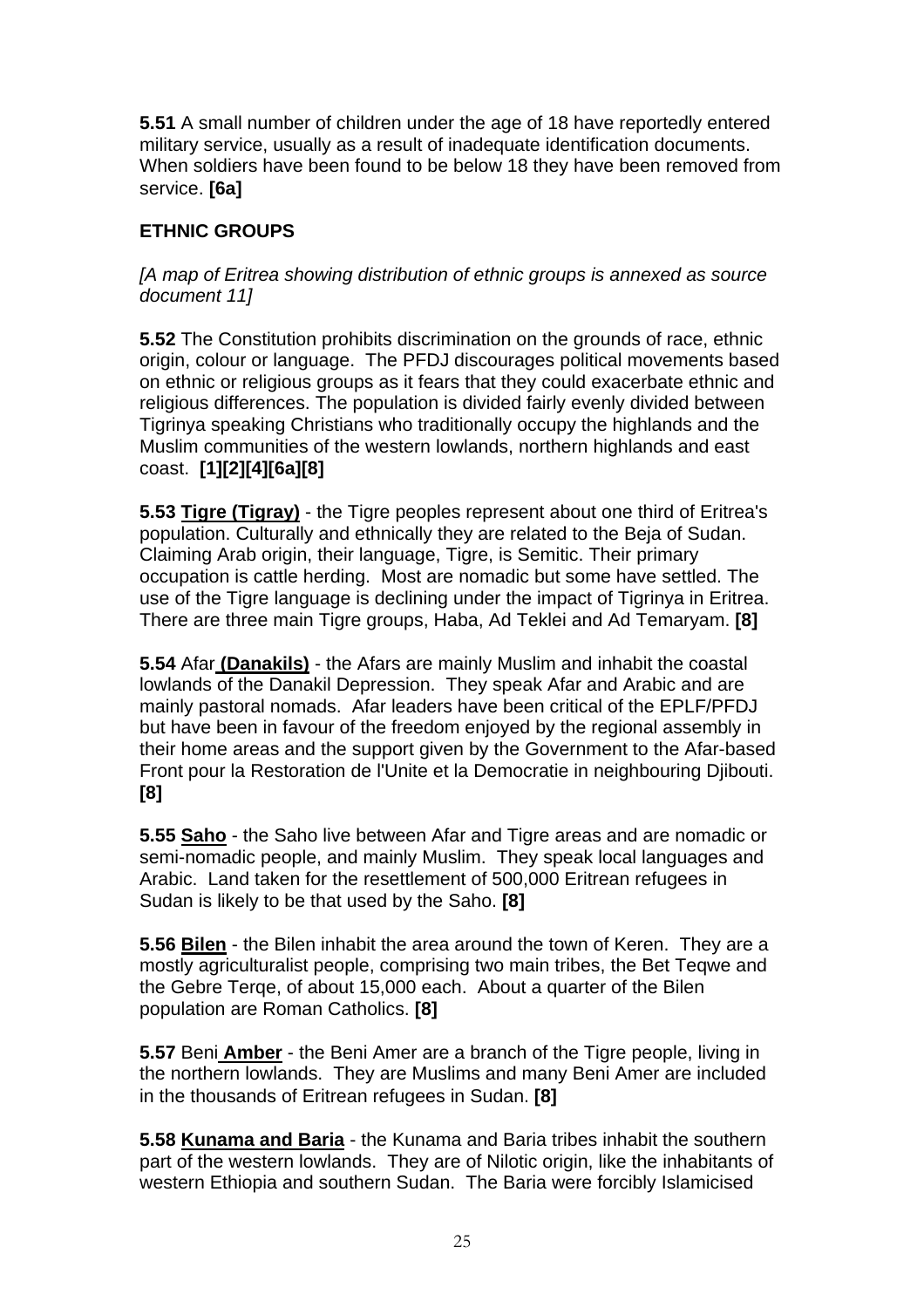<span id="page-25-0"></span>and about one third of the Kunama are Christians (mainly Catholics). During 2000 and 2001 there were reports of Government and societal discrimination against the Kunama. As a result of the existence of a Kunama opposition group operating in Ethiopia and supported by the Ethiopian Government some Kunama in Eritrea are suspected of supporting or sympathising with the Ethiopian Government. During fighting in the border war from May to June 2000 Ethiopian troops occupied many areas inhabited by Kunamas, and after the withdrawal of Ethiopian troops some Kunama were accused of collaboration or looting. In June 2000 approximately 200 Kunama were detained without charges on suspicion of collaboration. Most were released within a few months although by the end of 2000 several Kunamas remained in detention. There were unconfirmed reports that the Government took land from some Kunama on the grounds that it was not being efficiently exploited. This land was said to have been given to members of other ethnic groups, including Eritreans returned from Sudan. Some societal discrimination against Kunama is due to the fact that they are seen as ethnically and culturally different from the majority of Eritrean citizens. **[3][6a][8]**

**5.59 Jerberti (also known as Jiberti/Jabarti/Jaberti)**- the Jeberti are Muslims scattered throughout the Christian Highlands who practice Islam but also observe some customs of the Christians among whom they live. The Jeberti speak the Tigrinya language and some Arabic. **[12]** 

## **HOMOSEXUALS**

**5.60** Same-sex sexual activity is legal for men and women in Eritrea and there have been no reports of discrimination or persecution of homosexuals**. [14]** 

## **POLITICAL ACTIVISTS**

## **POLITICAL OPPOSITION**

**5.61** An effective ban on other political groups has operated since the EPLF took power in 1991. In early 2002 the National Assembly, in its first meeting since September 2002, declared that it had decided not to allow the formation of parties. It declared that they are not needed or wanted although the principle of forming political parties was "acceptable". No election date has yet been set after the proposed December 2001 elections were cancelled at the last minute. However at the National Assembly the draft Election Law was ratified and did reiterate that when held 30% of the total number of seats in the legislative assembly will be reserved for women. "Traitors" are excluded from the right to elect and be elected and political activity by religious groups is banned. **[1][6b][33]** 

**5.62** The ELF factions have maintained that hundreds of political prisoners have remained in detention. Twenty-six members of the ELF-RC were detained in Ethiopia in 1994 and other ELF-RC members were reportedly returned forcibly to Eritrea. **[1][2]**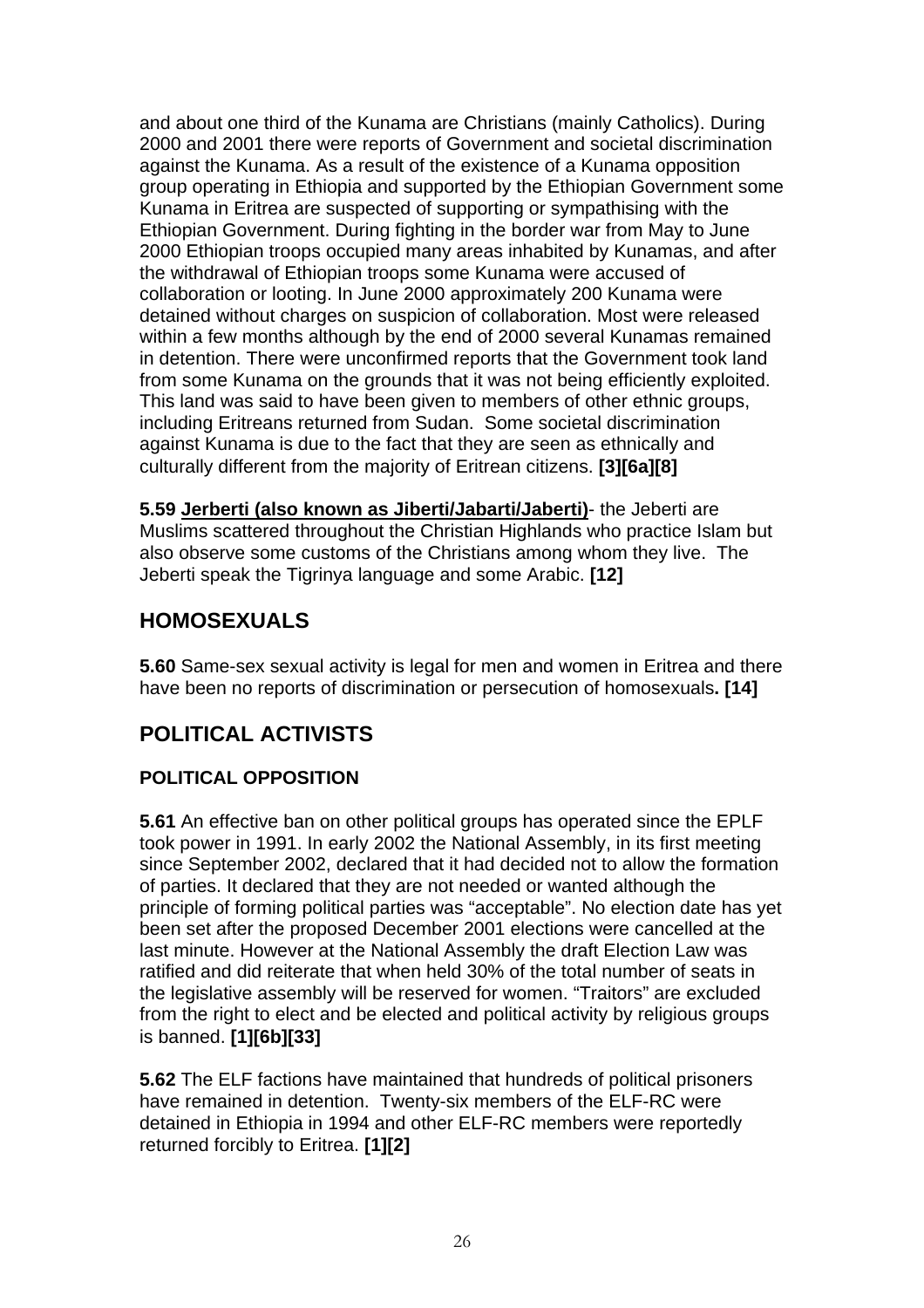<span id="page-26-0"></span>**5.63** In December 1996 there were a number of political assassinations, including the ELF's former commanding officer, Abubekar Al-Hussein, and a former military commander of the radical armed Islamist group the Eritrean Islamic Jihad (EIJ). The Government blamed most of these incidents on the EIJ but some speculated that pro-Government elements involved in internal disputes might have been responsible. The killings were also linked to anticorruption investigations in which PFDJ members were found guilty of involvement in smuggling activities. **[1]** 

**5.64** Opposition to the PFDJ Government continued in the late 1990s, mainly from disaffected Eritreans resident abroad. Radio broadcasts on the clandestine 'Voice of Free Eritrea' radio station, apparently broadcasting from Sudan from late 1997, claimed to represent the Eritrean National Alliance, a group of Eritrean opposition organisations formed in Khartoum in late 1996. **[1]**

**5.65** Following the outbreak of the border conflict with Ethiopia in Sudan took advantage of the fighting to resolve differences with Ethiopia at Eritrea's expense. Relations between Sudan and Eritrea had been tense since the early 1993, when members of the EIJ's military wing entered Eritrea from Sudan. Both countries subsequently accused the other of harbouring opposition groups. Further attacks by the EIJ against targets in Eritrea took place in 1995. Clashes took place along the border between Eritrean and Sudanese troops in 1997 when tension was particularly high. Ten Eritrean opposition groups based in Khartoum launched the Alliance of Eritrean National Forces (AENF) in March 1999, which is led by Abdallah Idriss, the Chairman of the ELF-CC, who has consistently opposed the EPLF/PFDJ from exile. The AENF announced that it would form an Eritrean Government in exile. The AENF has been dismissed as a creation of Sudan and Ethiopia. By mid-1999 Sudan had indicated its willingness to improve relations with Eritrea and in May 1999 President Afewerki and his Sudanese counterpart signed a reconciliation agreement. **[1][2]** 

**5.66** In April 2002 it was reported that Mohamed Osman Idris an exiled Eritrean politician living in Sudan had been gunned down by unknown persons in at his home in Wad Sherifi village near the Sudanese-Eritrean border. **[33]** 

### **SUPPORTERS OF ETHIOPIAN DERGUE REGIME**

**5.67** Amnesty International has reported that some 120 officials of the former Ethiopian Dergue regime convicted of human rights violations were serving prison sentences of up to 15 years imposed for human rights abuses following trials that Amnesty considers secret and unfair. **[7a]**

## **SUPPORTERS OF ELF AND ELF-RC**

**5.68** There were unconfirmed reports that the Government continued to hold numerous members of the armed opposition group ELF. However members of the ELF-RC faction who left at the time of independence have since returned and been appointed as Governors (mayors) as part of the Government's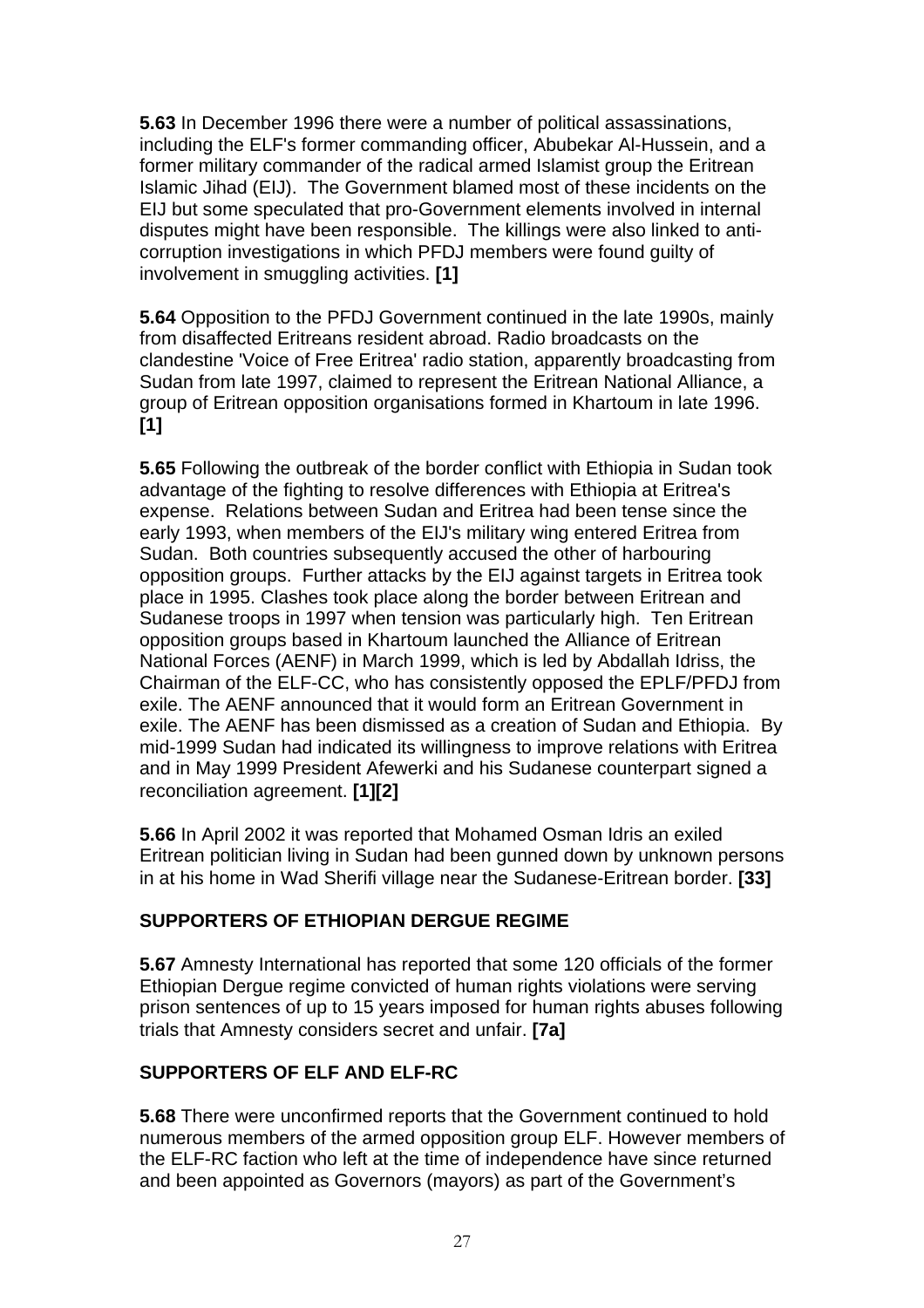<span id="page-27-0"></span>efforts to integrate different sections of Eritrean society into the administration. ELF-RC members have taken up posts in government departments such as the Ministry of Information and the Ministry of Foreign Affairs since their return to Eritrea. Membership of the ELF-RC has not prevented them from returning to the country or playing an active role in government. The organisation is still active in exile, mainly in Sudan and Ethiopia and the government's reaction to returning members of ELF or ELF-RC will depend on the position held in the organisations and the type of activity undertaken. Those who had been responsible for anything that could be interpreted as terrorism or violence may be likely to come to the attention of the authorities. **[6a][13]** 

# **HUMAN RIGHTS: OTHER ISSUES**

# **ERITREAN NATIONALITY**

**5.69** The rules governing eligibility for Eritrean nationality are contained in Eritrean Nationality Proclamation number 21/1992 *[annexed in full as source document 9]*. People are Eritrean *by birth* if they are born in Eritrea or abroad *if their father or mother is of Eritrean origin*, which is defined as meaning any person resident in Eritrea in 1933. The proclamation also contains provisions for the acquisition of Eritrean nationality by *naturalisation*, which covers people not of Eritrean origin but who resided in Eritrea between 1934 and 1951, provided that they did not commit what are termed "antipeople" acts during the campaign for Eritrean independence. People may be deprived of Eritrean nationality if they voluntarily acquire a foreign nationality. **[9]** 

**5.70** In July 2001 the Eritrean Ministry of Foreign Affairs asserted that participation in the 1993 referendum was not a relevant factor in deciding whether or not a person is entitled to Eritrean nationality. Persons applying for nationality or passports would be required to verify their claims to Eritrean nationality. **[17]** 

**5.71** The few deportees of Eritrean origin from Ethiopia who cannot demonstrate their ties to Eritrea have been issued documents that identify them as Ethiopians, which permit them to stay in the country. Government and army officials who routinely check the identification cards of citizens in order to find draft evaders and deserters reportedly consider these Ethiopian deportees to be Eritreans who are trying to avoid national service. **[6a]**

## **RETURNING ERITREANS**

**5.72** Eritreans are currently returning to Eritrea from most surrounding countries but mainly from the Sudan and Ethiopia. These two groups of people have very different modern histories although both are largely being helped to repatriate by the ICRC working with the Eritrean Relief and Rehabilitation Commission (ERREC). **[21L][29][30]** 

## **ERITREANS FROM SUDAN**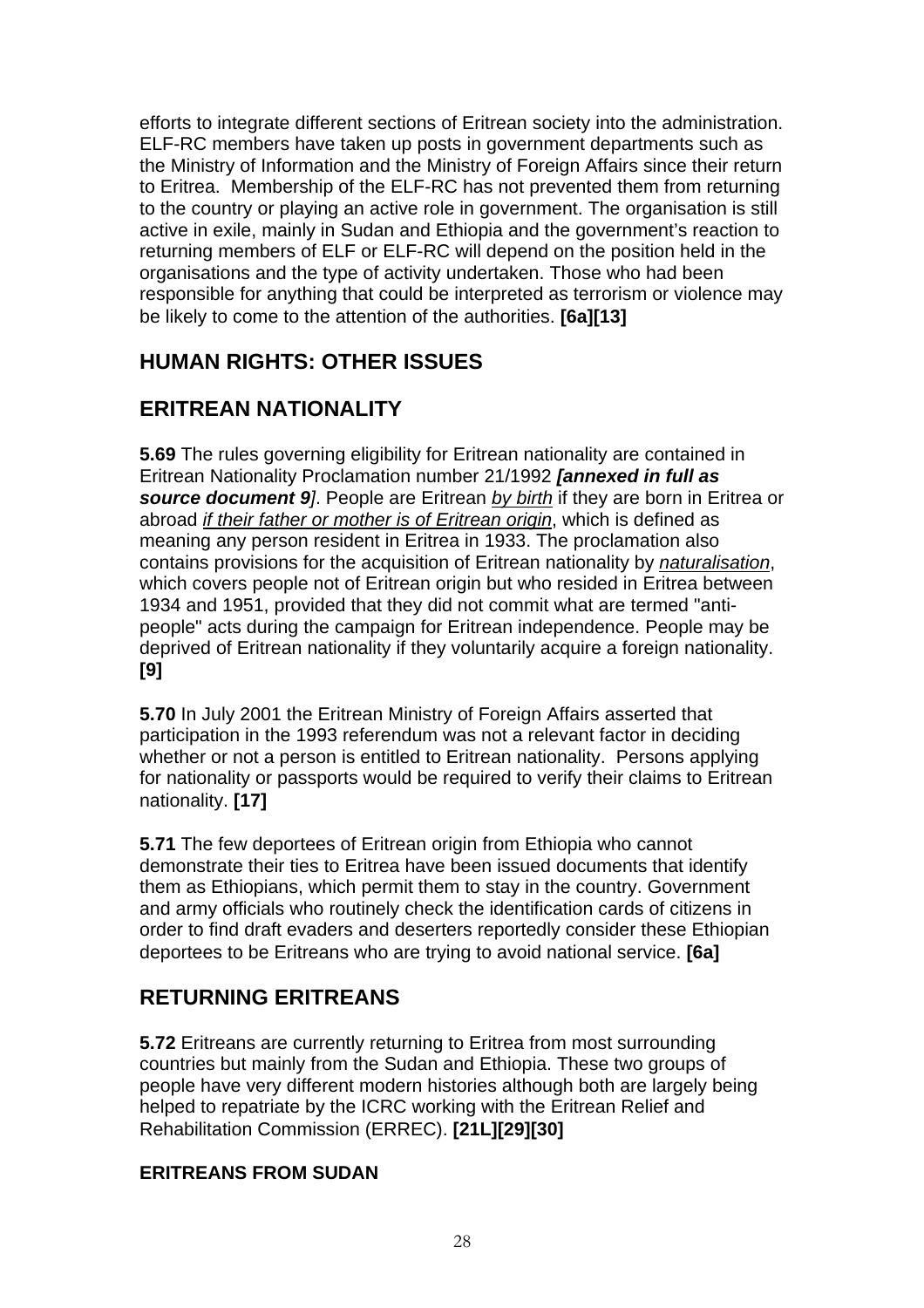<span id="page-28-0"></span>**5.73** Eritreans in Sudan represent one of the oldest groups of refugees on the African continent and UNHCR has been caring for Eritreans in Sudan longer than any other group of exiles with the first camp opening in Eastern Sudan in 1969. The reasons for them being there hark back to the annexation of Eritrea in 1962 by Haile Selassie. Subsequent periods of drought and war drove more and more Eritreans into Sudan until they reached an estimated 500,000. **[21l][30]** 

**5.74** Based on an information campaign and talks with elders by the UNHCR, ICRC and ERREC many have been convinced to return, with over 39,000 now returned in over 50 convoy movements. Returning Eritreans can choose where to settle and are provided with a shelter structure, one blanket per person, two mosquito nets per family, a kerosene stove with kerosene and water barrel, agricultural tools, kitchen sets, soap and a carry-all bag. Families also receive a cash grant of up to US \$200 and food assistance. They are then helped to reintegrate into their societies. Tahir Ali is UNHCR's chief of mission in Asmara. Ali said UNHCR was happy with conditions in Eritrea and the agency's assessment of the returnees was "very positive". **[21l][30]**

**5.75** Talking to IRIN, Eritrea's deputy ambassador to Kenya, Teweldemedhin Tesfamariam said his government was coping with these returnees by mobilising the receiving communities to help with reintegration. He added that the government was building establishments such as schools and clinics, and "most importantly, we are allocating them [the returnees] land to rebuild their lives". **[21l]** 

### **ERITREANS FROM ETHIOPIA**

**5.76** About 75,000 persons have been deported to Eritrea from Ethiopia during the past three years. After initial uncertainty about their nationalities, most have apparently been accepted in Eritrea as citizens. Ethiopian authorities claimed that the deportees were Eritrean citizens whose presence in Ethiopia posed a security risk. Most of the deportees had lived virtually their entire lives in Ethiopia and considered themselves to be Ethiopian citizens of Eritrean heritage. About one-fourth of the deportees, however, seemed to regard themselves as Eritrean citizens or possessed unclear documentation, according to interviews conducted by researchers in Eritrea. **[29]**

**5.77** Eritrean officials complained that Ethiopian authorities "dumped" many of the deportees at the border without adequate food and water. Some required immediate hospitalisation because of heat and stress suffered during their expulsion. **[29]**

**5.78** The Eritrean government and aid workers have combined to offer considerable assistance for the new arrivals. They received Eritrean identity documents, grants equivalent to \$200 (Europa report an estimated annual income of \$100 per head in Eritrea), up to six months of food aid, blankets, and kitchen utensils. **[1][2][29]**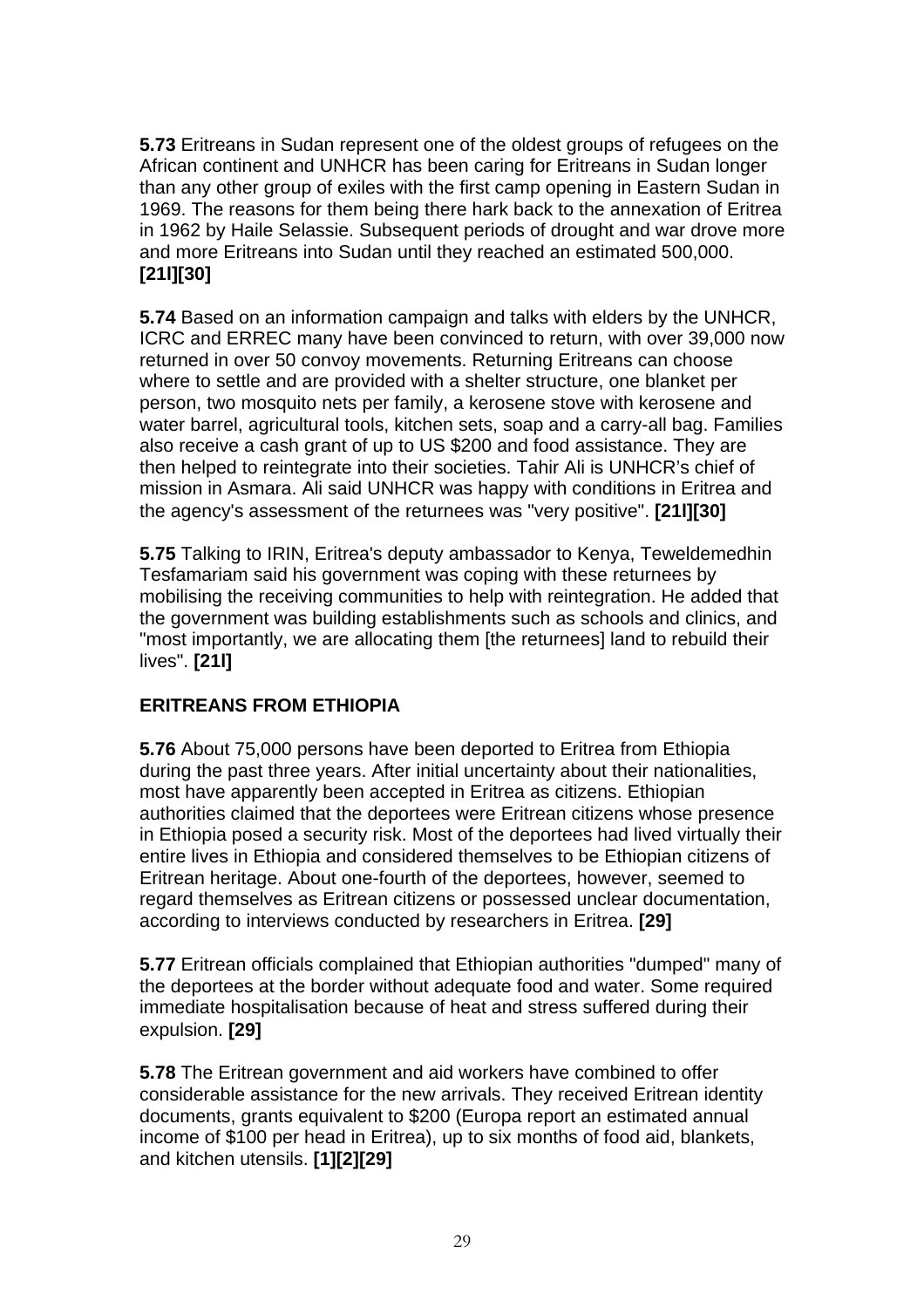<span id="page-29-0"></span>**5.79** Authorities resettled about 39,000 new arrivals in urban areas in expectation that they would rapidly become economically self-reliant. Some 28,000 deportees with agricultural backgrounds settled into rural areas: about 15,000 moved into temporary rural camps with other displaced Eritreans, while 13,000 immediately integrated into small rural communities. **[29]**

**5.80** The deportees were "too numerous to be absorbed into the Eritrean economy without assistance," a joint report by the UN children's fund (UNICEF) and the Eritrean government concluded in September. Many had never before been in Eritrea, could not speak the language, were separated from family members left behind in Ethiopia, had been stripped of all assets during their expulsion, and struggled to adjust to Eritrean life, a UN report stated. **[29]** 

**5.81** As many as 75,000 Eritreans or Ethiopians of Eritrean origin were deported from Ethiopia. The deportees, if they wished, were placed in villages with friends or family. Those who no longer had connections in Eritrea were placed temporarily in camps with IDP's before being settled among the general population. To facilitate the deportees' integration into society, the Government provided them with documentation that was valid for 6 months and identified them as deportees. If, during that time, the deportees could find three Eritrean witnesses willing to testify to their Eritrean ties, the Government issued them documentation of Eritrean nationality and considered them to be permanent citizens. For the small minority of deportees who could not demonstrate Eritrean ties, the Government granted them identity documents that specified that they were Ethiopian but permitted them to stay in the country. At times these deportees were subjected to harassment and detention by military authorities checking for deserters and draft dodgers. Deportees of military age who acknowledged Eritrean nationality were ordered to report for military service. **[6a]** 

## **ETHIOPIANS IN ERITREA**

## **GENERAL**

**5.82** Before the border conflict with Ethiopia began in 1998 there were an estimated 100,000 Ethiopians working in Eritrea. They consisted of long-term residents, some married to Eritreans, and more recent migrant workers. The port of Assab in particular hosted some 35,000 Ethiopians. **[5]** 

**5.83** After the outbreak of the border war the Eritrean Government stated in June 1998 that Ethiopian nationals could leave Eritrea or stay if they wished. In early 1999 more than 3,000 Ethiopians resident in Eritrea returned to Ethiopia through pressure of unemployment or homelessness, as a result of the war. It appears that these returns were not as a result of Government expulsions or Government policy. This brought to more than 25,000 the total of Ethiopians who left Eritrea during the border war. The Ethiopian Government repeatedly accused the Eritrean Government of forced expulsions, detentions, torture and extra-judicial executions. In January 1999 the Government admitted holding 6 Ethiopians for investigation into alleged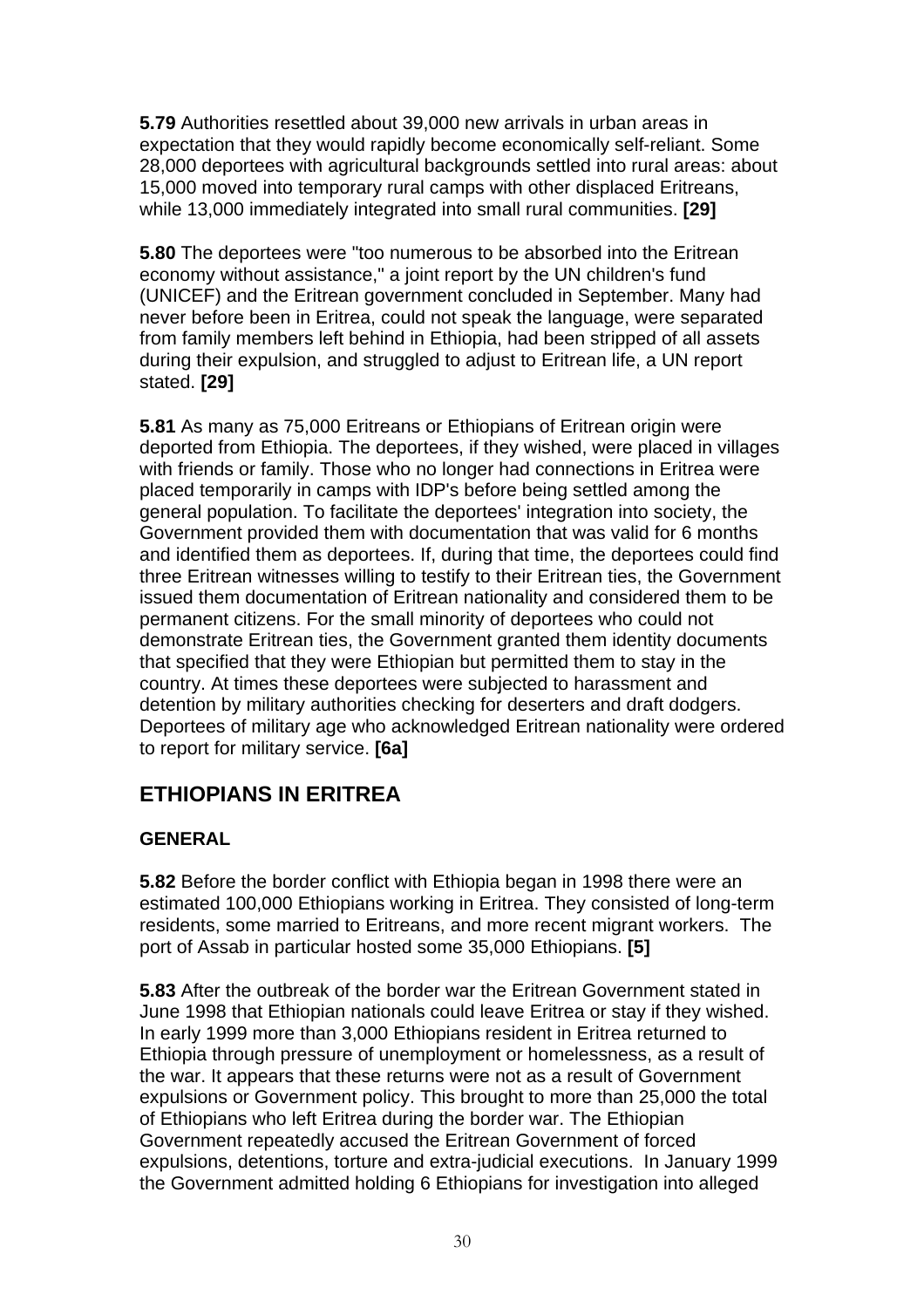<span id="page-30-0"></span>espionage, Amnesty International could otherwise find no evidence to substantiate most of the claims made by the Ethiopian Government. **[5][7a][7b]**

**5.84** Throughout 2000 a number of problems for Ethiopians in Eritrea were reported. Some Ethiopians had difficulty renewing residence permits and were subject to detention when stopped by the authorities with an expired permit. There were occasions when Eritreans threatened and beat Ethiopians after fighting in the border war resumed in May 2000 and there were times when the police intervened too late to prevent or halt the abuse**. [6a]** 

**5.85** In August 2000 the Government shut down all businesses in Asmara owned by Ethiopians (approximately 300) and gave Ethiopians occupying Government owned housing one month's notice to quit. It is reported that the Government froze some Ethiopians' bank accounts and seized assets. Some Ethiopians had difficulty renewing various licences and leases. It is not clear how many, but a significant number of Ethiopians lost their jobs or were dismissed because of their nationality; in some cases this would have been due to their Ethiopian employers fleeing or having their businesses closed down. **[6a]**

### **TREATMENT**

**5.86** During 2000 the Government detained between 10,000 and 20,000 Ethiopians, many of whom were repatriated or deported. Between June and September 2000 detention camps were established for Ethiopians scheduled for repatriation and deportation. **[5][6a]** 

**5.87** Various problems were reported in the detention camps. Some detainees were forced to work outside their camps although after a visit by ICRC in late August 2000 POWs were no longer forced to work. Monitors reported that conditions in the camps were generally adequate although there were reports of sickness and death in some of the camps. There were credible reports that security forces beat Ethiopian detainees who were awaiting deportation or repatriation. There were also reports that security forces killed some detainees; in particular, six were reported to have been killed by camp guards at a camp in Wia. There was no investigation into these reports by the end of 2000. A guard at the Keren camp shot and injured a detainee, who was subsequently treated and repatriated to Ethiopia. No action is known to have been taken against the guard**. [6a]** 

**5.88** An unknown number of Ethiopians, mostly men, were held in police stations, prisons and jails in Asmara. The Government stated that they were being held for their own protection, because they had committed a crime, or because they were due for deportation. In November 2000 the ICRC was allowed to visit a number of these police stations. By the end of 2000 there was no evidence that they continued to be held in police stations, prisons or jails. **[6a]**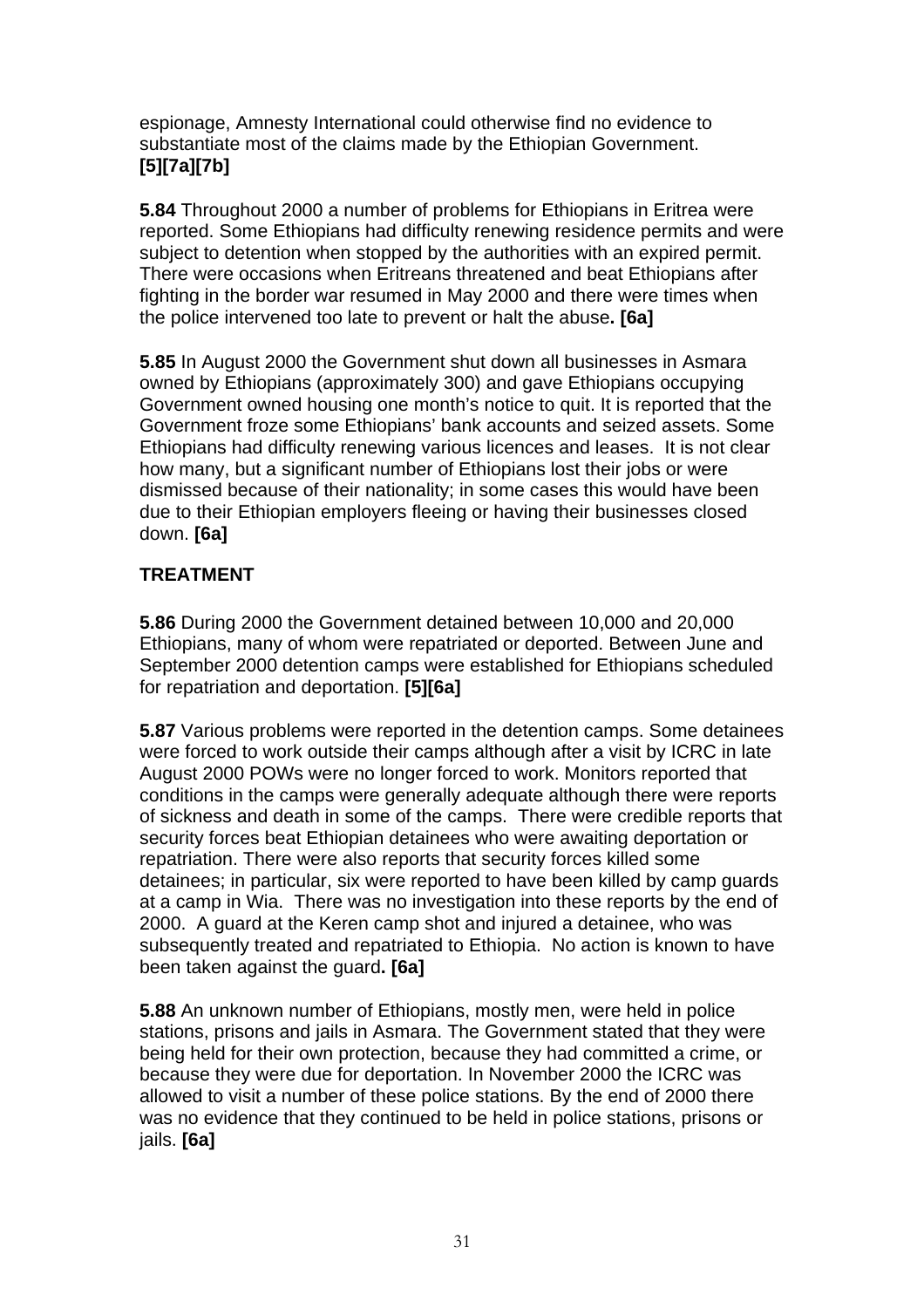**5.89** Following the cessation of the border war the Ethiopian Government continued to claim that Ethiopians were being detained and in particular in May 2001 claimed that thousands of Ethiopians had been rounded up and incarcerated. There were no reports substantiating this claim. In a report dated 5 September 2001 the United Nations Secretary-General expressed concerns about the treatment of Eritreans in Ethiopia in particular it was noted that those interviewed had reported long-term detention without due process, often in poor conditions. There were also allegations of ill treatment, discrimination in access to social services and harassment by civilians and officials. The Secretary-General called on Ethiopia and Eritrea to reconsider their positions with regard to the treatment of each other's nationals. He further urged them to comply strictly with international human rights and humanitarian law standards and their commitments under the peace agreement**. [23][21e][24]** 

**5.90** It is reported that the Government detained between 10,000 and 20,000 Ethiopians in 2000, many of whom were repatriated or deported to Ethiopia. In 2000 the Government established detention camps for Ethiopians scheduled for repatriation or deportation in a number of areas, including Wia, Sheib, Alla, Afabet, Megarih, Shiketi, and Wekerti. Monitors who visited the camps at Afabet, Adi Abieto, and Alla reported that conditions in the camps were spartan but generally adequate; however, there were reports that numerous detainees became sick due to camp conditions at Afabet, and that some died. There were credible reports that at least some of these detainees were forced to work outside their camps (see Section 6.c). By the end of 2000, the Government reported that most of the camps were closed; however, 1,500 detainees remained at Afabet, and 150 Ethiopians who did not want to leave the country remained at Alla. In mid-January the Government closed the Ethiopian detention centre in Afabet, leaving open only the centre at Alla, where 50 Ethiopians continued to reside. In July the Government closed the Alla camp and permitted the 50 detainees to live in Asmara, although some are believed to have left voluntarily. **[6a]** 

**5.91** Also in 2000 the Government shut down all businesses in Asmara that belonged to Ethiopians with only a few days' notice; approximately 300 businesses owned by Ethiopians were shut down. The Government gave Ethiopians occupying government-owned housing a 1-month notice to vacate. The Government reportedly also froze some bank accounts and seized some assets belonging to Ethiopians. Some Ethiopians had difficulty renewing business licenses, driving licenses, resident permits, or leases. A significant but unknown number of Ethiopians were fired or lost their jobs because of their nationality; in some cases, this was due to the fact that Ethiopians were working for Ethiopian businessmen who left the country or whose businesses were shut down. Ethiopians generally were able to renew residence permits without difficulty during the year; however, they continued to be unable to obtain business licenses, driving licenses or leases, and many continued to lose their jobs because of their nationality. In most cases, Ethiopian business owners who lost their inventories when their shops were closed down did not receive compensation. These hardships encouraged many Ethiopians to leave the country voluntarily during the year. **[6b]**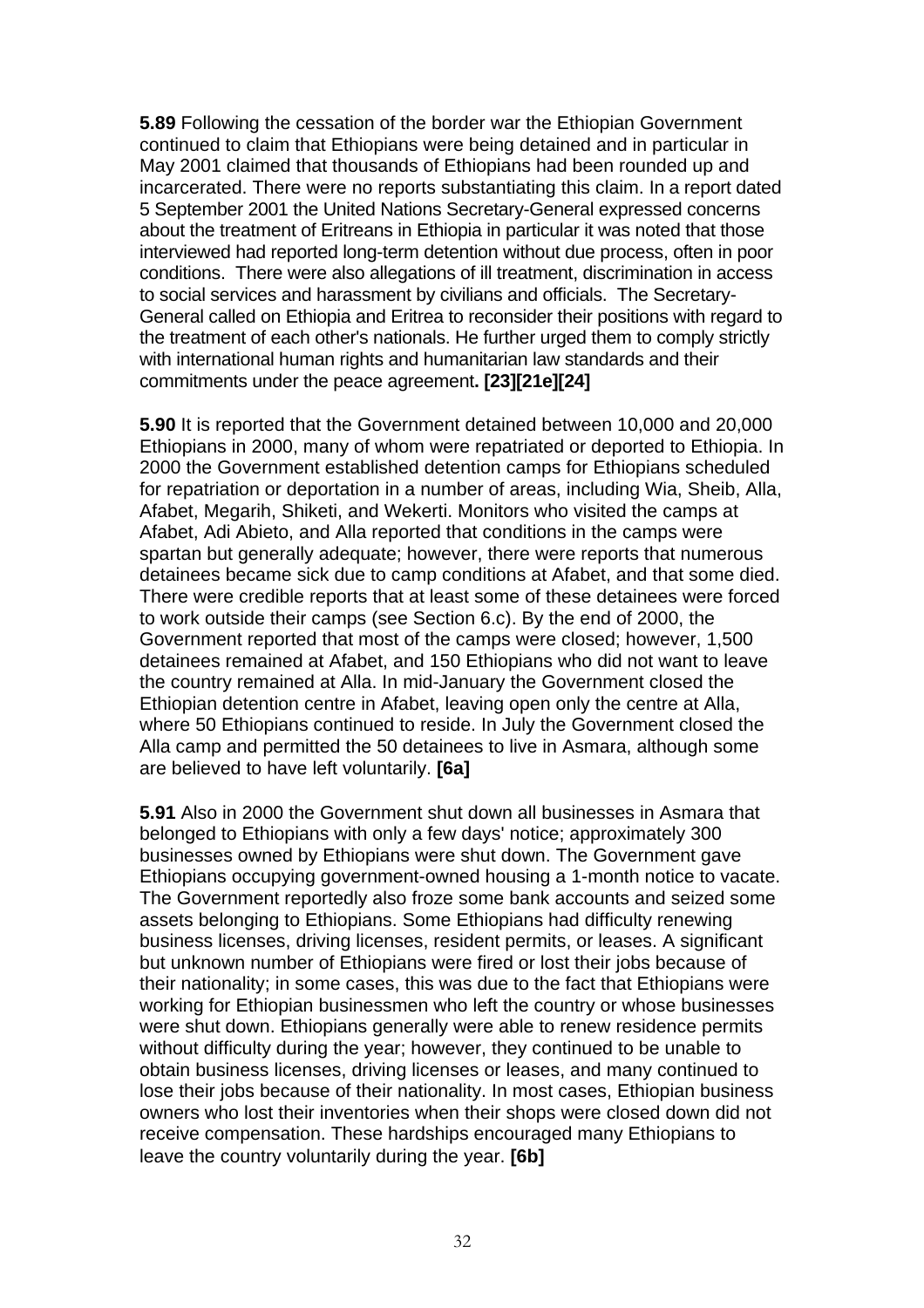<span id="page-32-0"></span>**5.92** There were some instances in which private Eritrean individuals threatened and beat Ethiopians in 2000. It was not known whether any police action was taken in these cases. In some cases, police intervened too late to prevent the abuse or were unable to halt the abuse. During the year, abuse of Ethiopians by individuals was not systematic, and there were fewer cases than in the previous year. **[6a]**

**5.93** The Government continued to allow the ICRC to visit and register Ethiopian civilian detainees in internment camps, police stations, and prisons, and to visit Ethiopian POW's in 2001; however, the ICRC was not permitted to visit the approximately 750 Ethiopian soldiers who the Government claims are deserters from the Ethiopian army. Local groups were not permitted to monitor conditions in prisons. **[6a]**

**5.94** In 2001 unlike the previous year, there were no reports that authorities arrested Ethiopians for raising the Ethiopian flag in public places, there were no credible reports of beatings of Ethiopian detainees or rapes of female Ethiopian detainees by security forces and there were no reports that the authorities beat Ethiopian detainees or that soldiers beat and raped female Ethiopian deportees. Also in contrast to 2000, Ethiopians generally were able to renew residence permits without difficulty; however, they were subject to detention when stopped by authorities with an expired residence. Ethiopians were able to obtain exit visas without difficulty and often were encouraged by the Government to obtain them. **[6a]** 

### **DEPORTATIONS**

**5.95** In August 2000 the Government began deporting and repatriating Ethiopians to Ethiopia. Most were repatriated voluntarily although many were forcibly deported. By the end of 2000 more than 25,000 Ethiopians had been returned. Only about half of the returns took place with ICRC participation. In July and August 2000 thousands of Ethiopians were deported under difficult and dangerous conditions without ICRC participation. As a result a number disappeared and are thought to have died. Some detainees were forced to march for 18 hours non-stop. In September 2000 the Government declared that it would conduct future repatriations of Ethiopian civilians under ICRC auspices and allow the ICRC to organise the return of Ethiopian POWs, although in October 2000 800 Ethiopians were deported from the Keren camp without ICRC participation**.** The ICRC continued to repatriate Ethiopians and in February 2001 announced that more than 5,110 Ethiopians most of whom were former detainees had been repatriated since early December 2000, a further repatriation of over 1,000 Ethiopians was announced in June 2001. **[6a][20b][20c]** 

**5.96** In July 2000 the Government deported 92 Ethiopian women to Djibouti by boat and there were credible reports that Eritrean soldiers beat and raped some of the women while in detention prior to deportation. Ethiopian women working as barmaids and prostitutes in Asmara were singled out for detention and deportation to Ethiopia. This was reported to be due in part to the fear that these women spread HIV/AIDS. It was reported that women who could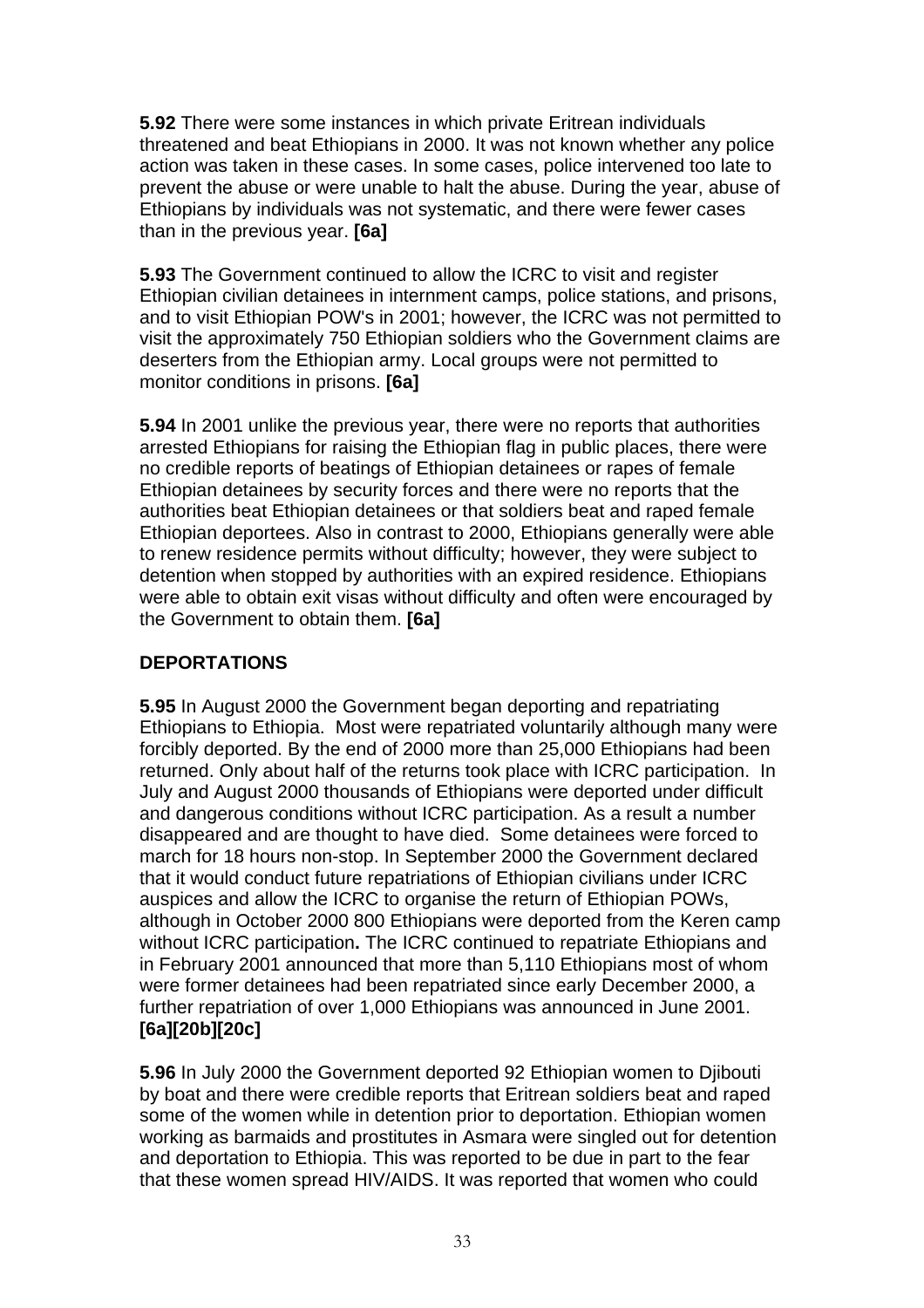<span id="page-33-0"></span>demonstrate they had a child with an Eritrean father were allowed to stay, although some deportees alleged they were not allowed to take their children, as the fathers were Eritrean**. [6a]**

**5.97** The Government deported to Ethiopia thousands of Ethiopians under potentially difficult and dangerous conditions without the participation of the ICRC in 2000; some reportedly disappeared or died. The deportations stopped in August 2000 after the end of the war with Ethiopia. **[6a]**

**5.98** In 2000 the Government repatriated or deported more than 25,000 Ethiopians to Ethiopia. Among the deportees were women who alleged that they were prevented from taking their children with them because their fathers were Eritreans. In 2000 the Government deported 800 Ethiopians from the Keren camp without ICRC participation although the Government again stated publicly that it had not adopted a policy of deporting all Ethiopian nationals from the country. **[6a]**

**5.99** During the year 2001, the Government repatriated more than 21,836 Ethiopians from the country to Ethiopia. All of those who left the country were repatriated voluntarily and with ICRC participation. An estimated 20,000 to 25,000 Ethiopians remained in the country at year's end. On June 27 2001, Ethiopia repatriated 723 Eritreans to the country without notifying the ICRC in advance. **[6a]**

**5.100** An estimated 40,000 to 50,000 Ethiopians remain in the country (2001 figures) and the Government has stated on several occasions over the years that it has not adopted a policy of deporting all Ethiopians from the country**. [6a]** 

## **HUMAN RIGHTS ORGANISATIONS IN ERITREA**

**5.101** Responsibility for handling human rights enquiries is held jointly by the Ministry of Foreign Affairs and the Ministry of Local Government. All NGOs must register with the Eritrean Relief and Refugee Commission. Following a Government order in 1998 most NGOs left. In 1999 they began returning when the Government encouraged their involvement in development and humanitarian aid. At the end of 2000 there were 36 NGOs operating within the country. **[6a]**

**5.102** A local human rights organisation called Citizens for Peace (CPE) was formed in 1998 to investigate Ethiopia's deportations of Eritreans. In July 2000 this organisation was registered as a local NGO and widened its mandate to include other human rights problems. In June 2000 the CPE issued a statement appealing to citizens and the Government to safeguard the human rights of Ethiopians living in the country. **[6a]**

#### **INTERNATIONAL HUMAN RIGHTS ORGANISATIONS IN ERITREA**

**5.103** With the exception of the ICRC most international human rights organisations are not permitted to operate within the country. During 2000 the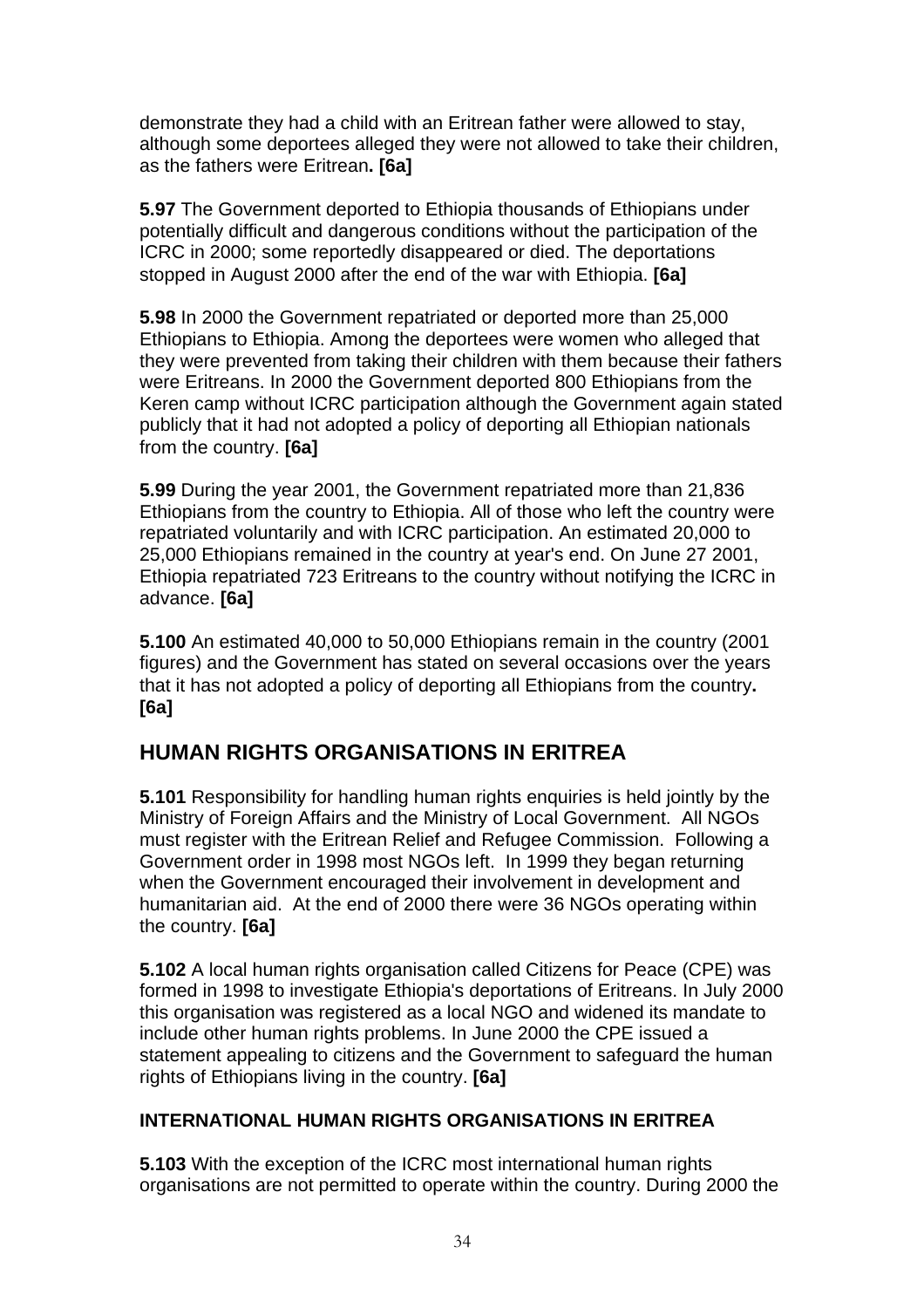ICRC continued its programmes providing food and shelter to approximately 243,000 people displaced by the conflict with Ethiopia. At the beginning of 2000 it was not permitted to visit all detainees. However in August 2000 access to first Ethiopian civilian detainees and then Ethiopian prisoners of war was granted. Access to Ethiopian detainees in Asmara was not granted until November 2000. In September 2000 the government agreed to conduct future repatriations of Ethiopian civilians under ICRC auspices and to allow the ICRC to organise the return of Ethiopian POWs. Although the Government generally abided by this, on 14 October 2000, 881 Ethiopians were deported without ICRC participation. In January 1999 a delegation from Amnesty International visited Eritrea for the first time since 1991. Amongst others it met Government ministers and officials and representatives of the CPE. On 29 July 2000 Eritrea acceded to the four Geneva Conventions of 1949. **[6a][7a][20a]**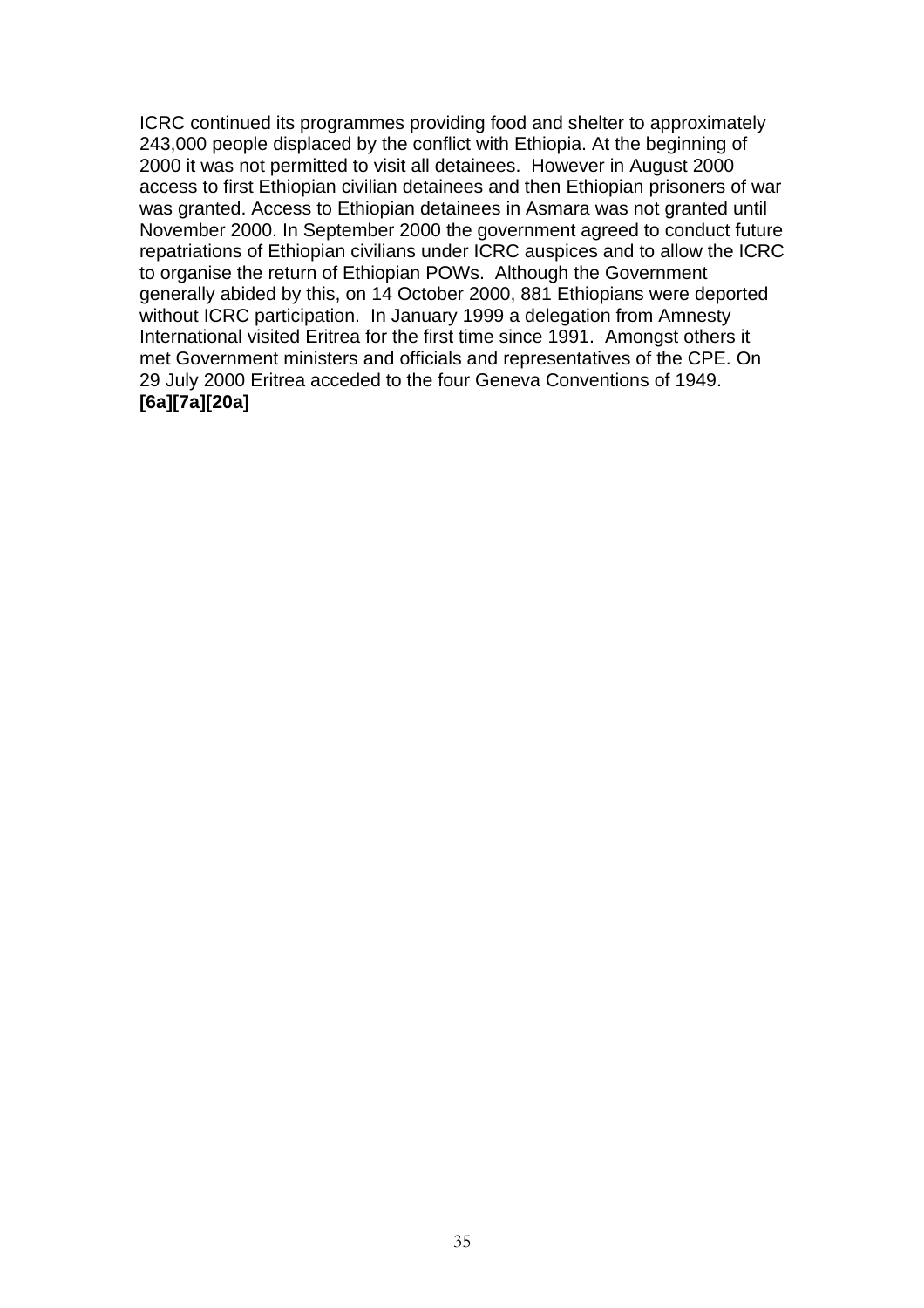# **ANNEX A**

# **MAIN POLITICAL ORGANISATIONS**

<span id="page-35-0"></span>**Alliance of Eritrean National Forces (AENF)** - Grouping of 10 Sudanbased opposition organisations, formed in Khartoum 3/1999; led by ELF-CC's Chairman Abdallah Idriss

**Democratic Movement for the Liberation of Eritrea (DMFLE)** - Opposition group; leader Hamid Turky

**Eritrean Islamic Jihad (EIJ)** - Radical armed Islamist opposition group; split into military wing and political wing 8/1993; leader of political wing Sheikh Mohamed Arafa

**Eritrean Liberation Front (ELF)** - Successor to the Eritrean Liberation Movement founded in 1958; began armed resistance to Ethiopian rule in 1961; factional splits in 1970s led to formation of rival EPLF, with which ELF fought, and lost, two civil wars in the 1970s and 1980s; now broken into several factions - see principal factions **ELF-CC**, **ELF-NC**, **ELF-RC** 

**Eritrean Liberation Front-Central Command (ELF-CC)** - Founded 1982; Chairman Abdallah Idriss

**Eritrean Liberation Front-National Council (ELF-NC)** - Leader Hassan Ali Assad

**Eritrean Liberation Front-Revolutionary Council (ELF-RC)** - Established by former ELF members who remained outside EPLF; leader Ibrahim Mohamed Ali

**Eritrean National Alliance (ENA)** - Opposition grouping reportedly based in Sudan

**Eritrean People's Liberation Front (EPLF)** - Formed in 1977 from Popular Liberation Forces which broke away from ELF in early 1970s; fought civil wars with ELF in the 1970s and 1980s as well as fighting against Ethiopia; took control of Eritrea in 1991 and formed first government of independent Eritrea in 1993; transformed into political organisation People's Front for Democracy and Justice (**PFDJ**) in 1994 - leader Issaias Afewerki, President of Eritrea

**Eritrean People's Liberation Front Democratic Party (EPLFDP)** – New Opposition group formed from reformists of the ruling PFDJ in January 2002. So far the EPLFDP only exist as a "cyber party" but gain credibility in not being connected to Sudan or Ethiopia as most opposition groups are. This new party has yet to disclose its membership or its manifesto, but reliable sources indicate that one of the founding members is the former Defence Minister Mesfin Hagos.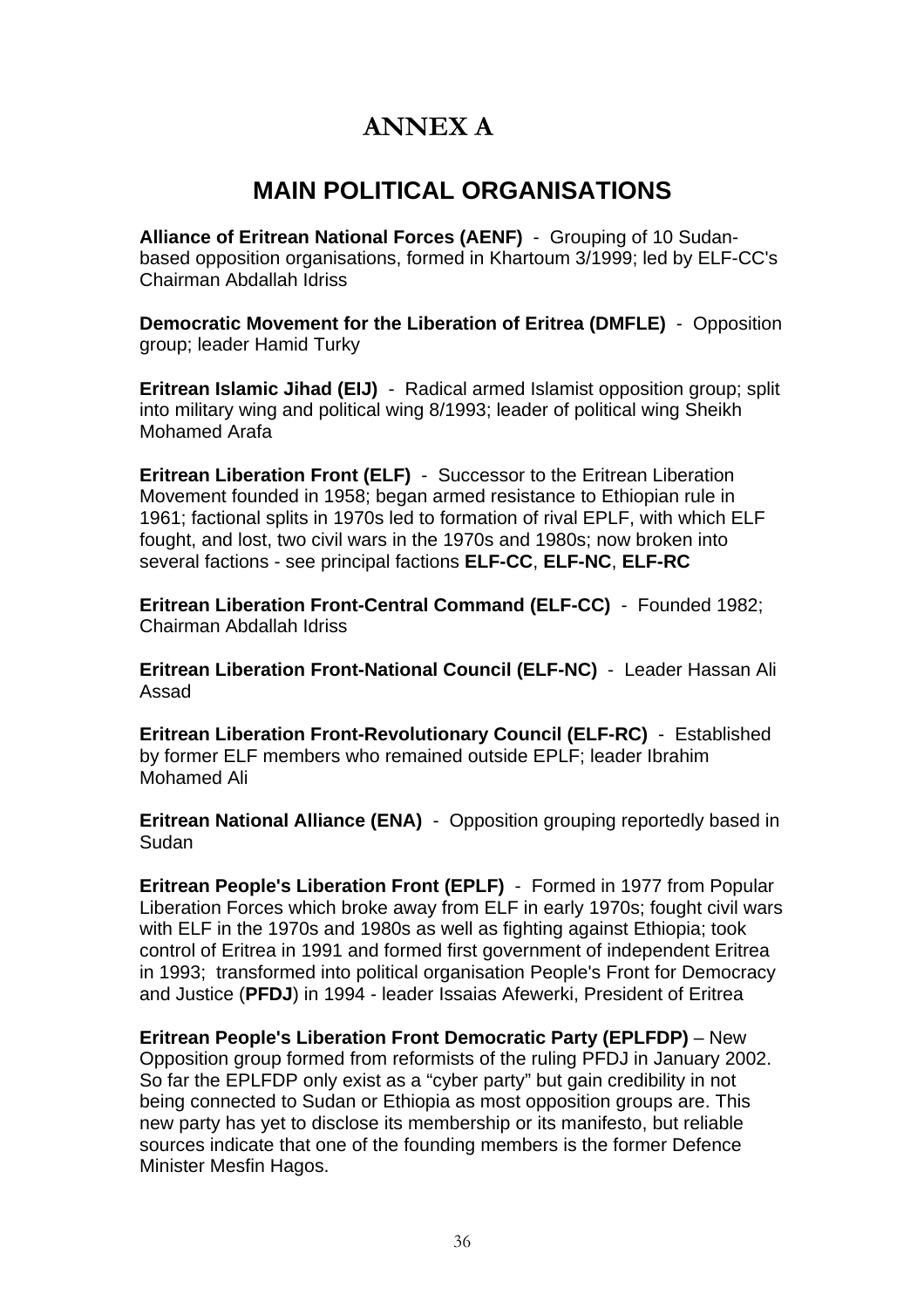**People's Front for Democracy and Justice (PFDJ)** - Formed 1994 from ruling **EPLF**; governing party of Eritrea 1994 to date; Chairman Issaias Afewerki, President of Eritrea, Secretary-General Alamin Mohammed

**Popular Liberation Forces** - Breakaway faction from ELF which went on to form **EPLF** in 1977.

**[1][2]**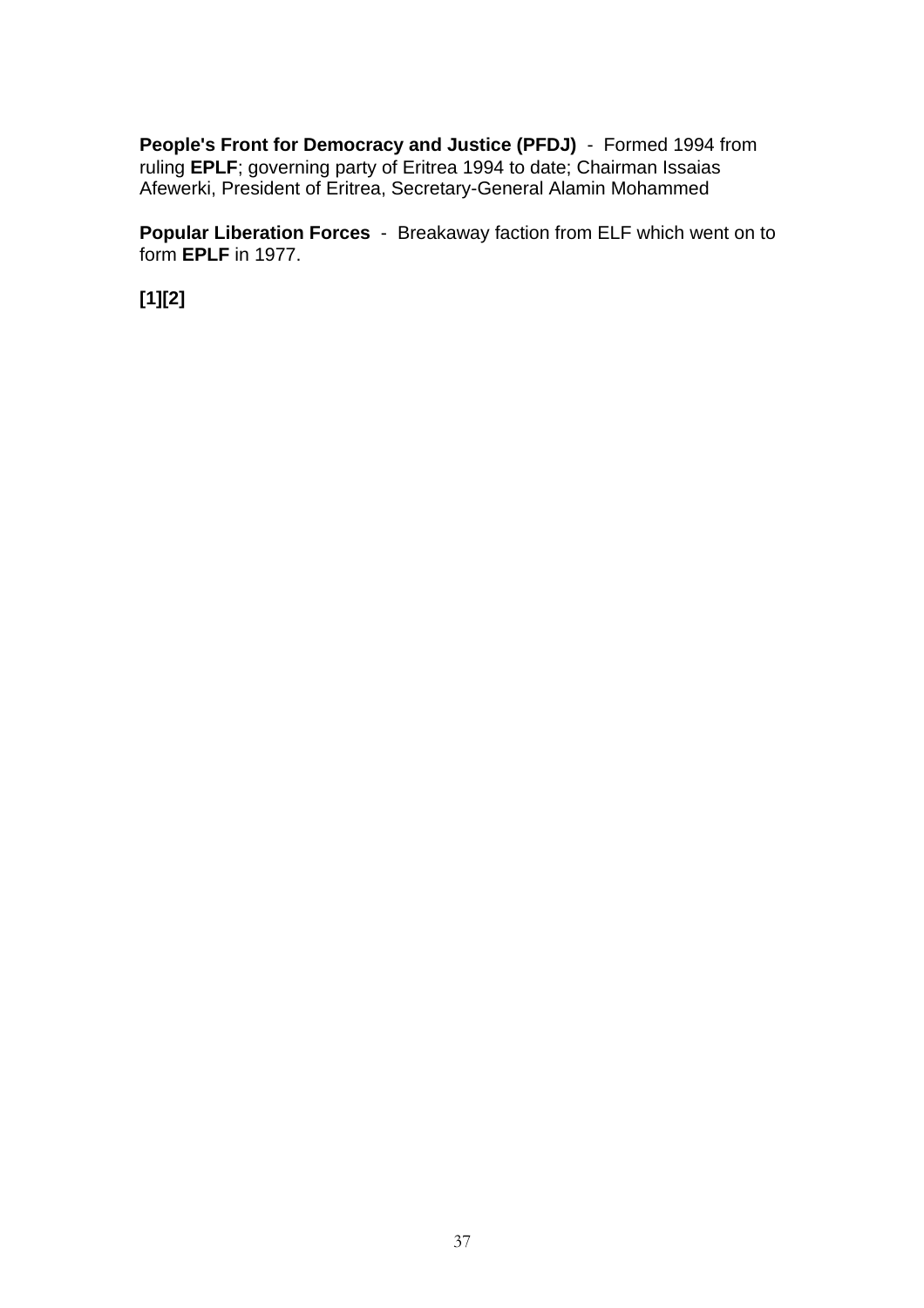# **ANNEX B**

# **PROMINENT PEOPLE**

<span id="page-37-0"></span>**Issaias Afewerki** - Secretary-General of EPLF, Chairman of PFDJ and President of Eritrea June 1993 to present

**Ibrahim Mohamed Ali** - leader of ELF-RC

**Sheikh Mohamed Arafa** - leader of political wing of EIJ

**Hassan Ali Assad** - leader of ELF-NC

**Adhanom Gebremariam -** Former Ambassador to Nigeria member of G-15 group of dissenters

**Mesfin Hagos -** Former Defence Minister member of G-15 group of dissenters. Hagos escaped arrest in September 2001 by being out of the country. He is believed to be one of the founders of the new EPLFDP.

**Abdallah Idriss** - Chairman of ELF-CC and leader of AENF grouping

**Haile Menkorios** - Former Ambassador to the United Nations member of G-15 group of dissenters

**Alamin Mohammed** - Secretary-General of PFDJ

**Muhammad Sherifo -** Former Local Government Minister arrested in September 2001 following involvement with G-15 group of dissenters

**Petros Solomon -** Former Foreign Minister arrested in September 2001 following involvement with G-15 group of dissenters

**Hamid Turky** - leader of opposition DMFLE

**Haile Woldensae** - Former Trade and Industry Minister arrested in September 2001 following involvement with G-15 group of dissenters

**[1][21f][21g][10k]**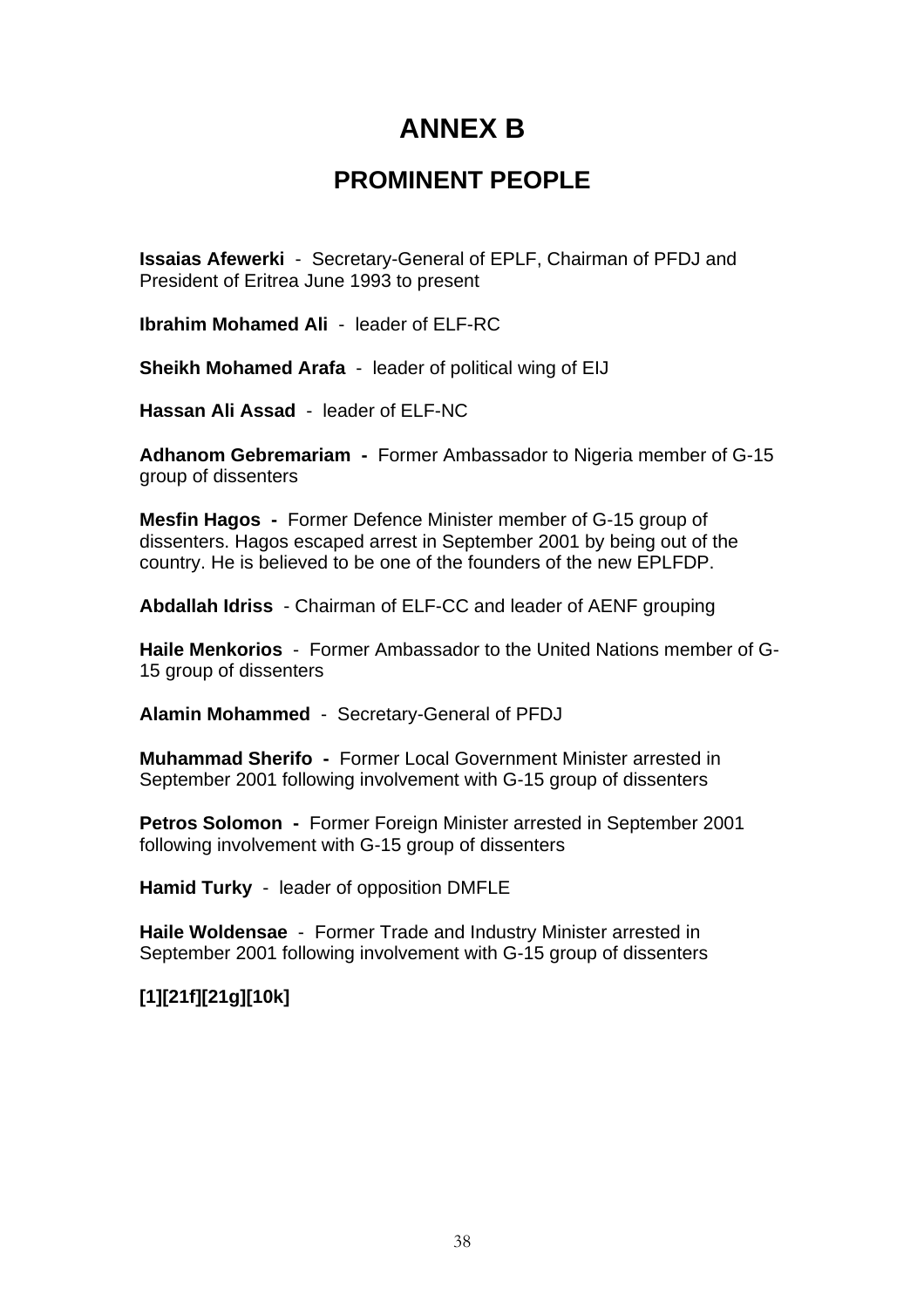# **ANNEX C**

# **CHRONOLOGY**

<span id="page-38-0"></span>**1869** Italian concession established near Assab

**1885** Italian control extended to Massawa

**1889** Italian control extended to most of modern Eritrea; Ethiopia recognises Italian control over Eritrea in Treaty of Ucciali

**1941** British forces capture Eritrea during the Second World War; Eritrea remains under British military administration until 1952

**1952** UN approves federation between Eritrea and Ethiopia; however Ethiopian rule effectively stifles Eritrean autonomy

**1958** Eritrean Liberation Movement (ELM) founded

**1961** Eritrean Liberation Front (ELF), which had superseded ELM, begins armed campaign for Eritrean independence from Ethiopia

**1962** Eritrea's status reduced to that of an Ethiopian province

**1972-74** Civil war in Eritrea between ELF and breakaway Popular Liberation Forces (which went on to form the Eritrean People's Liberation Front (EPLF) in 1977)

**1974** Emperor Haile Selassie of Ethiopia overthrown in revolution which brings hard-line Marxist 'Dergue' regime to power

**1977** 'Red Terror' campaign across Ethiopia by Dergue regime increases opposition to Ethiopian rule of Eritrea

**1977-78** Further splits within ELF

**1985** Second civil war between ELF and breakaway factions, leading to further splits from ELF, effectively neutralising it as an effective military force; EPLF now the main opposition force to Ethiopian rule

**1990** EPLF captures Massawa

**5/1991** EPLF captures Asmara; at same time EPRDF captures Addis Ababa and overthrows Dergue; EPRDF recognises EPLF as government of Eritrea and agrees independence referendum for Eritrea in 1993

**4/1993** UN-supervised referendum overwhelmingly approves independence from Ethiopia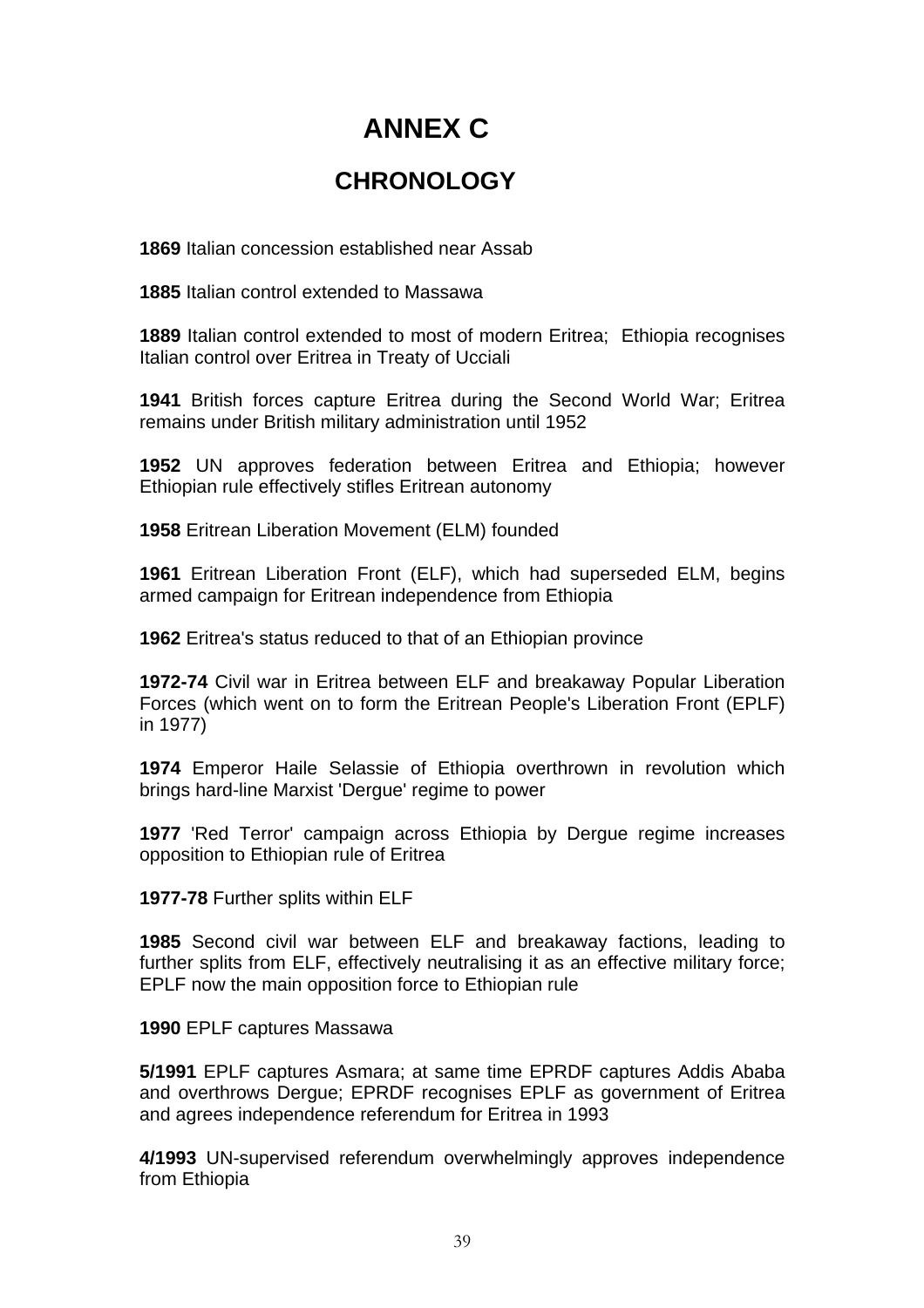**24.5.1993** Independence proclaimed

**28.5.1993** International recognition of independence of the State of Eritrea; EPLF establishes transitional government, with EPLF leader Issaias Afewerki becoming first President of Eritrea

**8.6.1993** Issaias Afewerki elected first President of Eritrea by the National Assembly

**2/1994** EPLF becomes the People's Front for Democracy & Justice (PFDJ) and espouses its support for a pluralistic political system

**1994-1995** Conferences on constitutional reform held throughout Eritrea, but Government opponents not invited to participate

**5/1995** Government rationalisation programme cuts size of civil service and reorganises administrative regions

**12/1996** Political assassinations of ELF's former commanding officer and a former military commander of EIJ

**5/1997** New Constitution adopted by Constituent Assembly

**5/1998** Border conflict with Ethiopia erupts into heavy fighting, thousands of Eritreans expelled from Ethiopia and many Ethiopians leave Eritrea

**6/1998** Fighting with Ethiopia escalates, lull in fighting after June

**2/1999** Upsurge in fighting with Ethiopia, 30,000 estimated deaths

**3/1999** 10 opposition groups based in Sudan form Alliance of Eritrean National Forces (AENF), led by ELF-CC's Chairman

**4/2000** Fighting diminishes and Eritrea and Ethiopia declare support for OAU peace plan

**5/2000** Ethiopia launches all-out attack on Eritrea, capturing territory taken by Eritrea in 5/1998

**6/2000** Eritrea and Ethiopia sign cease-fire agreement and agree to UN monitoring force along border

**10/2000** Eritrea and Ethiopia hold further peace talks in Algiers; UN peacekeepers deployed along common border

**12/2000** Eritrea and Ethiopia sign peace agreement in Algeria establishing commissions to mark border, exchange prisoners, return displaced people and hear compensation claims.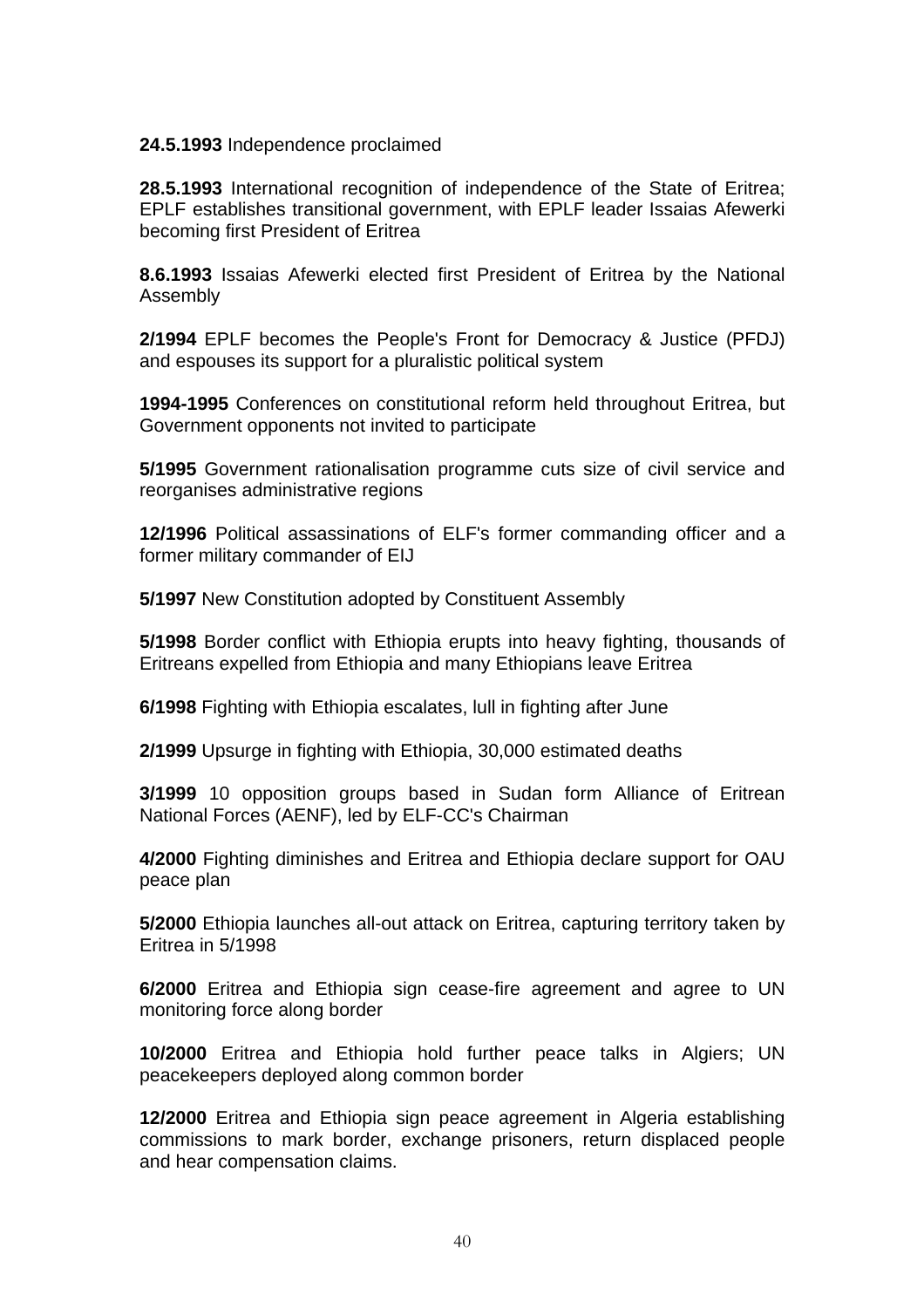<span id="page-40-0"></span>**06/02/2001** Eritrea accepts United Nations plans for a temporary demilitarised zone along its border with neighbouring Ethiopia.

**24/02/2001** Ethiopia says it has completed its troop withdrawal from Eritrea in accordance with a United Nations-sponsored agreement to end the border war.

**04/2001** Eritrea announces that its forces have pulled out of the border zone with Ethiopia - a key provision of the peace agreement signed between the two countries.

**21/05/2001** Eritrea and Ethiopia agree on a UN-proposed mediator to try to demarcate their disputed border.

**02/2002** Eritrea's highest legislative body, the National Assembly, decides not to allow the creation of any political parties in the near future.

# **REFERENCES TO SOURCE MATERIAL**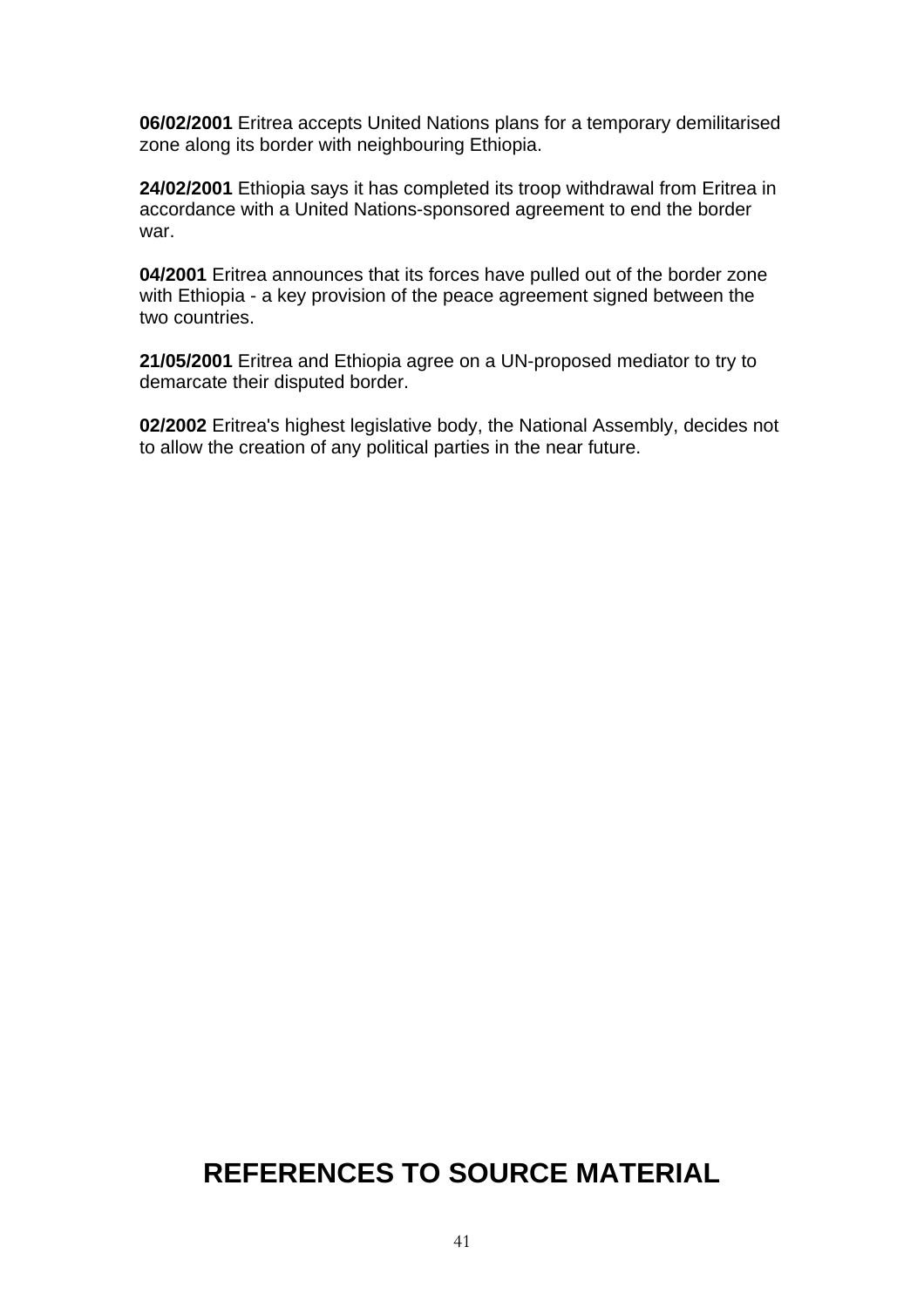**[1] Africa South of the Sahara 2002**, 30th Edition, Europa Publications Ltd, London September 2000

**[2] Europa World Year Book 2001**, Volume 1, 42nd Edition, Europa Publications Ltd, London June 2001

**[3] Encyclopaedia of Africa South of the Sahara**, Volume 2, Charles Scribner's Sons, New York 1997

**[4] Draft Constitution of Eritrea**, Constitutional Commission of Eritrea, Asmara July 1996

**[5] Amnesty International -** Ethiopia and Eritrea: Human Rights Issues in a Year of Armed Conflict, 21 May 1999

**[6] United States Department of State**, Bureau of Democracy, Human Rights and Labour.

(a) Eritrea Country Report on Human Rights Practices for 2001 : March 2002

(b) Eritrea Country Report on Religious Freedom for 2001 : March 2002

(c) Ethiopia Country Report on Human Rights Practices for 2001 : March 2002

### **[7] Amnesty International**

(a)Annual Report 2000(covers 1999)

(b)Annual Report 2001 (covers 2000)

 (c)Website against the Death Penalty Death sentences and Executions in 2000

(d)Website against and Death Penalty Abolitionist and Retentionist Countries

**[8] World Directory of Minorities**, Eritrea, Minority Rights Group International, London 1997

**[9] Eritrean Nationality Proclamation** (Number 21/1992), Gazette of Eritrean Laws, Vol. 2/1992, Number 3, Eritrean Provisional Government

### **[10] British Broadcasting Corporation (BBC) News Online**,

(a) Ethiopia halts prisoner exchange, report dated 31 July 2001

(b) Ethiopia-Eritrea truce worries UN 23 September 2001

(c) Horn peace deal: Full text, report dated 11 December 2000

(d) Eritrean minister speaks out, report dated 17 April 2001

(e) Dissent surfaces in Eritrea, report dated 31 May 2001

(f) Eritrean president sacks dissenters, report dated 11 June 2001

(g) More reformists held in Eritrea, report dated 19 September 2001

(h) More journalists arrested in Eritrea, report dated 24 September 2001

(i) Horn buffer zone formally established, report dated 18 April 2001

(j) Asmara University stays shut, report dated 20 September 2001

(k) Cyber Party challenges Eritrean Leaders, report dated 14 January 2002

(l) Eritrean Journalists go on Hunger Strike, report dated 01 April 2002

(m) Controversy over border ruling, report dated 16 April 2002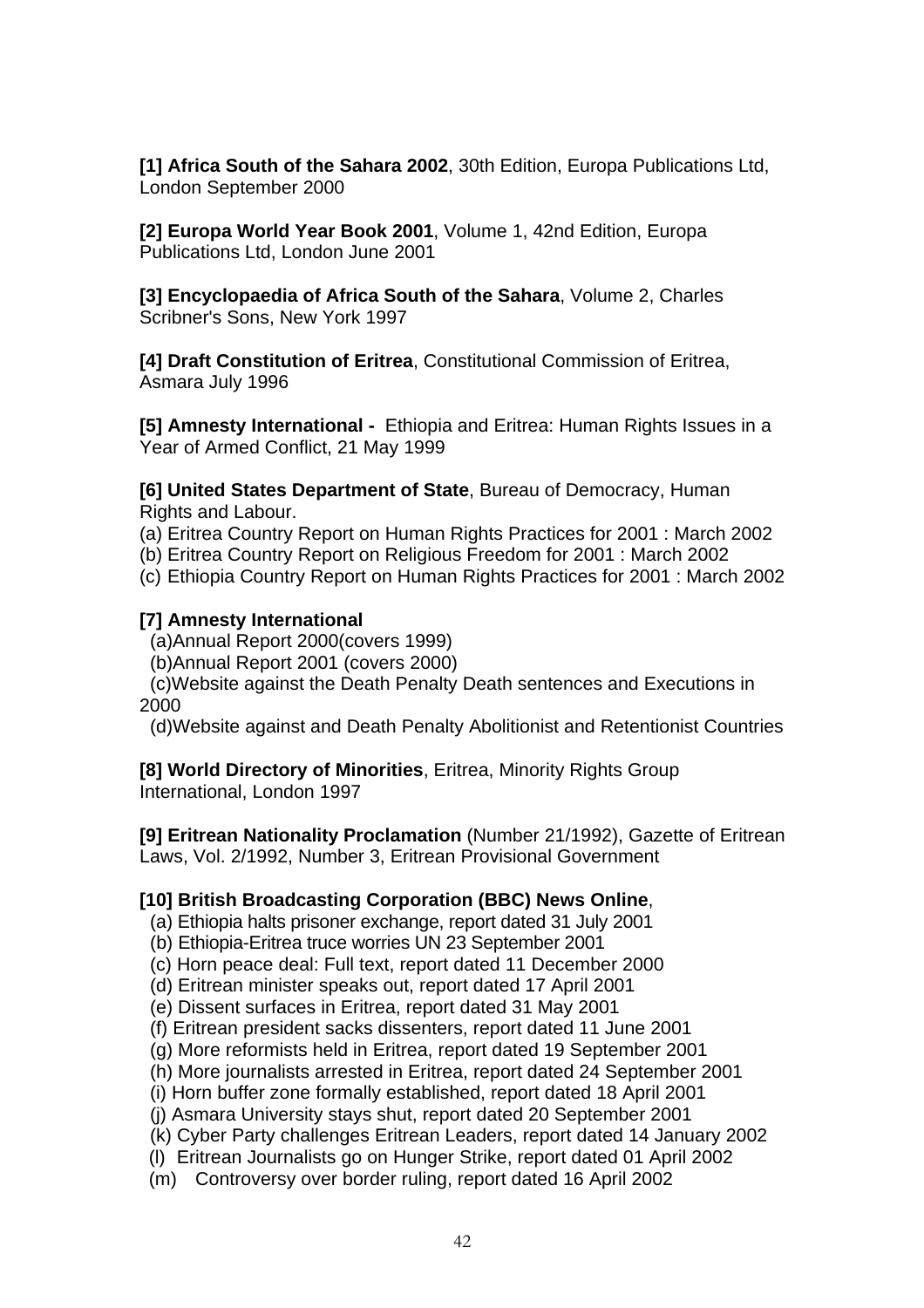**[11] Die Volker Afrikas Atlas**, Map of ethnic groups of Eritrea, Geographischer Dienst, Germany 1998

**[12] Foreign and Commonwealth Office**, 10 May 1996

**[13] Foreign and Commonwealth Office**, 2 April 2001 and 3March 2000

**[14] The International Lesbian and Gay Association** - World Legal Survey Eritrea, 1999

#### **[15] World Health Organisation**

- (a) Health System Attainment Performance Statistics
- (b) Epidemiological Fact Sheet

**[16] Daily Telegraph**, newspaper (UK), Eritrea puts its women in thick of the battle, 1 June 2000

**[17] British Embassy Addis Ababa** 2 July 2001

**[18] Cable News Network (CNN)**, Mandate for peacekeeping at Eritrea-Ethiopia border15 March 2001

**[19] Asmarino website** 27 August 2001 Eritrea: Government official reacts to Amnesty's inquiry into students' issue

### **[20] International Committee of the Red Cross (ICRC)**

- (a) Monthly Bulletin September 2000
- (b) News 15 February 2001 ICRC repatriates Ethiopian from Eritrea
- (c) News 7 June 2001 ICRC repatriates civilians from Eritrea and Ethiopia

#### **[21] Integrated Regional Information Networks (IRIN)**

- (a) Government accuses Ethiopia of fresh attack 19 June 2001
- (b) Leaders complain to UN Secretary-General 11 July 2001
- (c) Peacekeepers insist on freedom of movement 23 July 01
- (d) UN mission's mandate extended 17 September 2001
- (e) Ethiopians "missing" in Eritrea 15 August 2001
- (f) Former officials arrested, independent press shut down 19 September 2001
- (g) Passports of government critics revoked 26 September 2001
- (h) Second student reported dead 20 August 2001
- (i) Asmara University reopens 27 September 2001
- (j) Government denies detention deaths 21 August 2001
- (k) Ethiopian POWs repatriated 10 October 2001
- (l) Special Report on Returnees 22 February 2002

#### **[22] United Nations Mission in Ethiopia and Eritrea (UNMEE)** Public Information

- (a) 9 August 2001
- (b) Edited transcript of 5 October 2001 press briefings